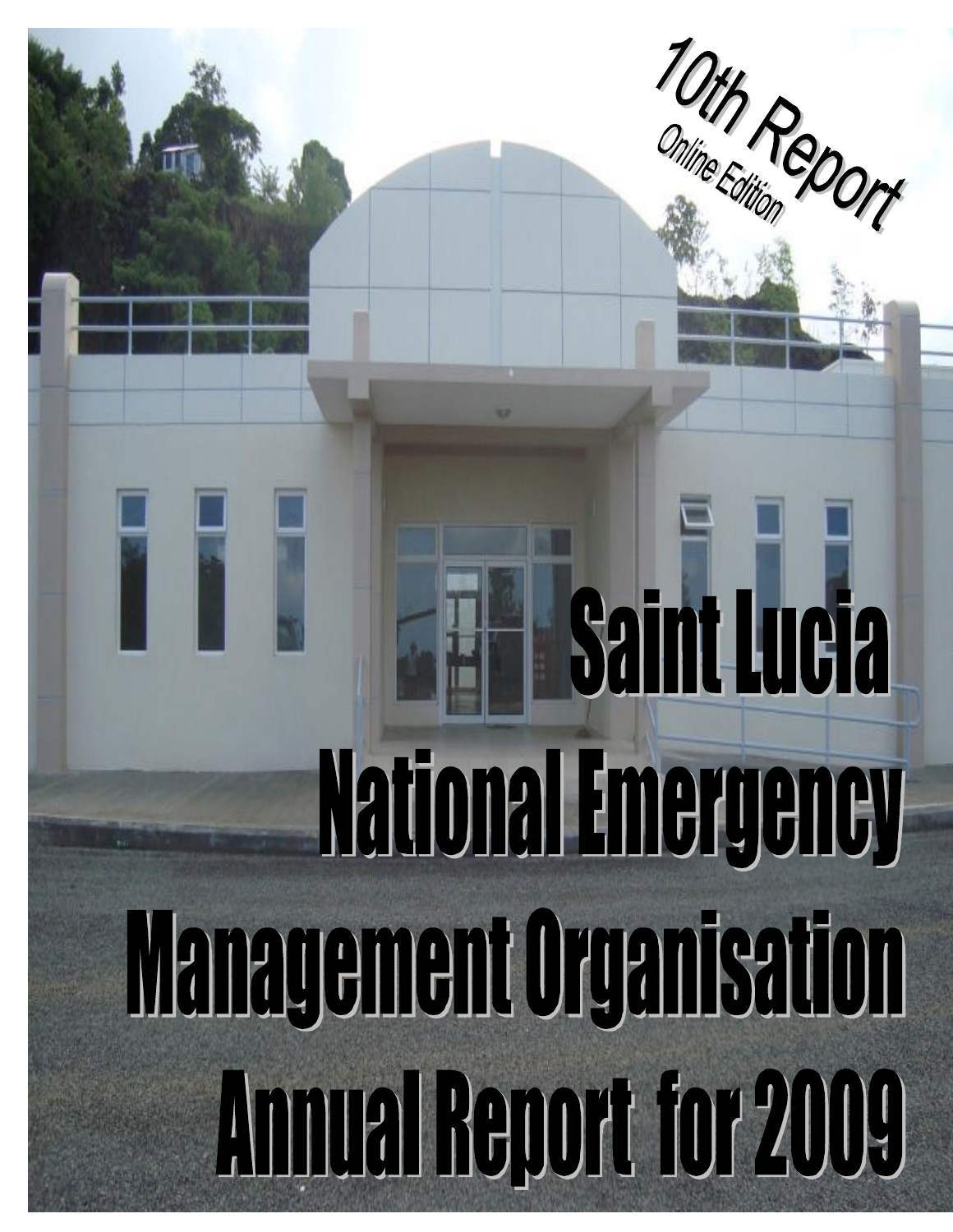# **Table of Contents**

| Photo Credit: NEMO Headquarters at Biseé officially opened by Prime Minister Stephen King on December 5, 2009 |  |
|---------------------------------------------------------------------------------------------------------------|--|
|                                                                                                               |  |
|                                                                                                               |  |
|                                                                                                               |  |
|                                                                                                               |  |
|                                                                                                               |  |
|                                                                                                               |  |
|                                                                                                               |  |
|                                                                                                               |  |
|                                                                                                               |  |
|                                                                                                               |  |
| Projects. 8                                                                                                   |  |
|                                                                                                               |  |
|                                                                                                               |  |
|                                                                                                               |  |
|                                                                                                               |  |
|                                                                                                               |  |
|                                                                                                               |  |
|                                                                                                               |  |
|                                                                                                               |  |
|                                                                                                               |  |
|                                                                                                               |  |
|                                                                                                               |  |
|                                                                                                               |  |
|                                                                                                               |  |
|                                                                                                               |  |
|                                                                                                               |  |
|                                                                                                               |  |
|                                                                                                               |  |
|                                                                                                               |  |
|                                                                                                               |  |
|                                                                                                               |  |
|                                                                                                               |  |
|                                                                                                               |  |
|                                                                                                               |  |
|                                                                                                               |  |
|                                                                                                               |  |
|                                                                                                               |  |
|                                                                                                               |  |
| NATIONAL REPORT SUBMITTED TO INTER-GOVERNMENTAL OCEANOGRAPHIC COMMISSION 200934                               |  |
|                                                                                                               |  |
| APPENDIX 1 - NATIONAL EMERGENCY MANAGEMENT ORGANISATION OF SAINT LUCIA 43                                     |  |
|                                                                                                               |  |
|                                                                                                               |  |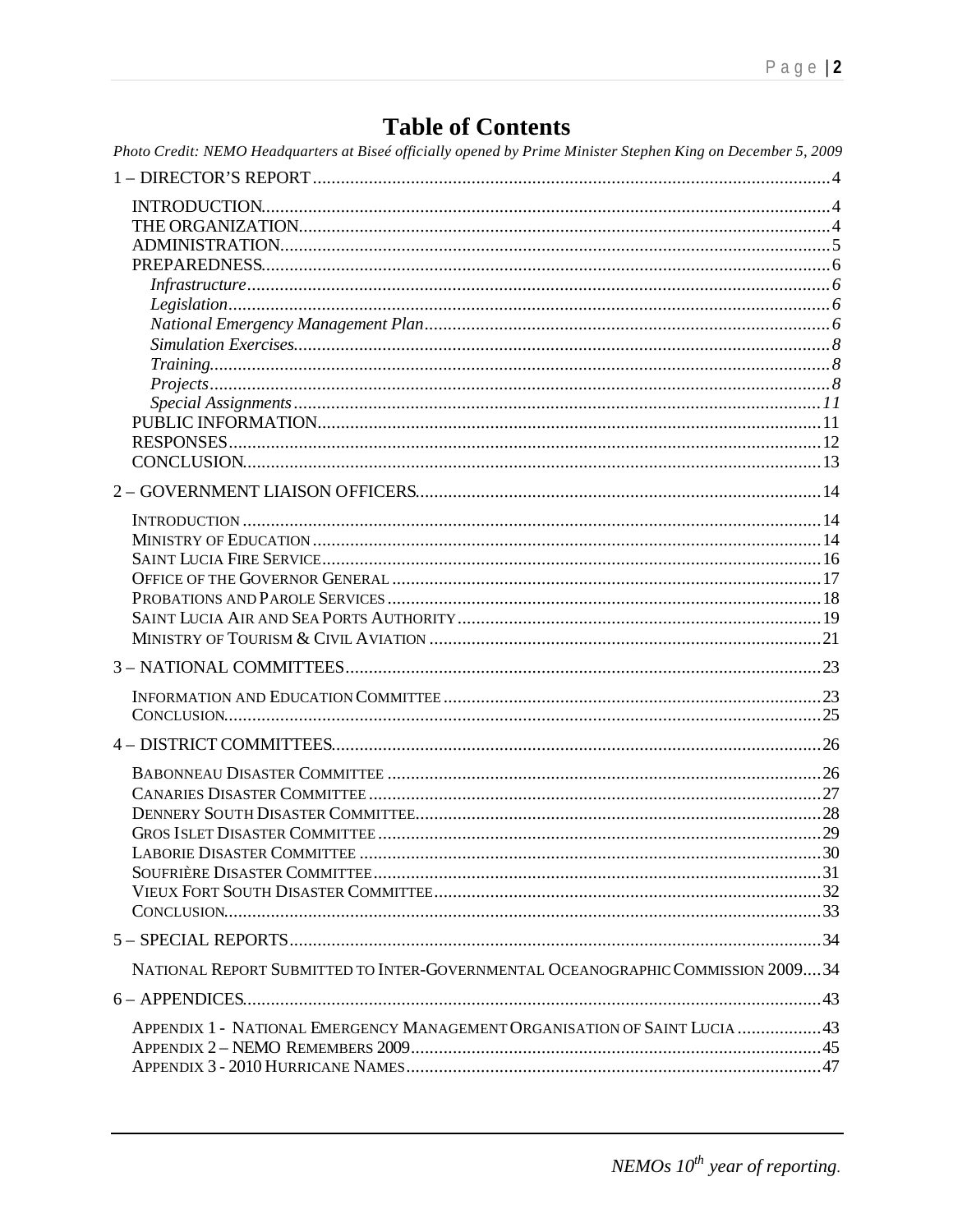

*NEMOs 10th year of reporting*.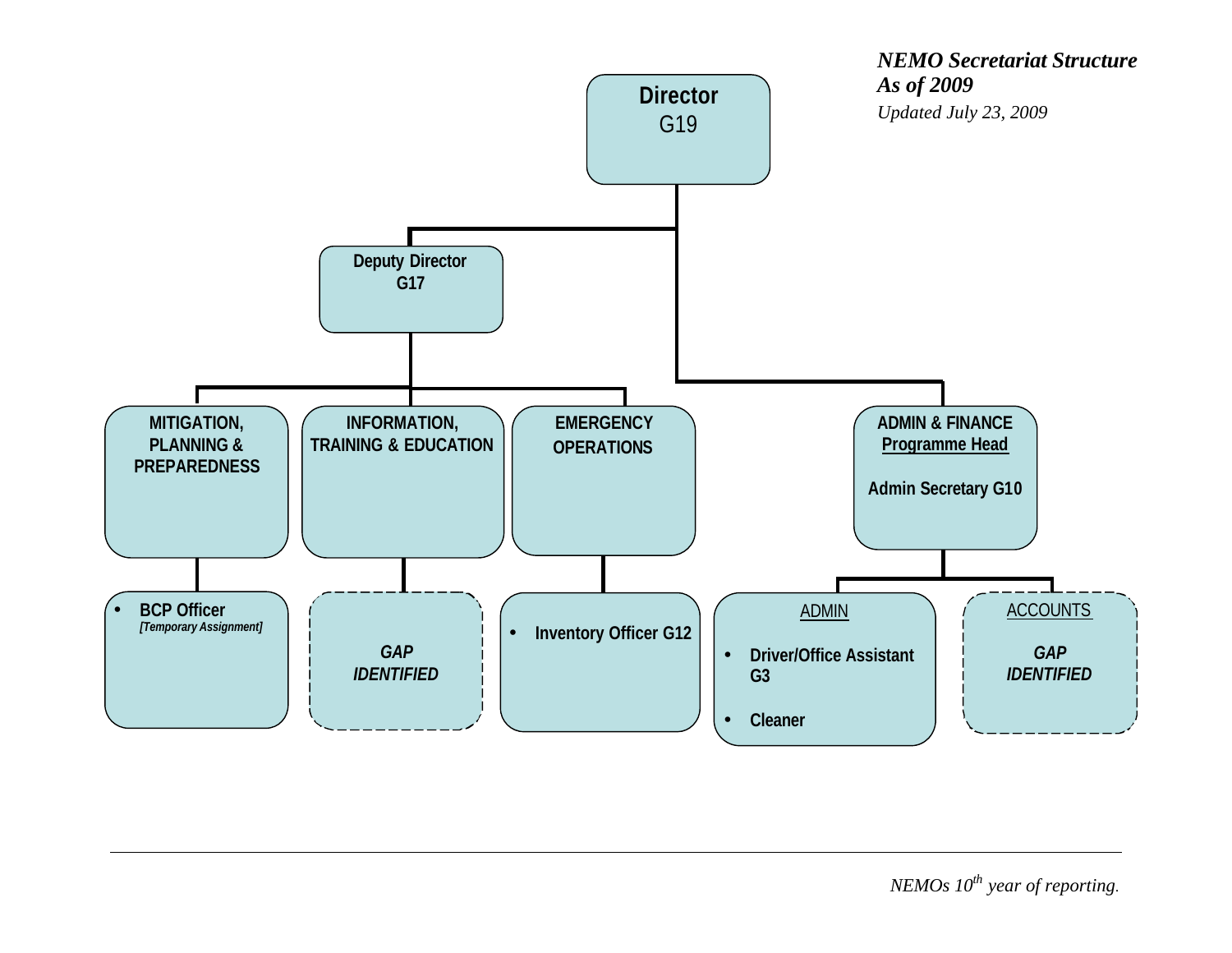# *1 – Director's Report*

# **INTRODUCTION**

Congratulations are in order to the entire membership of the National Emergency Management Organisation as this Annual Report is number ten in an unbroken series. Started in 2000 the Committees of NEMO have consistently reported on the efforts to have Saint Lucia prepared to respond to a disaster.

The number 9-9-9 took on a new meaning as the only Hospital in the South St Judes Hospital caught a fire on September  $9<sup>th</sup>$ , 2009. Again the population became aware that the hurricane was not the only hazard to be aware of.

The "birth" and spread of the pandemic influenza had the World Health Organisation declaring a *Public Health Emergency of International Concern* and Saint Lucia together with the rest of the World activated their National Influenza Plans.

After the devastating 2008 hurricane season that saw hurricanes Fay, Gustave and Hanna which relentlessly battered the northern Caribbean Islands, the 2009 season proved to relatively calm.

# **THE ORGANIZATION**

The National Emergency Management Organization (NEMO) is mandated to have the nation in a state of preparedness to deal with any disaster eventuality and to coordinate the response to the impact of any hazard. It is comprised of eleven (11) National and eighteen (18) District Disaster Management Committees which are composed primarily of volunteers; however the NEMO Secretariat, headquartered at Bisee coordinates the day to day activities of the Organization.

Hazard analysis and experience shows that Saint Lucia is vulnerable to:

- **Rapid Onset/Natural Hazards: Fire, Seismic, Volcanic, Tsunami, Flooding [marine and** land based], Landslide, Storm, Hurricane, Medical
- **Rapid Onset/Manmade Hazards: Dam Collapse, Explosion, Oil/Chemical Spill, Mass** Casualty, Nuclear spill, Civil Unrest
- **Slow Onset/Natural Hazards: Drought, Famine, Plague;**

And although not exhaustive, mitigation of and response to these hazards have been the focus of most of our disaster management planning. This planning is guided in great measure by the Hyogo Protocol and the Comprehensive Disaster Management (CDM) Strategy, disaster risk reduction instruments which Saint Lucia have expressed commitment to.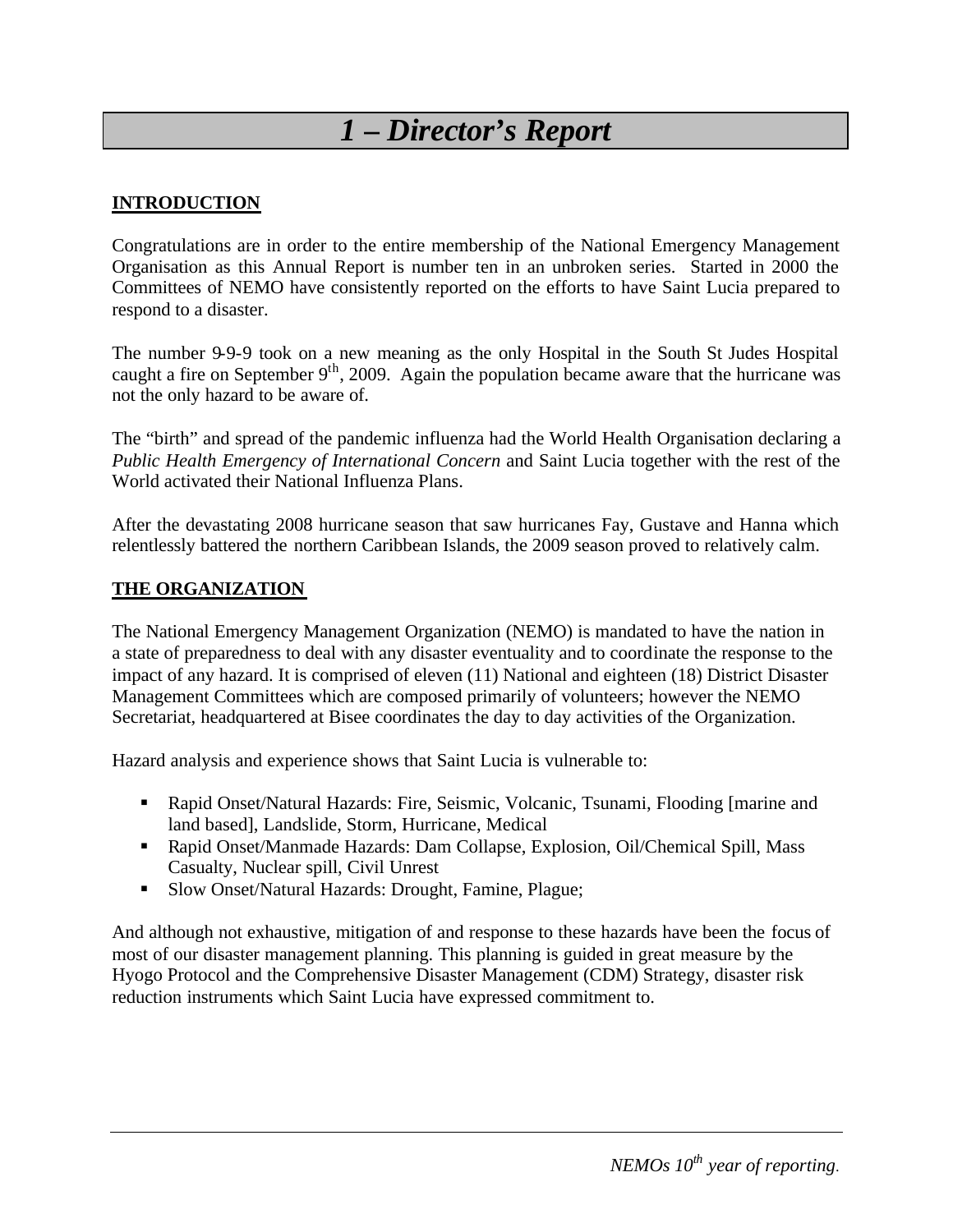# **The key responsibilities of the NEMO are to:**

- Coordinate Disaster response and recovery activities
- Increase the planning activities of National and District Committees
- Strengthen response capabilities of National and District Committees
- Strengthen the planning and response capabilities of the NEMO Secretariat
- Review Disaster Plans for Saint Lucia
- Widen the Disaster Management Network by incorporating new partners
- Increase the mitigation activities of the National and District levels
- Assist with Disaster Plans for Government Ministries
- Advise on Disaster Plans for Private Sector
- Conduct, support and evaluate simulation exercises
- Research and document disaster related activities and events impacting Saint Lucia
- Conduct Public Education activities
- Conduct Volunteer Training

# **ADMINISTRATION**

During the reporting period the participating states of CDERA [later CDEMA] began a process of reviewing the disaster management systems in country with the aim of developing a five year strategy and a multi year work program. The process is ongoing however it is confirmed that the inadequacy of NEMO's staffing continues to affect its ability to effectively realize its mandate.

The Office is staffed by the Director and Deputy Director, together with two other technical officers, (an Inventories Officer and an officer [who's on loan from another Government Agency] used as a Corporate Planning Officer); two administrative staff (a Secretary and an Office Assistant/Driver) and a part-time Janitor.

Discussions have been initiated with the parent ministry, the Office of the Prime Minister with the aim of securing additional staff, namely:

- Geographic Information Systems Officer
- Training and Education Officer
- **Safety Officer for Mass Crowd Events**
- $\blacksquare$  Office Clerk

These posts were identified in the review of NEMO and are captured in the DRAFT Five Year Strategic Plan.

As the budgetary allocations from Central Government becomes more limited, there will be the increased pressure to source project funding for programs. In order to effectively do so, Project Development Officers shall also have to be employed.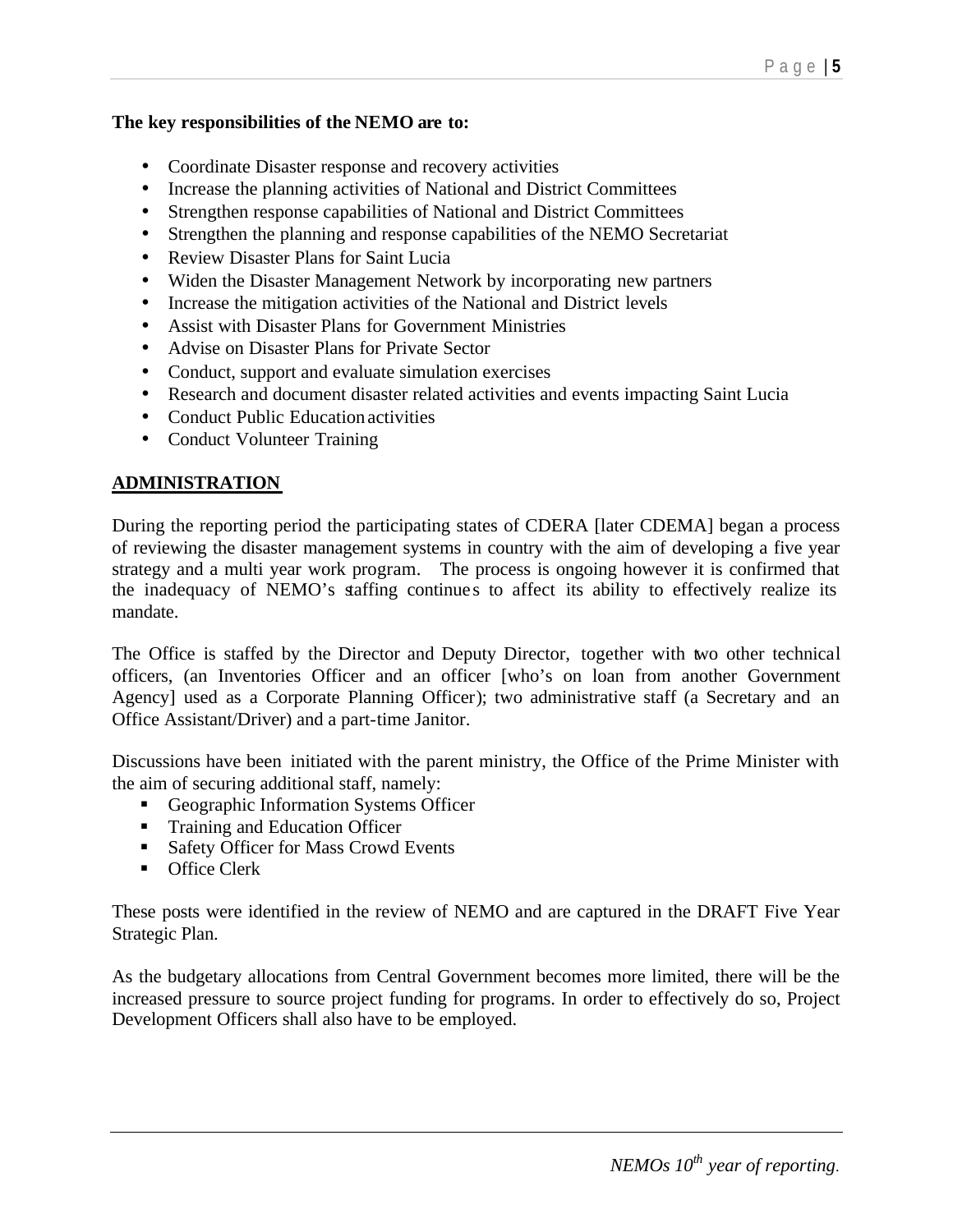#### **PREPAREDNESS**

#### *Infrastructure*

A new Emergency Operations Center (EOC) and Headquarters was completed under the Disaster Management Project (Phase 2) [DMP-2]. The facility was handed-over to the Organization in December 2009 and efforts are continuing to secure the needed equipment and furniture to allow for its effective functioning.

#### *Legislation*

On June 1, 2010 the Disaster Management Act of 2006 came into force, replacing the Disaster Management and Preparedness Act of 2000. The Mass Crowd Events Steering Committee continues work on the Mass Crowd Events Bill.

#### *National Emergency Management Plan*

The Government confirmed the Director Met Services as the Tsunami Focal Point and the Director NEMO as the Tsunami Contact Point. With these confirmations made Saint Lucia began its preparations for a warning alert and response network. See Chapter 5: Special Reports for Saint Lucia's Country Report to UNESCO.

On 18<sup>th</sup> May, 2009 by Conclusion 498/2009 the Cabinet of Ministers approved the National Influenza Plan for Saint Lucia with supporting documents:

- 1. Bird Flu Policy
- 2. Concept of Operations
- 3. Strategic Plan
- 4. Communications Strategy
- 5. Ministry of Health Influenza Plan
- 6. Ministry of Agriculture, Forestry and Fisheries (MAFF)
- 7. Ministry of Education
- 8. Law Enforcement, Public Safety, and Security
- 9. Essential Services
	- a. Government of Saint Lucia Public Service
	- b. Guidelines for the Transport Sector

The Cabinet also approved the following:

- 10. Guidelines for SUMA Team
- 11. Emergency Response Plan for the Homeless National
- 12. Communicable Disease Surveillance Manual
- 13. Ministry of Tourism and Civil Aviation National Civil Aviation Security Programme

On 24 September, 2009 by Conclusion 1151/2009 the Cabinet of Ministers a second set of Plans to be added to National Emergency Management Plan for Saint Lucia .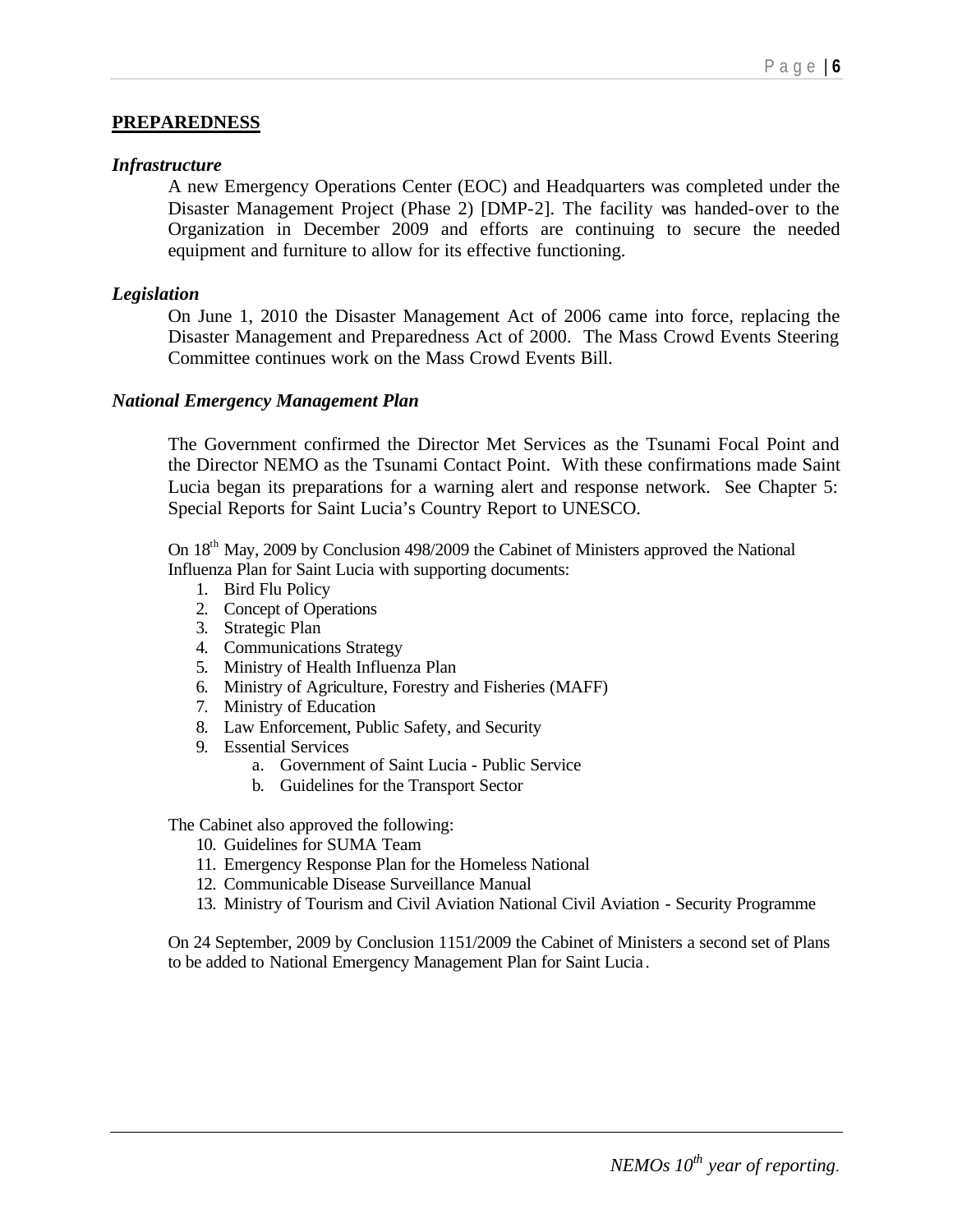#### GENERAL

1. Benchmarking Tool [BTool]

#### STANDARD OPERATIONS PROCEDURES

1. Agencies of the National Emergency Management Organisation

#### POLICY DOCUMENTS

- 1. Disaster Management Policy Framework or Saint Lucia
- 2. Governmental Officers Security of Travel Policy
- 3. Damage Assessment and Needs Analysis [DANA] Policy
- 4. Comprehensive Disaster Management Strategy

#### GUIDELINES

- 1. Post Disaster Food Protection Guidelines
- 2. Impact of Climate Change on Design Wind Speeds
- 3. Engineering Guidelines for Incorporating Climate Change into the Determination of Wind Forces
- 4. Mass Crowds Events Guidelines

The Disaster Management Act requires that once a National Plan [NEMP] is approved it shall be published and distributed. The Government has published sections of the Plan and in partnership with agencies such as IICA, PAHO, UNDP and Linksmedia the printing of various components of the National Plan was made possible thus facilitating the dissemination to the members of NEMO.

However, the printing of the main body of the NEMP as awarded under the Disaster Management Project – Phase 2 (DMP-II) remains outstanding.

Support from our partners continued as a number of emergency response documents were addressed.

#### NATIONAL EMERGNCY PLANS

- 1. Damage Assessment Plan
- 2. Water Management Plan for Drought Conditions
- 3. Hazardous Materials Response Plan
- 4. Response Plan for Extreme Heat Event
- 5. Landslide Response Plan *[To include mudslide and subsistence]*
- 6. National Mass Casualty Management Plan
- 7. Urban Search and Rescue Plan
- 8. Fire Management Plan
- 9. Emergency Well-Being Support Plan

#### SECTORAL/AGENCY PLANS

- 1. The Saint Lucia Hospitality Industry Crisis Management Plan
	- *a. Concept of Operations*
	- *b. Hurricane Plan*

#### 2. Airport Plans

*a. GFL Charles Airport Emergency Plan* 

*b. Hewanorra International Airport Emergency Plan*

- 3. Seaport Plans
	- *a. Seaports Contingency Plan - Vol 1 b. Seaports Contingency Plan - Vo 2 c. Cruise Ship Response Plan*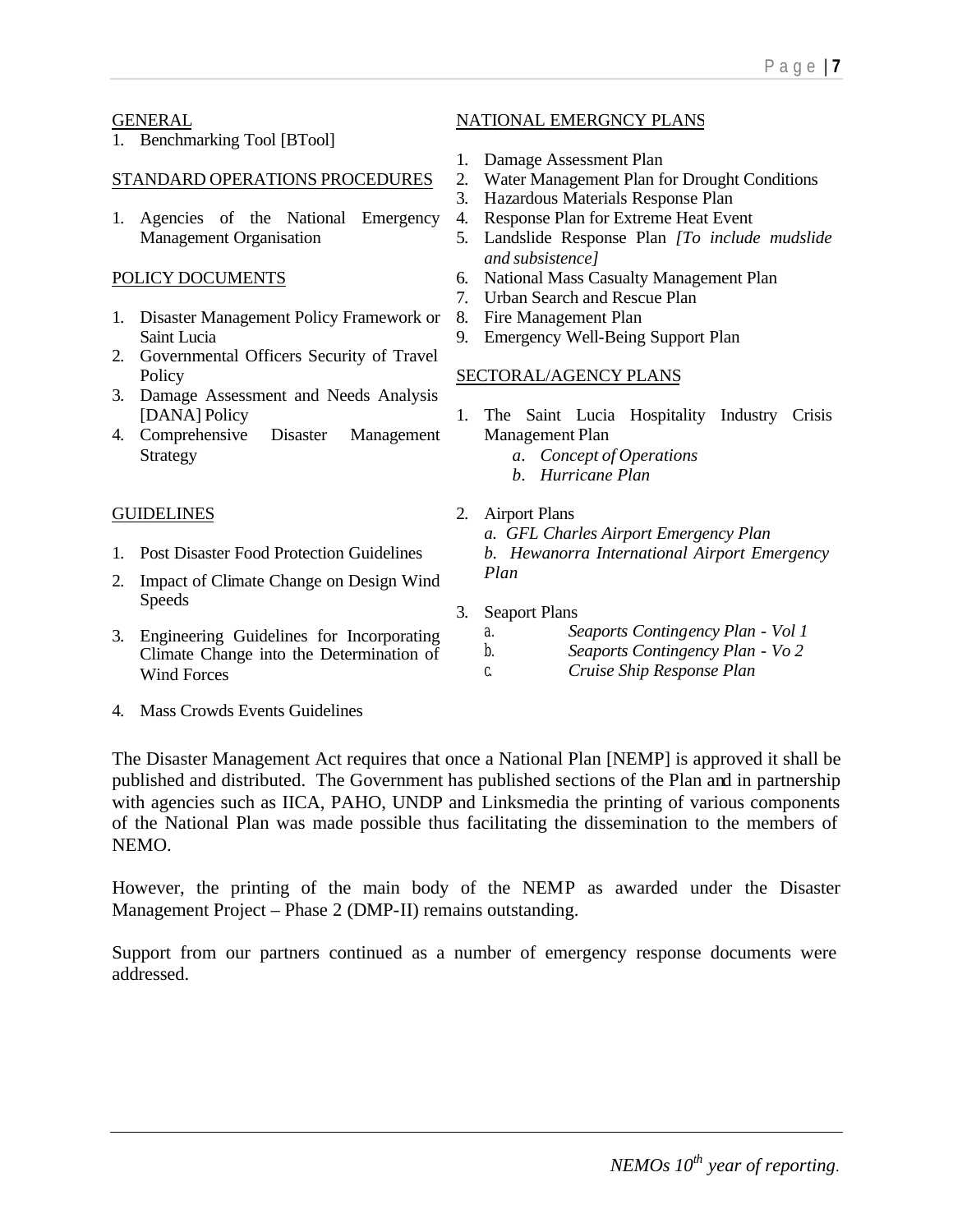The NEMO Secretariat continues to be approached in the planning of a number of events inclusive of:

- 1. CARIFTA Games
- 2. Southern Career Showcase
- 3. Jounee Kwéyòl
- 4. Cricket
- 5. Assou Square 2010

# *Simulation Exercises*

Support was provided for the organization and/or the execution of a number of simulation exercises inclusive of;

- 1. The annual Saint Lucia Air and Seaports Authority Airport Exercise which was held at the George Charles Airport:
- 2. Evacuation drills were conducted and evaluated at five (5) Bank of Saint Lucia Branches around the island.
- 3. Hess Oil Ltd. Oil spill simulation.
- 4. Emergency Drills with schools, government agencies and private business houses

Saint Lucia and the rest of CDERA took part in FA HUM 2009 and Region Rap 2009 both of which focused on Bird Flu.

# *Training*

NEMO conducted, supported, facilitated or organized the following training exercises for individuals and its volunteers during the year:

- 1. 2 Sessions: Results Based Management Training for members of NEMO
- 2. 3 Warehouse & Relief Supplies Management Training Workshops
- 3. 4 First Aid/CPR Training Workshops
- 4. 4 Telecoms Training Workshops
- 5. 3 Damage Assessment & Needs Analysis Workshops
- 6. 1 Municipality Response to Pandemic Influenza Workshop

# *Projects*

Saint Lucia continues to benefit from a number of projects:

**1. Schools Safety Program** – The School Safety Program is being promoted by USAID/OFDA a partner in risk management planning. It is focused on the formulation of strategies for addressing school safety and requires broad community participation and involvement in school safety planning, the development of model plans and the replication of best practices. The program was presented to and received the endorsement of the Ministry of Education. A Committee was setup to coordinate and promote the implementation of the program.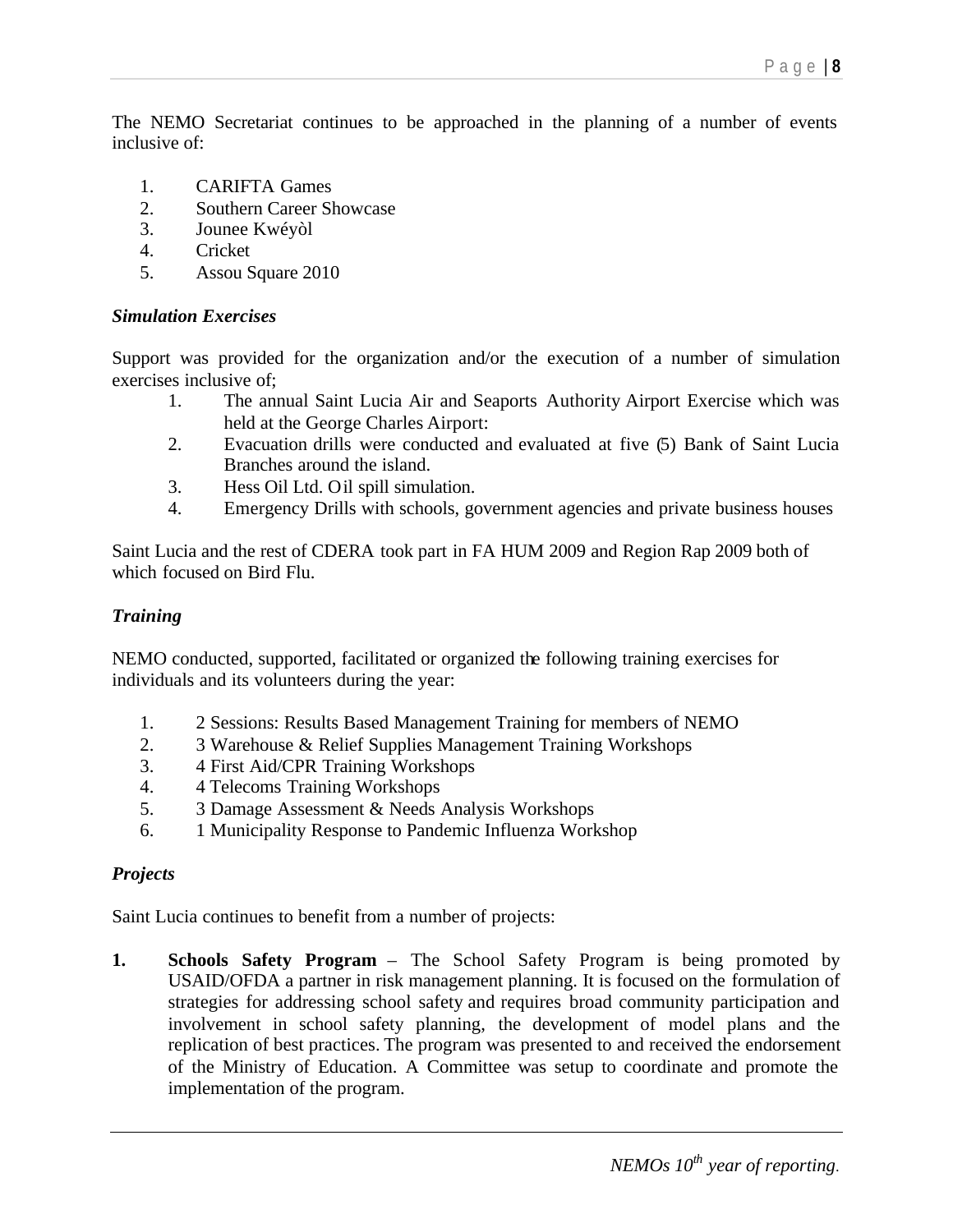- **2. Special Program on Adaptation to Climate Change [SPACC]**  NEMO continued as a partner in GEF-World Bank sponsored SPACC. NEMO collaborated with the Sustainable Development Section on the SPACC by providing a structure, the Castries East Satellite Emergency Supplies Warehouse, for retrofitting to *climate change specifications* under the Project. It now serves as model for information sharing.
- **3. Caribbean Disaster Management Project [CADM] Phase 2** The CADM is a Japan International Cooperation Agency (JICA) sponsored project which aims at hardening the resilience of the CDERA member states to floods. During the year a Country visit was conducted by the sponsors and consultants and the project contract signed by the Government. Various components of the project are to be implemented during the ensuing year.
- **4. Capacity Building for Programming in Comprehensive Disaster Management Project (CAP)** – One Officer was trained under this project in use of the Result-Based Management (RBM) approach for evaluating and reporting on the enhanced CDM Strategy.
- **5. Earthquake Readiness Capacity Building Project** Although not one of the pilot states for this project, Saint Lucia's earthquake readiness capacity was assessed with interesting preliminary results. A number of recommendations are being made with the aim of building resilience to earthquakes within the Region. The draft assessment was circulated for comments and the final is soon to be released. The expected outcomes under this project are:
	- i. Improved capacity for Earthquake contingency planning
	- ii. An Earthquake Awareness and Education Initiative.
- **6. The Regional Monitoring & Evaluation Framework for Risk Management in the Caribbean Tourism Sector** – Funding for the Regional Monitoring & Evaluation Framework for Risk Management in the Caribbean Tourism Sector, a follow-up project to the Regional Disaster Risk Management for Sustainable Tourism in the Caribbean Project was secured by CDERA from Inter-American development Bank. This project will aim to implement the products developed under the former project. Though approved during this year it is expected to be implemented during the ensuing year.
- **7. Caribbean Flood Pilot -** Under the Chairmanship of the Saint Lucia Met Services the NEMO Secretariat joined the steering committee for the Caribbean Flood Project.

Activities include projects that address each phase of the disaster management cycle. The main warning and response activity is the Sensor Web flood prediction and high resolution satellite data acquisition project. This is being implemented in Phase 1 for the entire Caribbean area (24 countries) but efforts will be made during Phase 1 to increase the resolution of the flood prediction model for Phase 1 National Partners.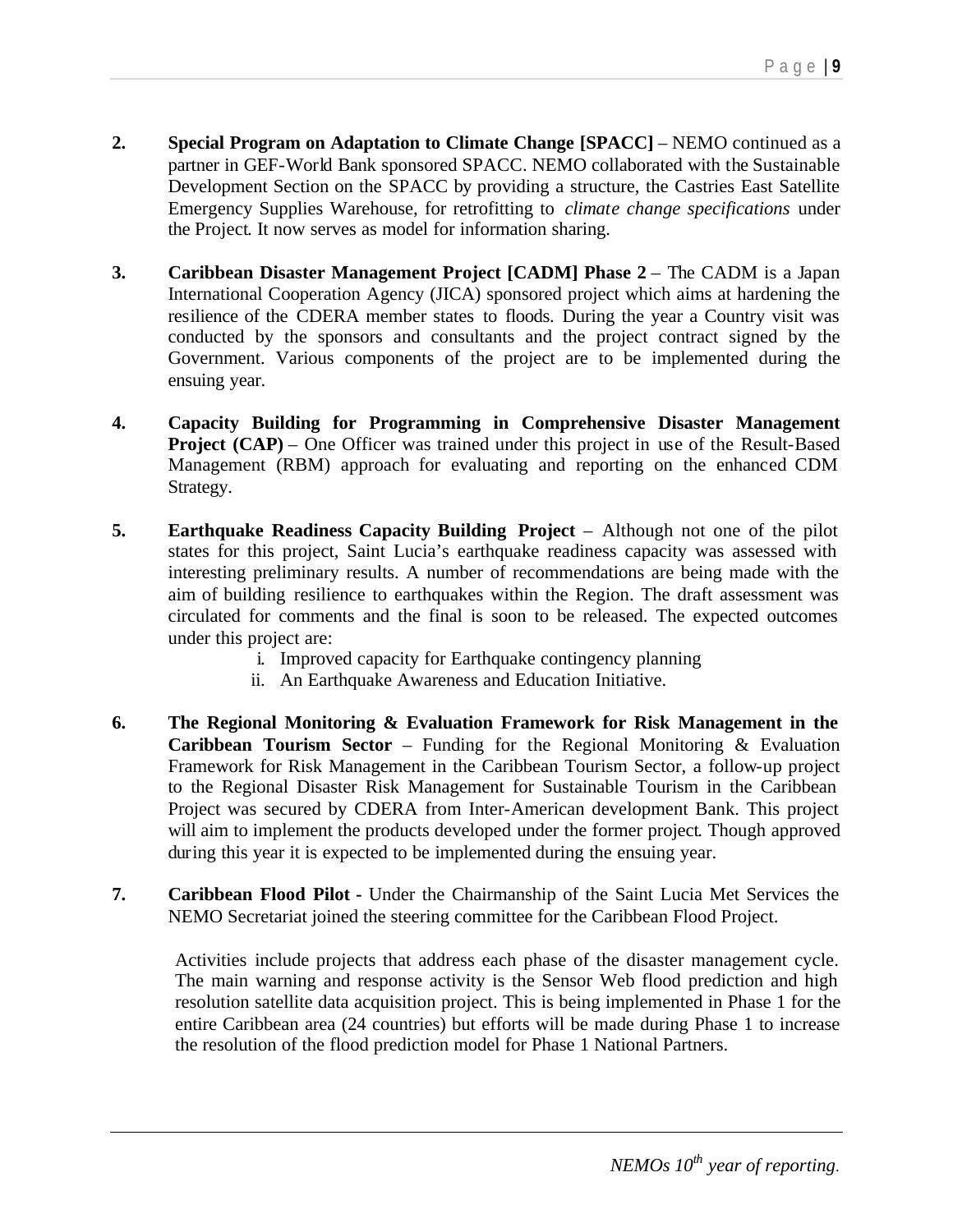Each national team was requested to examine the possibility of establishing a national repository (if one does not exist already) where the satellite data from the project could be archived. A regional central archive will be set up at Cathalac in Panama City, but it was felt that the best approach to ensure easy access to the data would be to set up parallel national archives.

8. **Comprehensive Disaster Management Harmonized Implementation Programme [CDM-HIP]** - The CDM HIP Phase One is a five-year project that is expected to be implemented in the 18 participating states of CDEMA and will run until March 2013. The US\$11,706,192 project is funded by the Canadian International Development Agency (CIDA) and the United Kingdom Department for International Development (DFID), with contributions from other donors, including CDEMA's participating states.

The long term overall impact of this programme is to achieve regional sustainable development through the reduction of losses in the Caribbean region and to impact disaster management coordination at the national and regional levels.

The major results of this programme are two-fold providing enhanced institutional support for CDM Programme implementation and enhanced community resilience in CDEMA states. Implemented by CDEMA in partnership with the Organisation of Eastern Caribbean States (OECS), this programme supports the Caribbean's enhanced CDM strategy via a harmonized multi-donor approach.

9. **Caribbean Emergency Legislation Project** - The Department of Sustainable Development (DSD) of the General Secretariat of the Organization of American States (OAS), with the support of the International Bank for Reconstruction and Development (World Bank), in 2009 launched the Caribbean Emergency Legislation Project (CELP).

The CELP will assess current legal and institutional frameworks applicable under a state of emergency in the Dominican Republic and eleven CARICOM member countries: including Saint Lucia; with the objective of providing a set of recommendations for the implementation of clear and transparent procedures for natural disaster response in the Caribbean.

- 10. **Institutional Support and Capacity Building for Disaster Management in the Caribbean Project** – Supported by the European Union the project seeks to reduce poverty by integrating Comprehensive Disaster Management as a natural disaster loss mechanism into the sustainable development policies and strategies of the region. To achieve this; the project has three components.
	- a. Review of Existing Disaster Management Model Legislation and Regulation.
	- b. Regional Infrastructure for Information Sharing an development and adaptation of Model ICT Contingency Plan
	- c. Development and adaptation of Model Public Education/Awareness Policy and Strategy.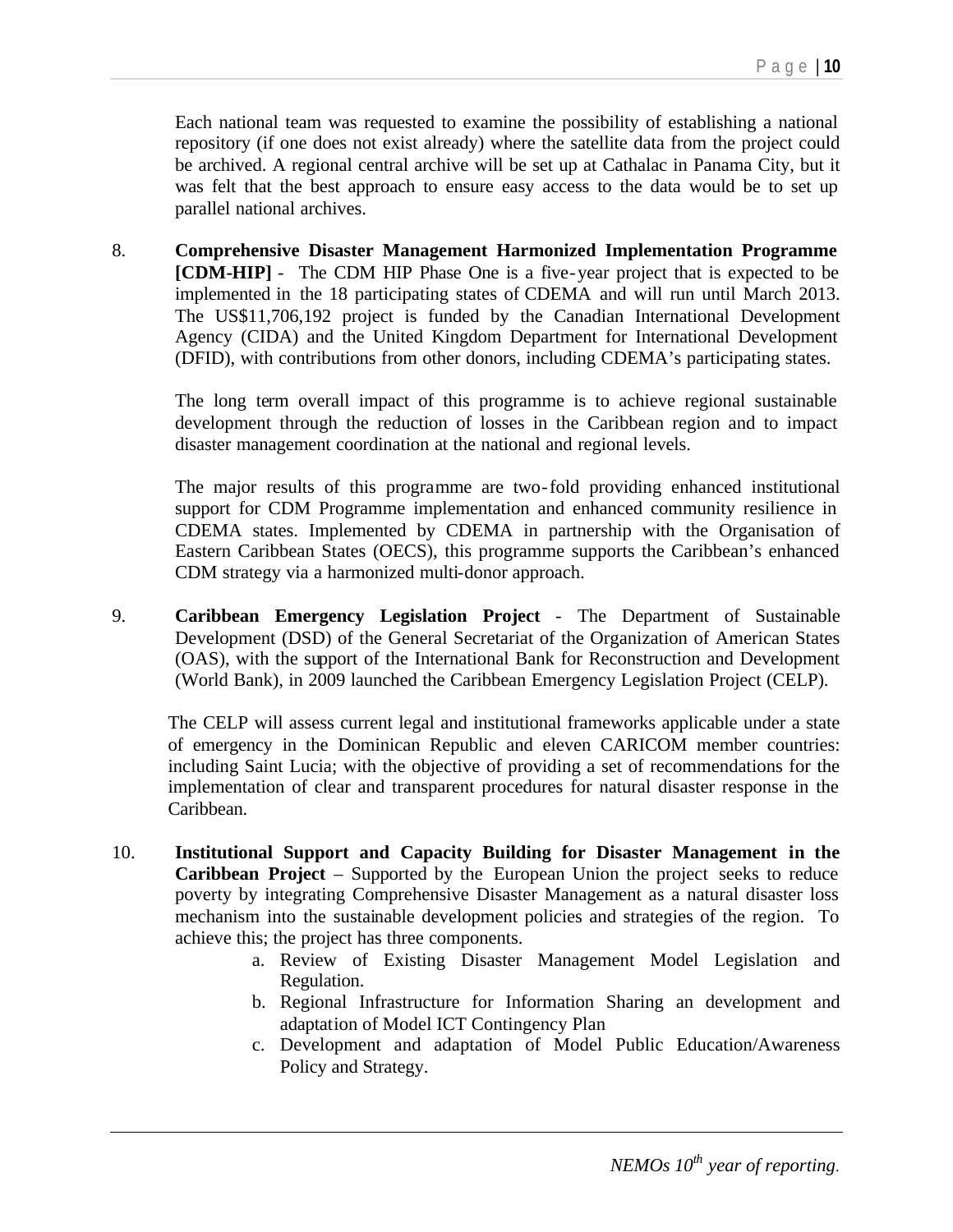# *Special Assignments*

Saint Lucia as a member of the United Nations is committee to submitting the Second National Communiqué [SNC] on Climate Change. The report is due towards the end of 2010. The Director NEMO was invited to join a team of local consultants to work on the SNC.

The Director NEMO joined a Team to provide Technical Assistance to the Office of Disaster Management of Dominica primarily in the area of strengthening the Plans, Policies and Procedures for Dominica. The project shall end in 2010.

# **PUBLIC INFORMATION**

The Annual Report continues to be distributed to a list of over 200 persons and agencies, including public libraries. It will also available via the Internet http://stlucia.gov.lc/nemp

The internet is also used as a clearing house for the application forms needed to host a Mass Crowd Event. The site http://stlucia.gov.lc/mce hosts application forms and information from agencies such as the Royal Saint Lucia Police Force, Solid Waste Management Authority and the Labour Department to name a few. The membership of the distribution list for press releases and general information continues to grow. Subscription is available through a blank email to: slunemo-subscribe@yahoogroups.com

A number of disaster awareness and sensitization presentations were conducted for school principals, churches, youth groups, communities and public and private sector agencies over the year. Planning commenced to host a national schools simulation in November to commemorate the 2007 Earthquake [M7.4] however the social distancing required for the Influenza Pandemic caused authorities to postpone the event to 2010.

It is hoped that disaster management informationwill soon be hosted at www.nemo.gov.lc as the URL previously used (www.geocities.com/slunemo) is no longer operational. Presently www.nemo.gov.lc hosts links to the National Emergency Management Plan, Mass Crowd Events advice and the National Influenza Plan. Attempts to engage a Webmaster remain incomplete.

Press Releases: Utilizing the Yahoo! eGroups, NEMO distributes its Press Releases via emails to the media, the GIS and a number of interested individuals. The matrix below gives an idea of production trends. The archives are public and may be accessed online at http://groups.yahoo.com/group/slunemo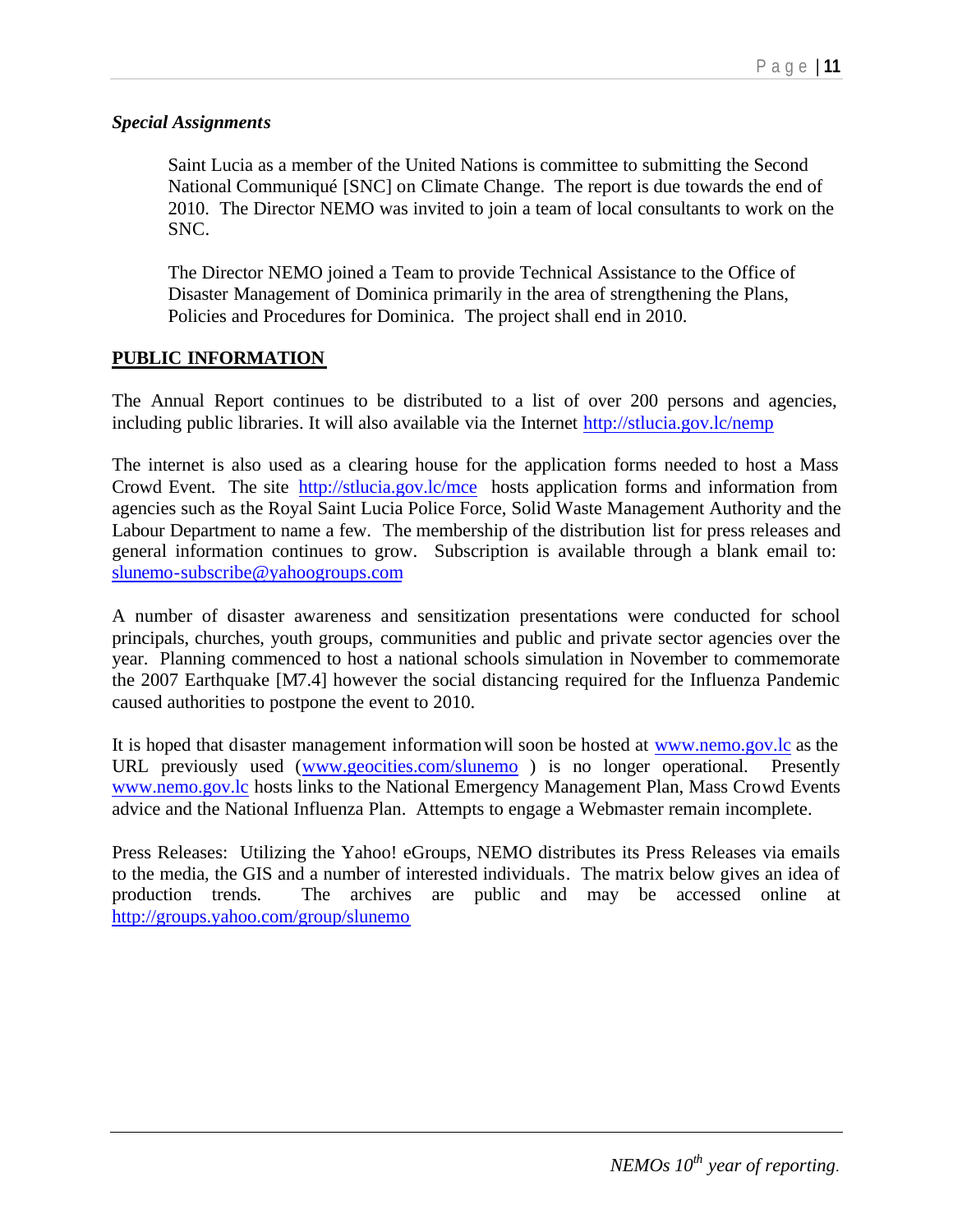|      | Jan | Feb            | Mar | Apr | <b>May</b> | Jun | Jul | Aug            | Sep | Oct            | <b>Nov</b> | <b>Dec</b>     |
|------|-----|----------------|-----|-----|------------|-----|-----|----------------|-----|----------------|------------|----------------|
| 2009 | 3   | 6              | 5   | 20  | 24         | 21  | 7   | 19             | 10  | 13             | 21         | $\overline{7}$ |
| 2008 | 4   | 7              | 22  | 10  | 13         | 8   | 11  | 10             | 7   | 11             | 9          | 12             |
| 2007 | 13  | 11             | 11  | 13  | 15         | 14  | 7   | 20             | 6   | 3              | 4          | 18             |
| 2006 |     | $\overline{2}$ | 6   | 3   | 6          | 4   | 3   | $\overline{2}$ | 1   | $\overline{2}$ | 9          | 5              |
| 2005 | 14  | 17             | 8   | 8   | 3          | 11  | 18  | 15             | 4   | 18             | 11         | 2              |
| 2004 | 5   | 19             | 9   | 8   | 10         | 19  | 9   | 17             | 13  | 8              | 8          | 14             |
| 2003 | 5   | 6              | 15  | 12  | 9          | 21  | 23  | 19             | 12  | 10             | 10         | 3              |
| 2002 |     |                |     |     |            |     |     |                |     | 2              | 15         | 18             |

Press Releases by Month and Year *[as of December 31, 2009]*

*Source: NEMO News Archives*

Additionally, the NEMO Secretariat and the District Committees continued public information sharing and sensitization utilizing TV, Radio, Newspapers as well as Town Hall Meetings. It has been realized that although the citizens do increasingly consider the information imparted, the increase has been much too slow.

# **RESPONSES**

The Disaster Response Mechanism was activated for the following:

# **1. Pandemic Influenza - May 2009 onwards**

The National Influenza Committee activated all its Plans upon the emergence of the H1N1 virus in May of 2009.

# **2. St. Judes Hospital Fire - September**

In the early morning hours (approximately 1.00 a.m.) of Wednesday September 9, 2009 two Operating Theatres and the Surgical Wing of the St. Jude Hospital were destroyed by a fire, reported to have originated from the Recovery Room. The fire engulfed one third of the hospital and affected all the wings.

At the time of the fire there were 47 patients at the hospital; 44 were safely evacuated, 2 perished in the blaze and 1 succumbed to burn injuries enroute to Victoria Hospital.

# **3. Dry Season Indicator - September**

The Saint Lucia Met Office indicated that the rainfall for September 2009 is the lowest on record for Castries since 1967 and the  $5<sup>th</sup>$ lowest for Vieux Fort Since 1973.

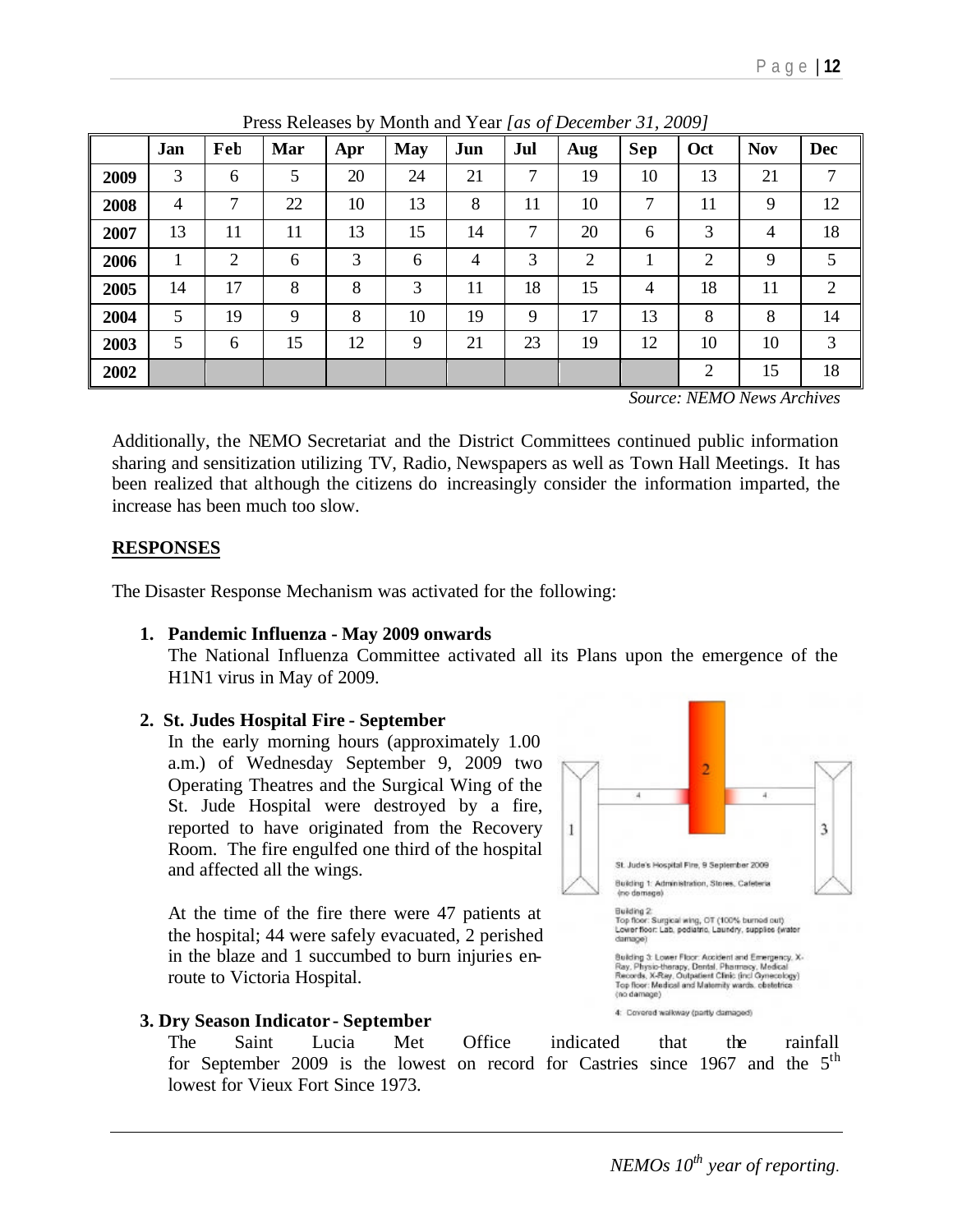# **4. Lost Child at Fond O'dr - October**

On October 22, 2009 the Roving Caregivers Program of the Ministry of Education facilitated a tour to Fond d'Or with parents and their children. At some point during the excursion a three [3] year old boy got separated from his grandmother. When a head count was taken as part of the departure protocol it was realized that one child was missing. A partial activation of NEMO took place. As of December 31, 2009 the toddler remained missing.

# **CONCLUSION**

Although 2009 is considered by some to have been a relatively normal year for disaster management in Saint Lucia, response to the H1N1 Virus indeed made it a challenging one. Increasingly, the partnerships with the Sustainable Development Section, Tourism Industry and the Education sector are strengthening. In the period under review the Ministry of Agriculture also showed increased awareness of disaster management issues. These partnerships can only auger well and act as an example for other agencies and individuals to appreciate thus become more involved and resilient to the negative impacts of hazards.

As NEMO continues with efforts at developing Policies, Plans and Strategies with respect to disaster risk management; capacity and resources for their effective actualization become increasingly and more glaringly acute, thus increasing NEMO's staff compliment needs to be made a priority.

NEMO's achievements over time however have also accentuated some of the areas that it should address with immediacy and they include:

- 1. The need to continue to sharpen its focus by developing a well articulated strategic plan.
- 2. The need to secure a proper URL for hosting its website and relevant disaster management information. Discussions have been held for possible accommodation by the Government of Saint Lucia Web services provider.
- 3. The need for Saint Lucia to nominate its National Focal Points for:
	- a. The Global Platform for Disaster Risk Reduction; and
	- b. The National Benchmarking Tool
- *4.* The need to review and consider signing the Organization of American States (OAS) *'Inter-American Convention to Facilitate Disaster Assistance'* and the *'Tampere Convention on the Provision of Telecommunication Resources for Disaster Mitigation and Relief Operations'*

*Original signed by Dawn French*

………………………………….. **A. L. DAWN FRENCH** *Director – NEMO*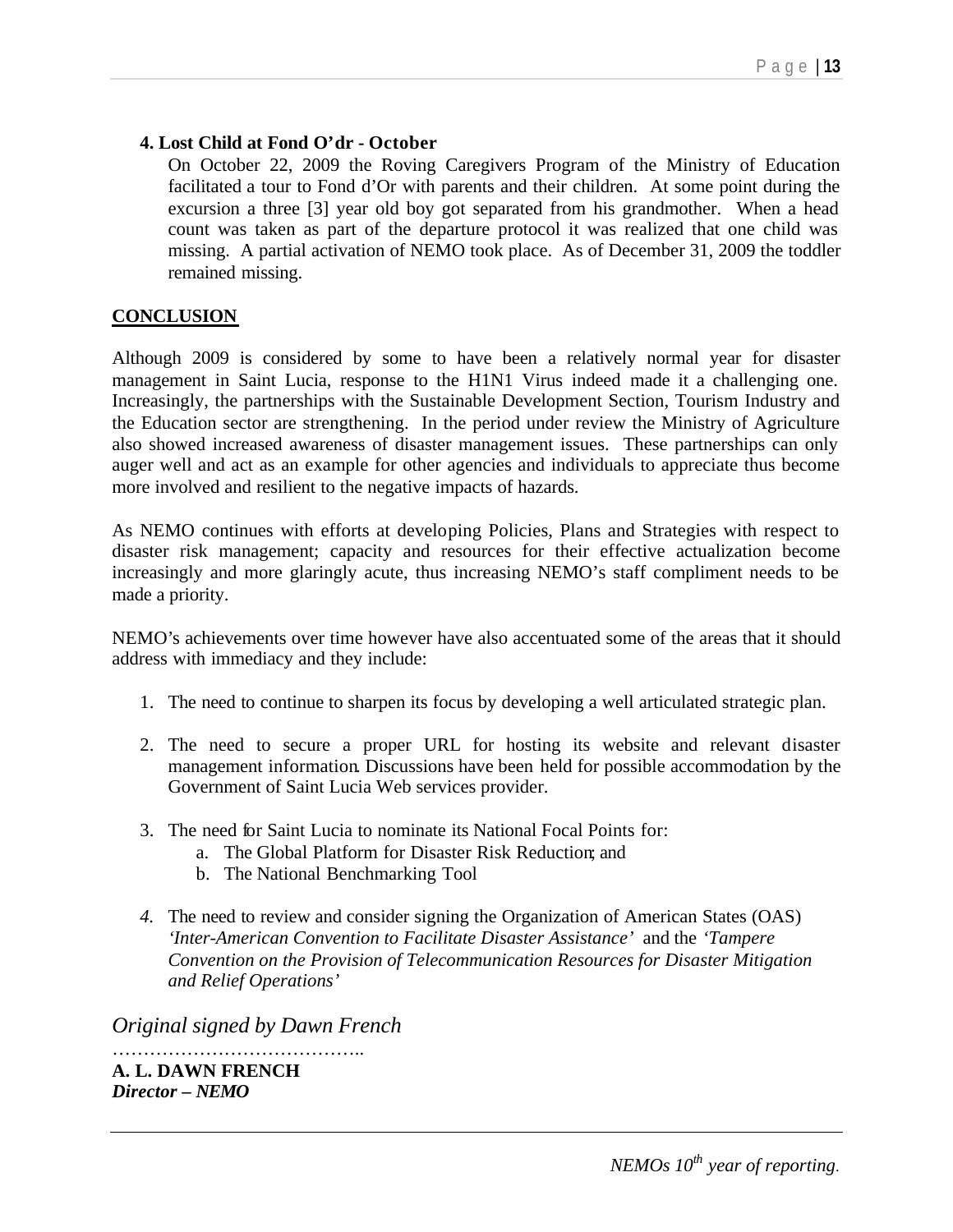# *2 – Government Liaison Officers*

# **Introduction**

It is a requirement that an Annual Report be prepared.

Section 15 of the Disaster Management Act states that *"Every Permanent Secretary or Head of a Department of Government, chairperson of a committee established pursuant to section 9 shall submit annually to the Director, in such form and by such date as may be required by the Director, a report containing such information as may be requested by the Director for the purposes of sections 5 and 11."*

# **Ministry of Education**

# **Reporting Officer: Ann Jean Baptiste**

# **PREPAREDNESS**

# *Training undertaken during the year*

The Ministry of Education and Culture through its Liaison Officer and the Research Officer in the Plant & Equipment Unit, participated in the following training activities in Guyana, Belize, Jamaica and St. Lucia.

- INEE Minimum Standards for Education in Emergencies, Chronic Crises and Early Reconstruction (Guyana)
- School Safety Course (Belize)
- Disaster Risk Reduction in the Education Sector (Jamaica)
- Results Based Management-Development of Comprehensive Disaster Management Strategy (St. Lucia).

The Liaison Officer also participated in planning and sensitization workshops/meetings organized by NEMO at the national level. Of significance was the need to disseminate information and generate widespread interest in the H1N1 subsequent to the pandemic alert issued by the World Health Organisation in June 2009. Those meetings/workshops aimed at building capacity at the agency level to respond to disasters/emergencies. Areas of focus included:

- Planning/Development of Communications Strategy for Avian Influenza Pandemic
- Table Top regional simulation exercise *FA HUM 2009* to test Avian Influenza Plan (National Communications Strategy)
- Review National Influenza Pandemic Preparedness Response Plan: Ministry of Education Reporting Plan for Schools

# *Simulation Exercises*

The Ministry of Education in collaboration with the National Insurance Corporation participated in an evacuation drill in July 2009. The Ministry was able to use this activity to further sensitise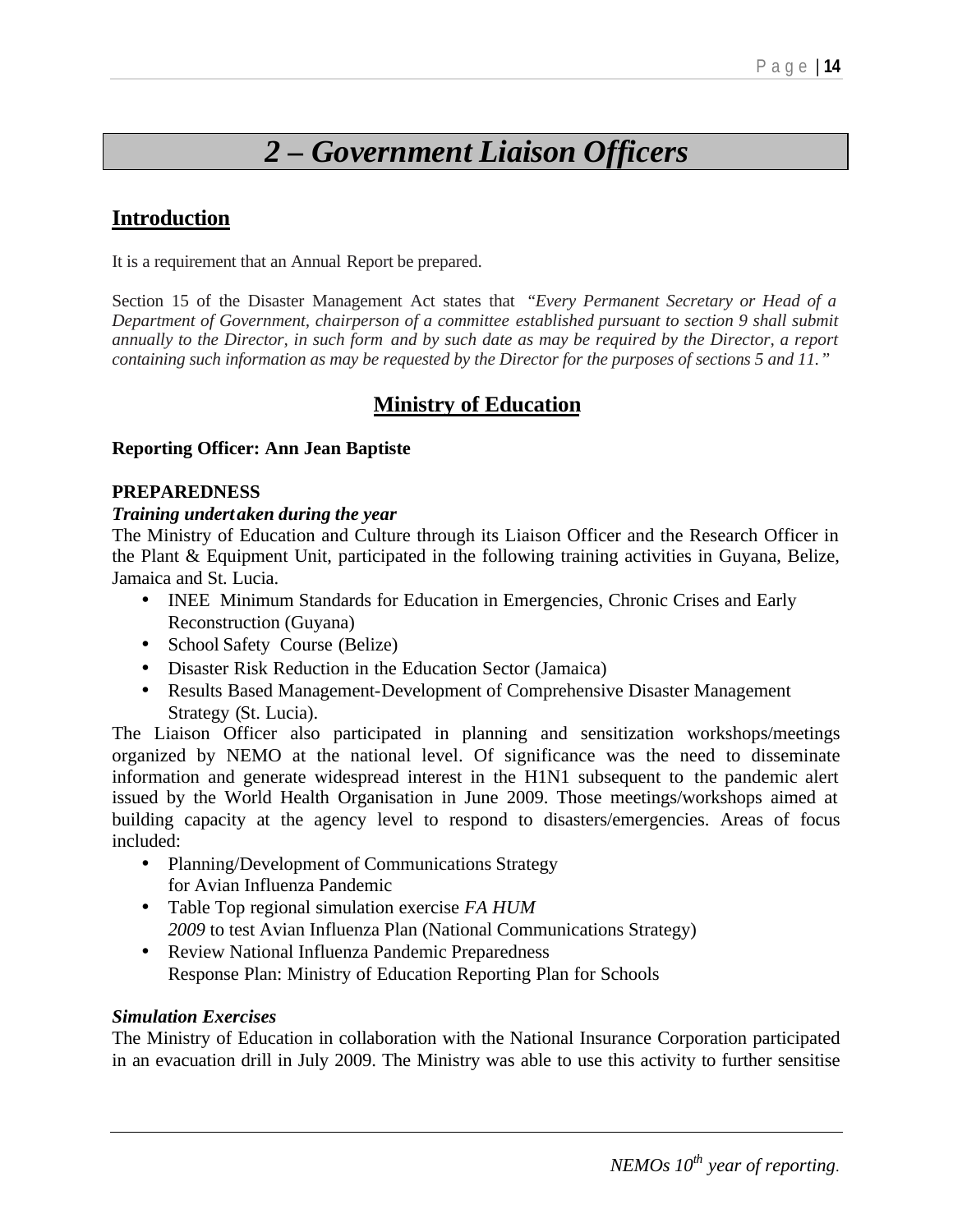staff on Standard Operating Procedures for evacuation. In addition, some schools continue to conduct regular drills.

In June of 2009, the Ministry was able to reactivate its internal Disaster Committee and to date the committee has conducted six meetings. Those meetings focused mainly on assessing the Ministry of Education's state of readiness for any emergency to determine the required actions for emergency planning. Standard Operating Procedures for evacuation have been finalized. The committee is in the process of reviewing the Draft Continuity of Operations Plan (COOP). On completion of this exercise, a simulation exercise will be conducted to test the feasibility of the Ministry's COOP.

# **PUBLIC EDUCATION**

The Ministry of Education is pleased to report that it has now partnered with USAID and NEMO to train education officers and all principals in school safety. The first school safety course was conducted in January 2010. Participants included education officers, one principal from each educational district and personne l from, the St. Lucia Fire Service, Royal St. Lucia Police Force, Ministry of Health, SLU Red Cross, NEMO, National Principals' Association and Parent Teachers' Association. The three-day course provided participants with the knowledge and skills to plan and formulate strategies to promote school safety. Participants commended the Ministry of Education for introducing this initiative within the programme of schools. It is expected that by year end thirty more principals would be exposed to the training.

# **EMERGENCY RESPONSES**

# *H1N1 Response*

The Ministry of Education was confronted with the challenge of mitigating the spread of the H1N1 Influenza virus within schools. In collaboration with the Ministry of Health, a mechanism was developed to monitor the spread and prevalence of the virus. In consultation with the Ministry of Health, classes had to be suspended depending on the severity of the identified cases. During the heightened period (late September to middle of October), student attendance was seriously affected. However, at the beginning of November attendance improved significantly. To date, there have been no reported cases of the H1N1 virus and school attendance has returned to normal.

# *Emergency Shelters*

The Ministry of Education continues to undertake major works to upgrade and refurbish schools that are also used as emergency shelters.

- Extension to school plant Ti Roche and Forestiere Combined
- Major renovations to sections of the school plant Marchand and Boguis Combined, Castries Comprehensive.
- Reconstruction of a new block St. Joseph's Convent
- Reinforcement of building for temporary relocation of Bexon Primary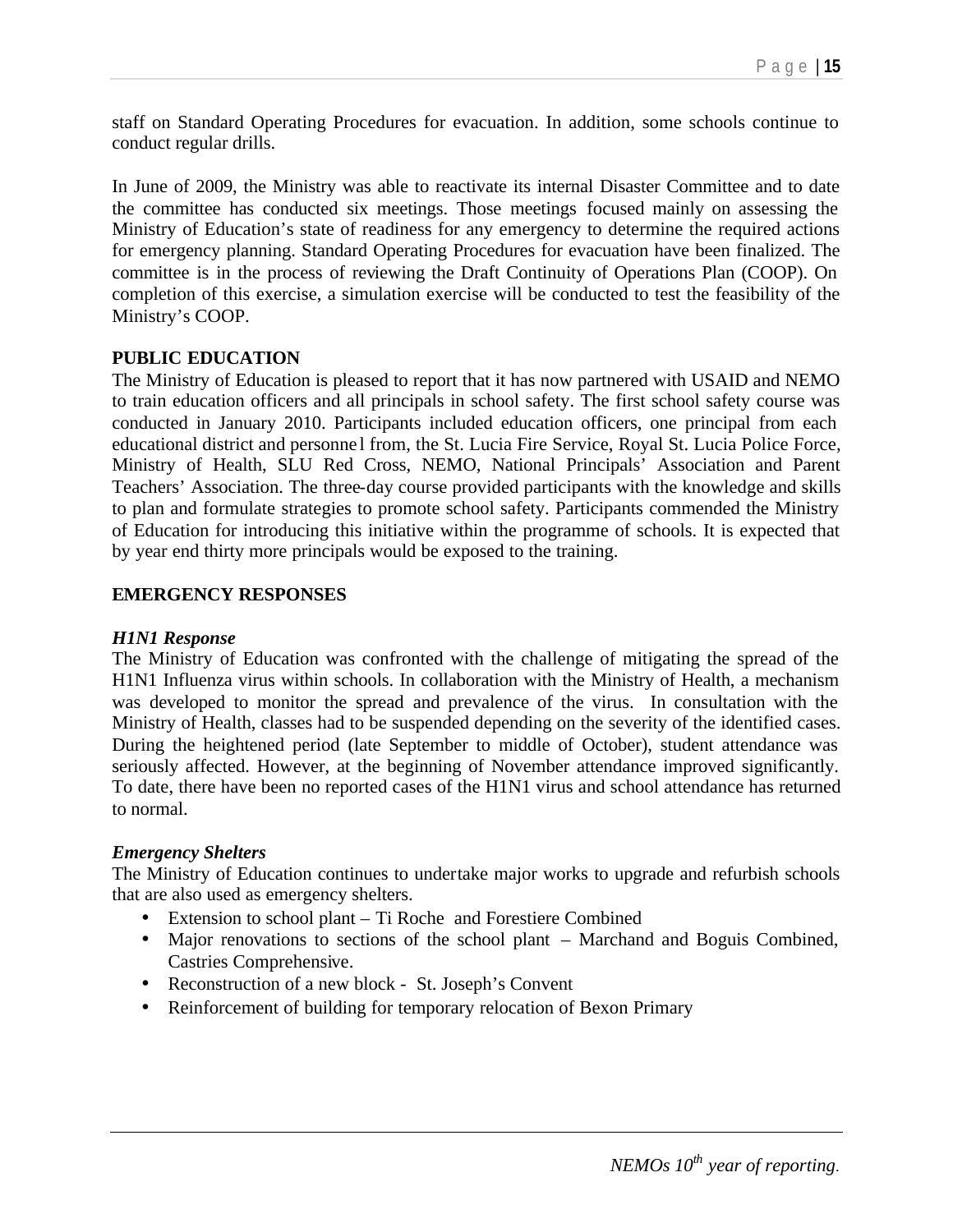# **CHALLENGES**

The ability to secure the requisite material and human resources to develop capacity for emergency management at the school level remains a challenge. The intervention from USAID/OFDA will provide some measure of relief in that area.

# **WAY FORWARD**

The Ministry of Education will in 2010 institute measures to generate greater awareness of disaster preparedness and school safety. In this regard, the Ministry will focus on the following:

- Develop a National School Safety Policy and institute a School Safety Programme within schools.
- Conduct school visits in collaboration with NEMO to monitor and provide the requisite support for the implementation of strategies garnered from the School Safety course.
- Undertake an evaluation of standards, equipment and operating procedures at schools to assess the level of preparedness.
- Augment water storage capacity at selected schools.
- Partner with the Ministry of Health and other external agencies to promote school safety and emergency planning at the school level.

# **Saint Lucia Fire Service**

# **NAME OF REPORTING OFFICER: Chief Fire Officer**

# **PREPAREDNESS**

Staff Training undertaken during the year were as follows:

- Search and Rescue
- Caribbean Disaster Relief Workshop
- Breathing Apparatus Wearers
- Pandemic Influenza Workshop
- EMS Training
- Leadership Training Skills
- Junior Officer Leadership Academy ( Supervisory skills)
- Bronto Skylift Operations
- Public Policy and Management
- Aircraft Firefighting Training
- EMT Instructors training
- Airport Simulation Exercise
- Fire Service Administration
- Fire Prevention Practices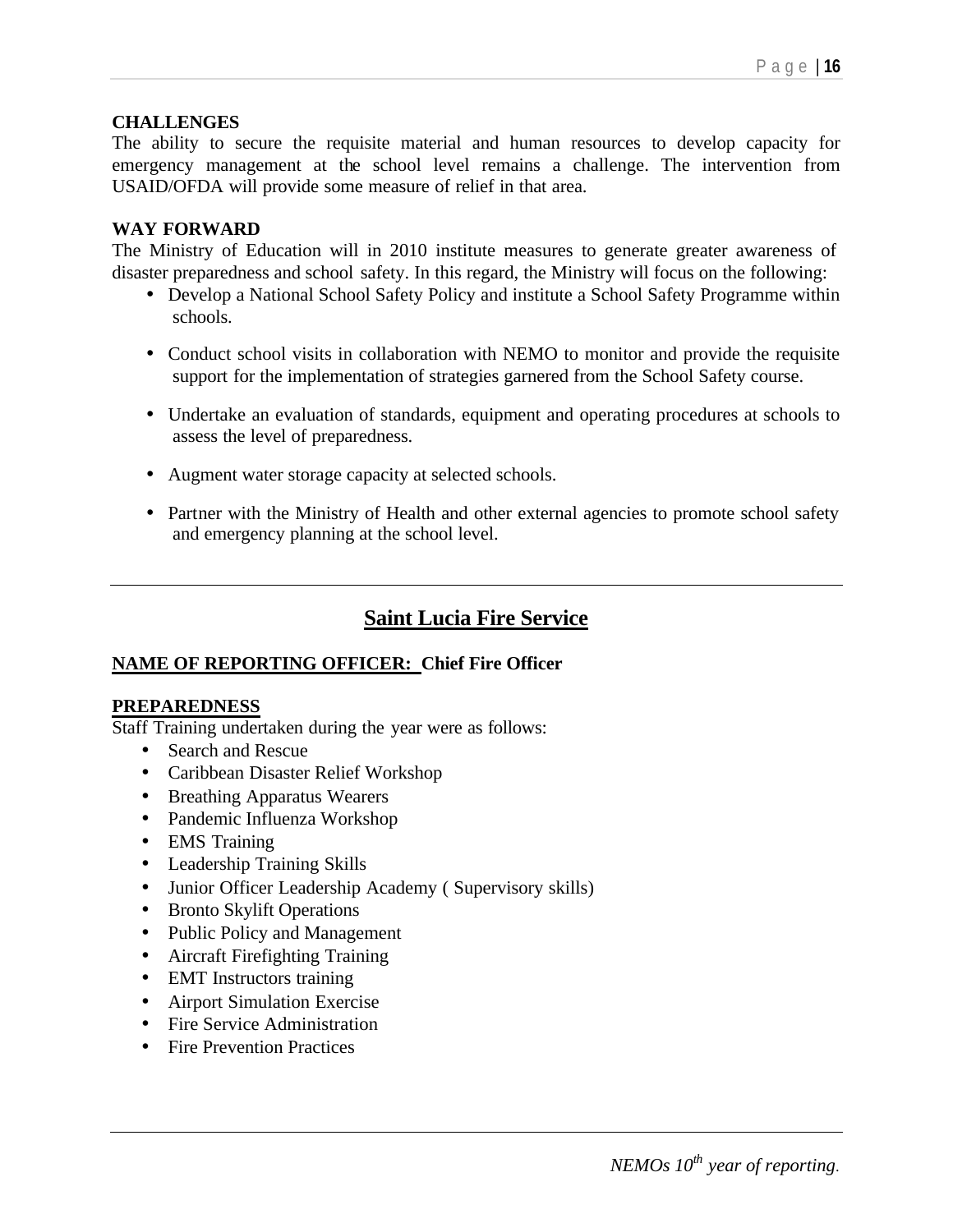# **PUBLIC EDUCATION**

- School visits
- National Exhibition at the George Odlum Stadium
- Conducted and observed (12) Evacuation Exercises/drills.
- Participation in the organization of the National School earthquake drill.
- Evacuation drills for mass crowd events and other occupancies.
- Forty-nine (49) Public education in safety lectures and drills for public and private institutions.

# **STANDBY DUTIES**

- Jazz
- Cricket
- Jounee Kwéyòl
- FCCA Conference
- Caribbean Market Place Conference

# **EMERGENCY RESPONSES**

The fire department responded to a total of seven thousand four hundred and eight (**7,408**) Ambulance Calls for the year.

**Fire Calls-** six hundred and thirty four (634).

# **CHALLENGES**

The role of the firefighter is ever broadening. The number of responses to ambulance situations has outstripped fire responses 12:1; however the management structures and associated resources for dealing with this shift in services rendered have not been fully available. The personnel shortage also poses a serious challenge. The number of requests for standby for mass crowd events has overwhelmed the ability of the department to provide support.

# **WAY FORWARD**

Increased Public Relations drive to educate the nation on the work of the Fire Service and sensitize people on hazards and safety will be undertaken. A policy on Special Duty will be implemented to afford clear guide lines to staff. Efforts at improving the Ambulance Structure/resources base will be continued. Proposals for staff increase will be pursued.

# **Office of the Governor General**

# **Reporting Officer:** Uralise Delaire

# **Public Education**

Every year the Office of the Governor-General seeks to have at least one training session for all staff. On November 26, 2009 a team of four persons from the Ministry of Health facilitated a Workshop on the H1N1 Virus at Government House. In attendance were grounds men,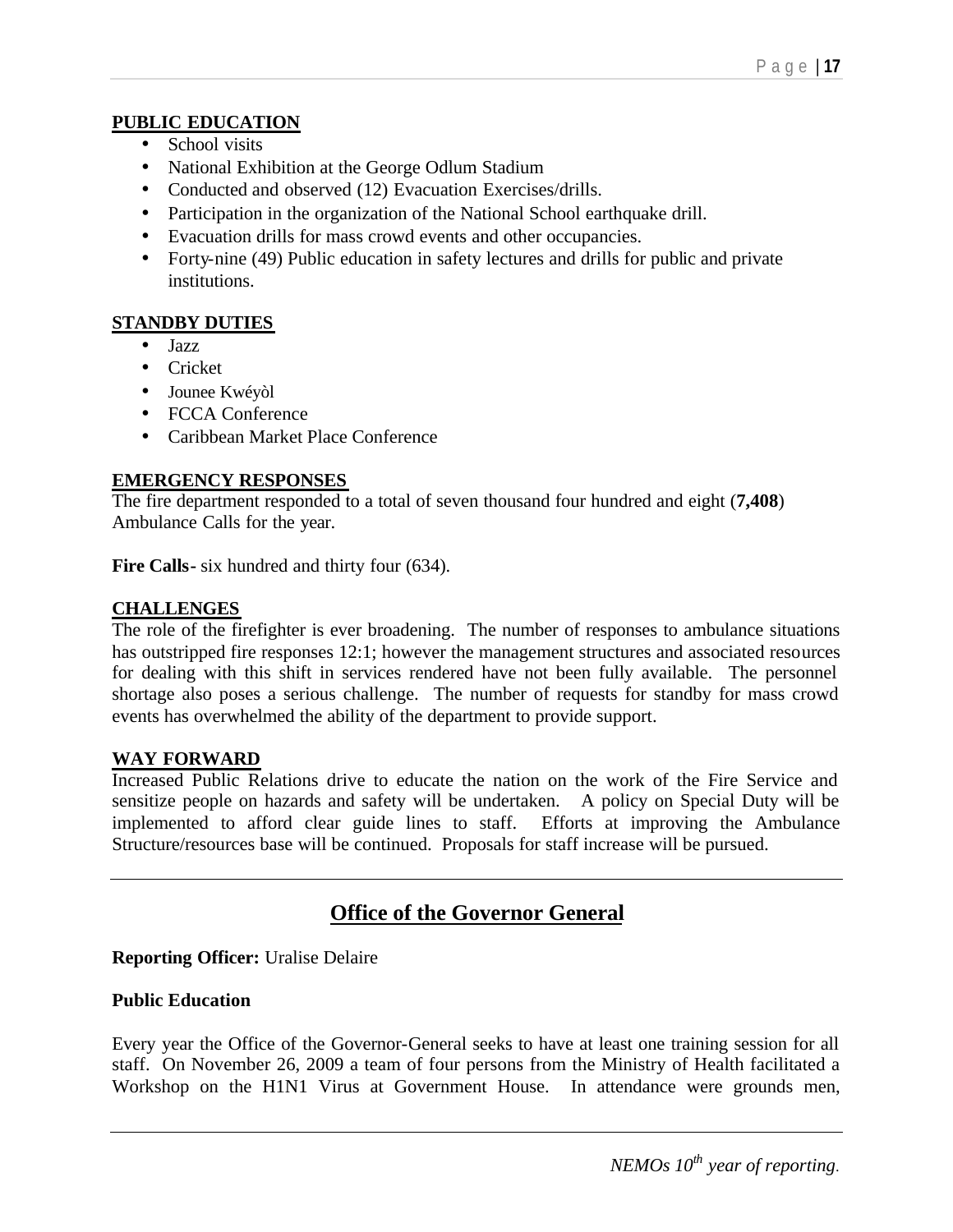housekeeping staff, administrative staff and the Royal Guards. Information was provided in both English and Creole to ensure correct interpretation.

# **Preparedness**

At the beginning of the hurricane season, sections of the Disaster Plan were printed and distributed to all staff members as it pertains to their roles and responsibilities. The purpose was to ensure that all persons were aware of the actions to be taken in the event of a disaster. A stock of emergency food and other supplies were purchased for the hurricane season. We are in the process of using some of these items as they are approaching expiry dates.

Government House is a hundred and fourteen years old and the structure is about forty percent wood, hence, constant renovations and refurbishments must be made to the building. Last year, repairs were done to the roof, whereby the shingles had to be replaced. The walls to the front had to be resealed to prevent water seepage.

# **Challenges**

Whereas the Office of The Governor General cannot boast of not having challenges, we did not encounter difficulties in achieving our mandate. We are mindful of the need to be prepared for any disaster and we try as much as possible throughout the year to remain at a state of readiness.

# **Probations and Parole Services**

# **Name of Reporting Officer**: Mrs. Casilda Rosemond-Severin [Probation Officer]

# **Preparedness**

The Probations and Parole Department permitted, Mrs. Casilda Rosemond-Severin, to attend a Damage Assessment & Needs Analysis Workshop for Instructors of the OFDA. The Course was held on September 22-25, 2009.

In addition, Ms. Jacqueline Isembert, attended a one day session, held particularly for Cleaners. The topic was the H1N1 virus.

# **Public Education**

The staff of Probations and Parole Department was briefed after the workshops attended by the above named staff.

#### **Emergency Responses**

The Department did not undergo any emergency responses.

#### **Challenges**

1. The challenges the department experiences are the urgency to retrieve the necessary items needed to open the exit doors, if a disaster of any kind occurs.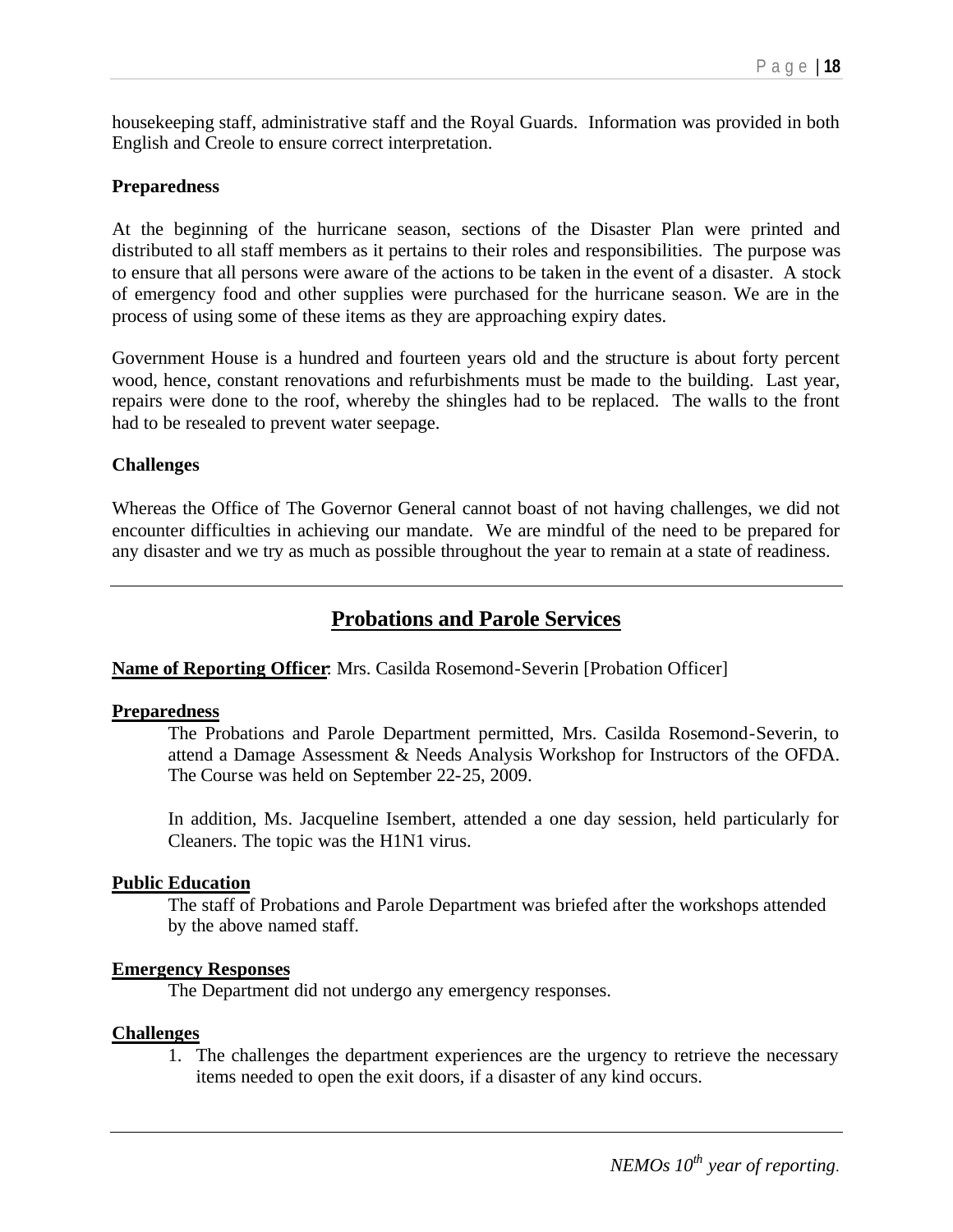2. In addition to this, the structure of the building in which the department is situated may have some limitations as to the number of exit doors, etc.

# **Way Forward**

The department has planned to execute at least two fire drills for the year, 2010.

# **Saint Lucia Air and Sea Ports Authority**

**Name of Reporting Officer:** Kennedy Francis, Chief or Ports Police

# **PREPAREDNESS**

The Saint Lucia Air and Sea Ports Authority, (SLASPA) through its Disaster Management Committee is constantly in a state of preparedness in the event that it is required to respond to an emergency. To this end and because SLASPA by the nature of its operations is so required, we continue to encourage staff, external agencies and the public in training activities, public education as well as drills and exercises. Below is an outline of activities conducted in 2009 and those slated for 2010.

# *Training*

- **Media Training for Port Managers Transportation Security Administration,** USA
- **•** Drills and Exercises Organization of American States (OAS)/SLASPA/Prime Ministers' Office
- Fire Extinguisher Training SLASPA Staff
- H1N1 Workshop Ministry of Health, Wellness, Family Affairs, National Mobilization and Gender Relation
- **Emergency Operation Centre Management Training National Emergency** Management Organization (NEMO)

# *Simulation your Committee took part in*

- Real Time Callout of SLASPA Disaster management Committee
- ß George F.L. Charles Crash Simulation Exercise
- **•** Consultation between Agencies in preparation for exercises

# **PUBLIC EDUCATION**

- **KRY** Monthly Disaster Committee Meetings
- **Meetings with Airport/Seaport/Users/Concessionaires to inform on disaster management.**
- School visits re: Airport Emergency Exercise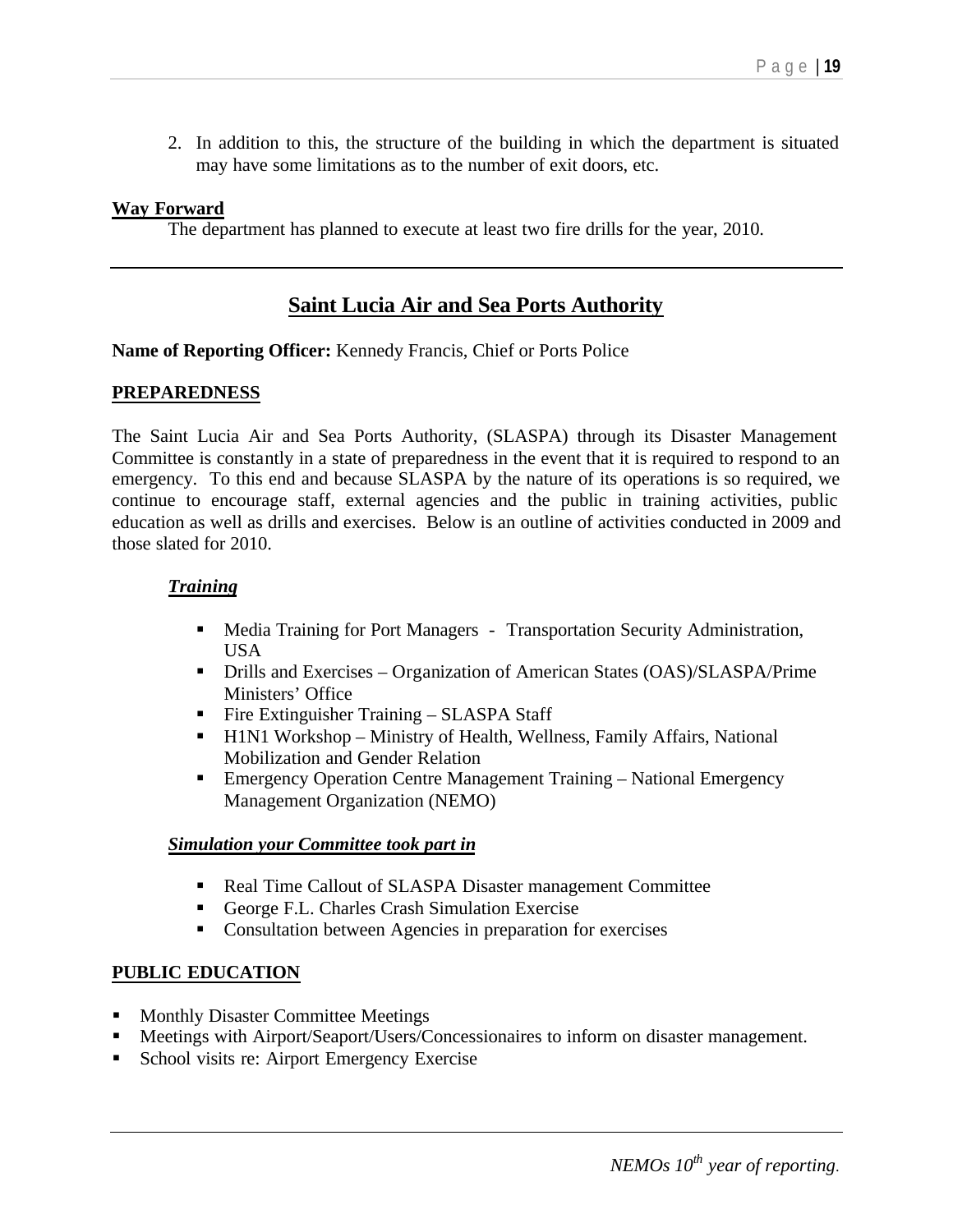# **EMERGENCY RESPONSES**

- St. Judes Fire Provision of security/retrofit of Stadium
- ß Rescue at Petit Piton Air Traffic Controllers, SLASPA

# **CHALLENGES**

One of the challenge for us at SLASPA is getting head of external agencies to realize the importance of their attendance at planning meetings for emergency response as well as ensuring that information gleaned at such meetings are adequately passed on to subordinate staff in a timely manner.

To this end, we continue to:

- (a) Submit request for agency participation to the most senior staffer as well as copying memos to persons at such agencies.
- (b) Follow up with emails and phone messages in a structured manner to serve as reminders.
- (c) Provide training for all agencies to ensure awareness, skills training and review of Agency Standard Operating Procedures (SOPs).

Secondly, funding to ensure adequate training is conducted at all ports is minimized as we go through financial constraints. We continue to utilize the expertise of local agencies to ensure that the necessary staff are trained and made aware with the Standard Operating Procedure.

Thirdly, emergency preparedness is very time consuming and challenging in nature. Therefore, getting external agencies to provide us with the necessary support in a timely manner can prove to be quite a task. This is against the backdrop that whilst agencies are always in emergency response mode, they are tasked to conduct other functions which may be equally time consuming.

We continue to push and encourage joint agency support with the anticipation that our continued good rapport will prevail.

Finally, one of our goals has and continues to be the realization that all participating agencies will in the not too distant future approach emergency preparedness and response in a more professional manner and not see it as an annual or usual thing. We continue to stress that a certain level of realism is needed in the conduct of exercises

# **WAY FORWARD**

1. Major Simulation Exercise at a Seaport – conduct of Simulation Exercise on M.V Costa Mediterranea on January 22, 2010 (explosive device)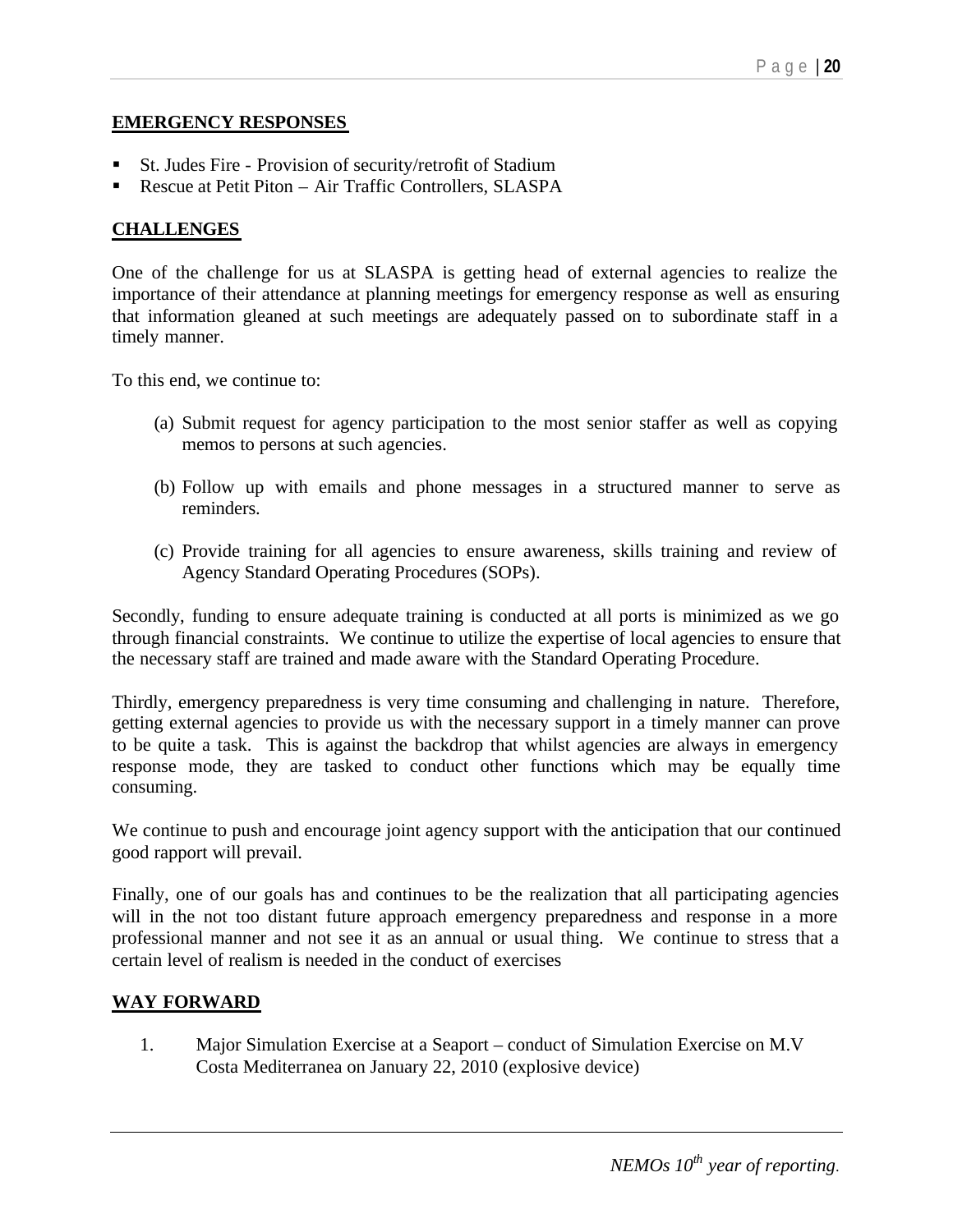- 2. Hewanorra International Airport (HIA) Simulation Exercise  $(3<sup>rd</sup>$  Quarter)
- 3. Drills all ports
- 4. Submission of reviewed Airport Emergency Orders to National Emergency Management Organization (NEMO)

# **Ministry of Tourism & Civil Aviation**

**Name of Reporting Officer:** Coordinator, Crisis Management Unit

# **PREPAREDNESS**

- *a. Training your Committee/Agency took part in* 
	- 1. A Team from the Ministry attended the CDM Conference in Jamaica.
	- 2. Preparations have begun for the formation of a Visitor Safety and Security Network [VSSN].

# **PUBLIC EDUCATION**

An emergency meeting was held with members of Staff informing them of the H1N1 Protocol and what should be done to prevent an infection, how to handle an infection and brochures were distributed.

# **EMERGENCY RESPONSES**

# *H1N1*

The protocol established by the Government of Saint Lucia was adopted by the Ministry of Tourism and Civil Aviation and the Tourism Sector (namely, Accommodations, Transportation and Sites and Attractions). We also distributed information to staff members and other key stakeholders. Information was provided on the hygiene practices which must be adopted to prevent the spread of the H1N1 virus. Those included: "cover your cough and sneeze"; clean your hands – wash hands with soap, and the use of hand sanitizer.

The Ministry of Tourism and Civil Aviation purchased and distributed hand sanitizers to the staff. Individuals were also encouraged to stay home and see a doctor if they had flu-like symptoms.

The Tourism Accommodations Sector: The Saint Lucia Hotel and Tourism Association had meetings with their members in order to provide them with information on the H1N1 protocol and to establish a reporting mechanism with the Ministry of Health for any guests showing flu like symptoms.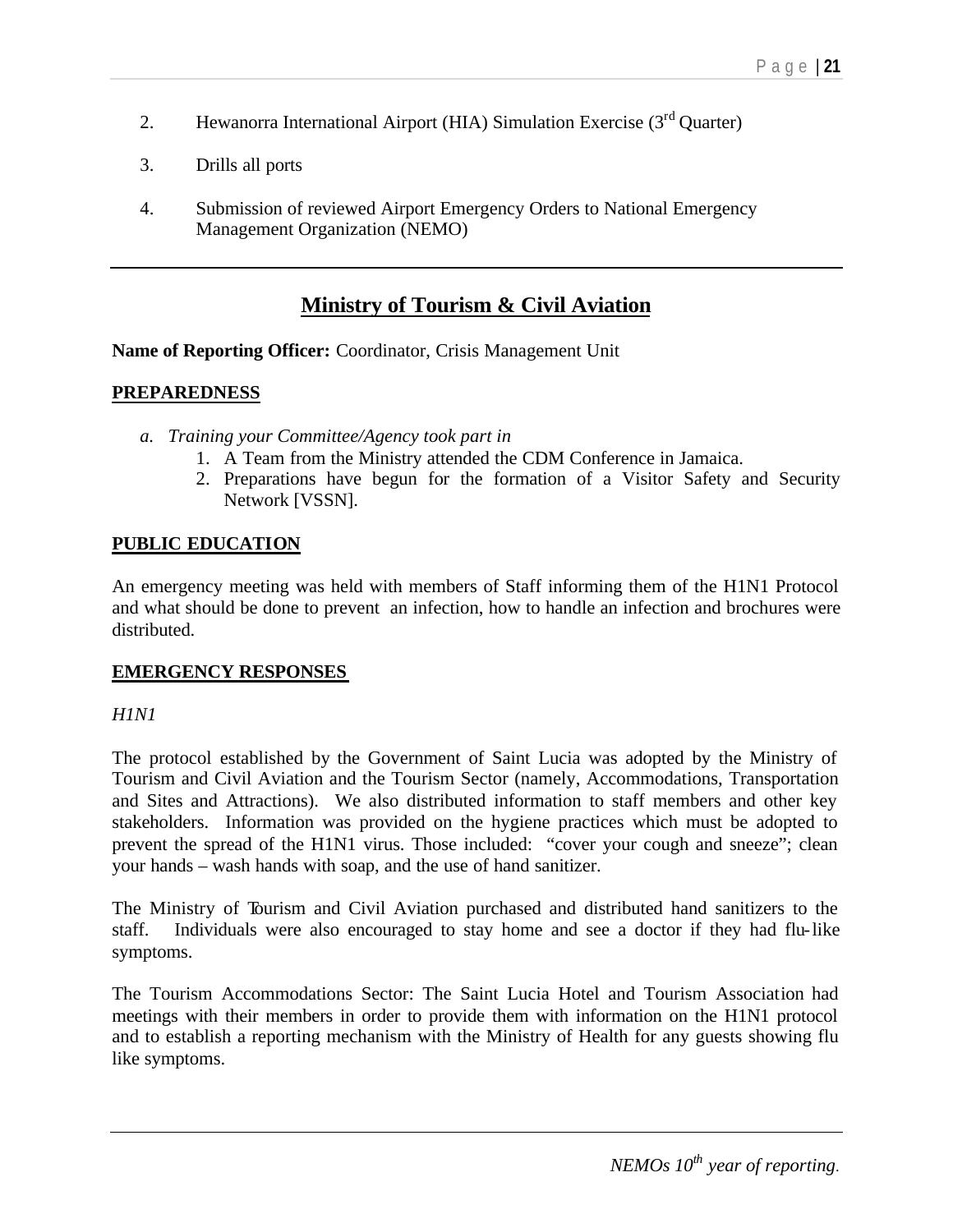The Cruise Tourism Sector: Royal Caribbean Cruises Ltd (RCL) had a meeting with key governmental, and port representatives to discuss their position regarding H1N1, and the Government of Saint Lucia requirements regarding reporting and treatment of H1N1 cases on their cruise ships. A presentation was made on how RCL treats guest and crew with flu-like symptoms. This included screening, surveillance, sanitation, communication, isolation, treatment and reporting.

The Ministry of Health and the Port Health representatives provided the RCL representatives with information regarding the accepted protocol for reporting and treatment of H1N1 in Saint Lucia. These agencies encouraged RCL to report 48 hours and again 12 hours before coming into the ports in Saint Lucia.

The Ministry of Tourism and Civil Aviation is currently, working on a contingency plan so the work continuity is not affected when a staff member becomes ill and is absent from work.

Hand sanitizers were distributed to all members of staff, who in turn encouraged the public to sanitize their hands sanitized.

# **CHALLENGES**

Further a limited budget prevented the training officer from conducting the usual Disaster Preparedness training for Small Property Owners and Small Craft Operators.

# **WAY FORWARD**

With the support of two other staff members on the team, it is hoped that the goals set out to be achieved will be accomplished. The tasks set out for this year are as follows:

- a. Risk Management Workshop for Small Property Owners
- b. Risk Management for Marine Base Operators and Sites and Attractions
- c. Adaptation and Adoption of a National Strategy for DRR in the Tourism Sector.
- d. Work will continue the formulation of the VSSN and its implementation

Team members responsible for conducting research and formulating the Disaster Reduction Management Policy:

- a. Mrs. Elizabeth Bailey
- b. Ms. Deepa Girdari
- c. Ms. Sophia Pierre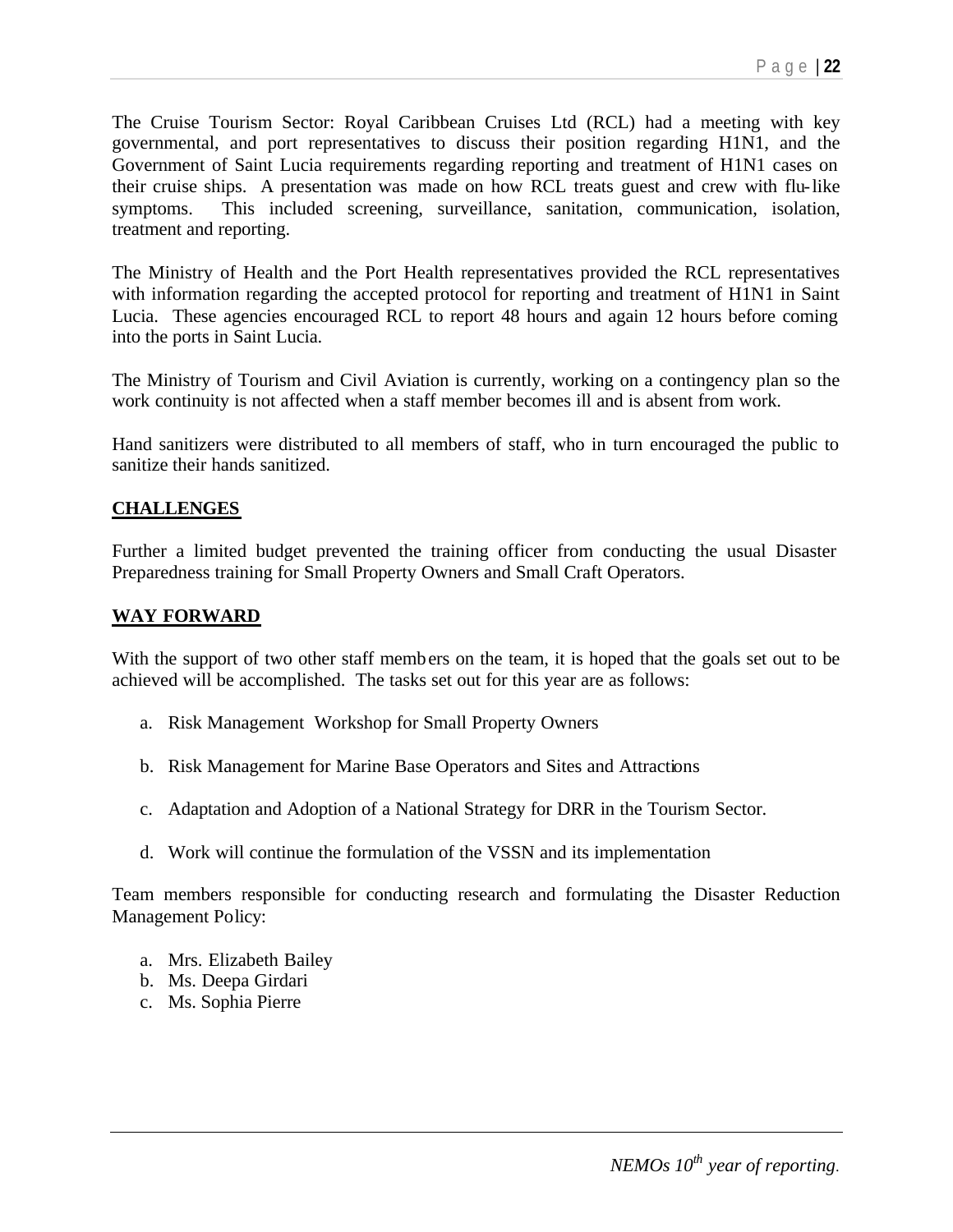# *3 – National Committees*

# **Information and Education Committee**

# **Report for the period January – December, 2009**

# **Name of Report Officer:** Lucius Doxerie

# **Introduction**

- As Chair of the Disaster Information Committee, convened a meeting on June 26, 2009. 12 members of the committee were present viz: The Royal saint Lucia Police Force, NEMO, Ministry of Foreign Affairs, Ministry of Agriculture, Radio St. Lucia, Dennery Hospital, LIME, Conines? Systems, the National Archives, TCT and 2 representatives of the GIS.
- During the meeting a brief forecast was done on the 2009 hurricane season and individual members provided status reports based on the institutions that they represented.

# **Notable among the issues discussed were** :

- RSL's concern about the station's inability to transmit throughout the island in the event of a hurricane, given that the station had no towers of its own in the north or south of the country. It was also noted that RSL's physical plant needed upgrading. It was revealed by the RSL representative that a US\$150 000 budget was needed to revamp the station.
- It was recommended that RSL submit a wish list that NEMO would attempt to source grant funding where possible to assist the station.
- A recommendation was made for the NIC to replace the GIS as the media centre, because of space constraints at the GIS.
- ß It was proposed that CBC Barbados and Radio St. Vincent be approached for rechanneling information to Saint Lucians in the event that local stations could not service the population with relevant information. In that regard, the stations were contacted and expressed their willingness to assist as best they could.
- $\blacksquare$  By and large committee members indicated that they had been going through the motions and were prepared. They were stocked with the requisite foodstuff and had been ensuring that the consumables had not expired.

# **Training Exercises:**

No training exercises were conducted

# **Public Education**:

During the period the committee through the GIS/NTN broadcast the following:

Names of Hurricane Shelters on the island

- Several hurricane tips in English and Kwéyòl dealing with what one should do to prepare for a hurricane and after a hurricane passes through the country
- Responding to earthquakes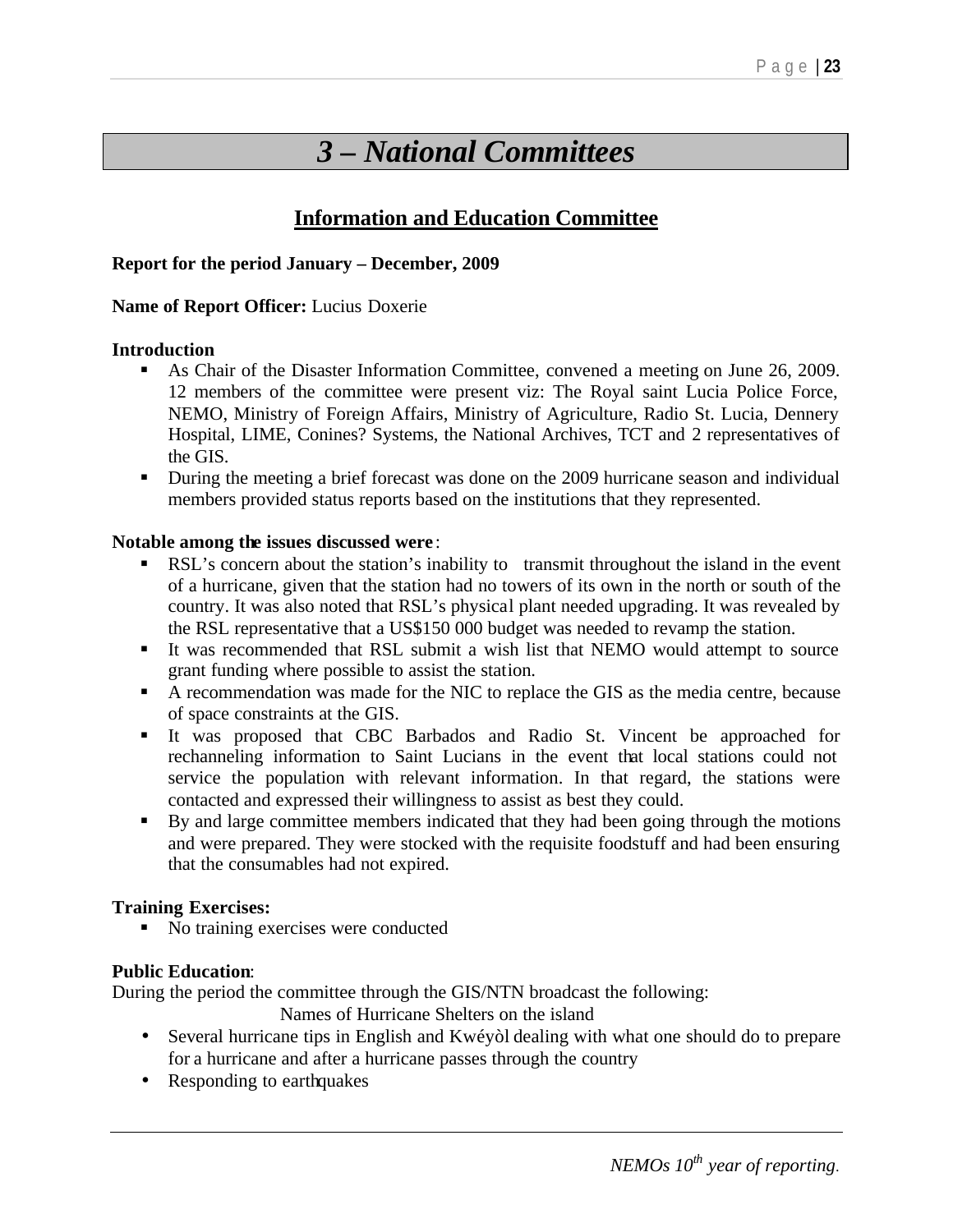- Construction of hurricane proof homes; dealing with storm surges and oil spills
- Hosted a special section on GIS' website with pertinent and updated information on the HINI virus
- Produced PSA's pertaining to the HINI virus
- Sourced from overseas already produced PSA's for broadcast on NTN
- Hosted at least 5 press conferences that provided information on the HINI virus. The said press
- Hosted a press conference after the St. Jude fire to inform the public through the press on coping mechanisms undertaken in the aftermath of the fire. The conference also shed light on the dual use of the stadium by sports persons and the medical fraternity.
- Conferences were rebroadcast [individually] in their entirety no less than 6 times.

# **Emergency Response**:

ß The committee met prepared and disseminated several press releases pertaining to the HINI virus

# **Emergency Shelters Committee**

# **Report for the period January – December, 2009<sup>1</sup>**

**Name of Reporting Officer**: Augusta Ifill (Chair)

#### **Training Exercises:**

For the year January – December 2009, three training sessions were planned on shelter management:

- Choiseul: November  $12 \& 13, 2009$
- Micoud North and South: November 23 & 24, 2009
- Anse la Raye: November 26 & 27, 2009

All had to be postponed due to:

- Clashes with other training events
- Unavailability of facilitators

The training has been rescheduled for 2010.

#### **Public Education**:

l

Public education continues to be via the media mainly NTN and radio and newspapers, informing of names and location of emergency shelters as well as proper use of shelters. Guidelines are also published regarding the following:

- Items required for use at shelters
- Prohibited and non prohibited items at shelters

 $<sup>1</sup>$  Report submitted June 3, 2010</sup>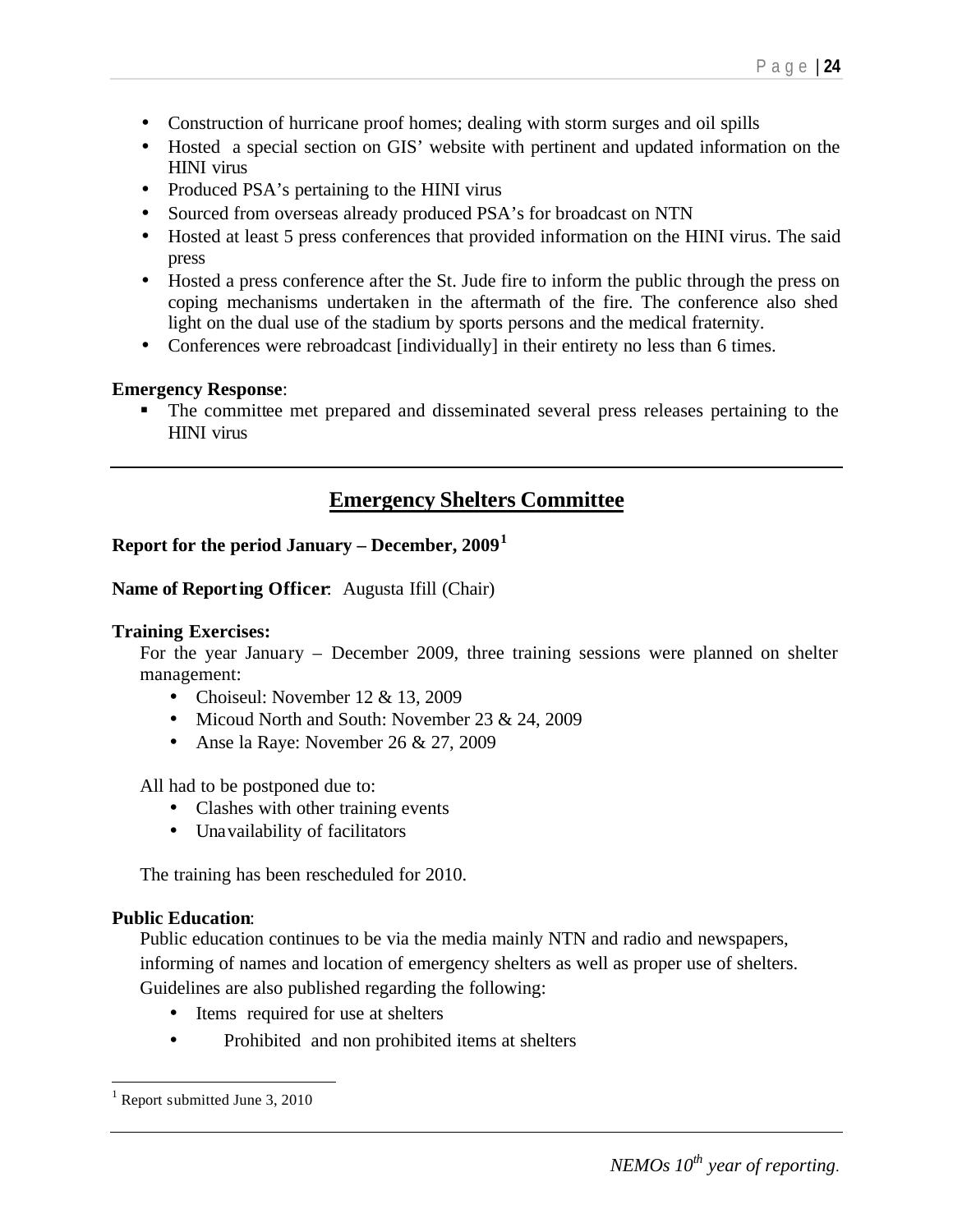There has also been some public education done by the individual District Disaster Committees at the district level.

# **Emergency Response**:

The year in review (2009) was a fairly quiet one for this committee in terms of shelter activation for **natural** disasters since there were no severe storms, hurricanes or earthquakes. However, there was the need to activate one emergency shelter (the Vieux Fort Comprehensive School Campus B) for two days to house patients as a result of the St. Jude's Hospital fire on  $9<sup>th</sup>$  September 2009. It must be noted that the occupation of this shelter was only for one day and the efficient cleanup exercise which subsequently occurred enabled the students to return to school in quick time , thereby minimizing loss of school/instruction time.

#### **Challenges:**

The biggest challenge continues to be the coordination with the district disaster committees. To date NEMO has not received names of representatives from all committees and as such these names are not available to the Chair. There is also the non attendance at meetings of all persons making up the National Shelter Management Committee. This is important since the shelter managers must be given a contact name within each district in the event of an emergency and all persons concerned must review their roles to ensure smooth and quick execution of duties in the event of a request for activation of any shelters.

# **Conclusion**

It continues to be a source of bewilderment and sadness that the National Disaster Committees consistently do not report on the good works that they do. These committees work hard and yet will not inform the public of the planning and preparedness measurers they are putting in place for the safety of the Nation.

The Shelters committee missed the deadline by four months and the following National Disaster Committees did not submit a report for the period January – December 2009

- 1. Damage Assessment and Needs
- Analysis [DANA]
- 2. Transport
- 3. Supplies Management
- 4. Telecom
- 5. Wellbeing
- 6. Health
- 7. Emergency Works
- 8. Stress Management Team
- 9. National Hazard Mitigation Council
- 10. NEMO Auxiliary Corps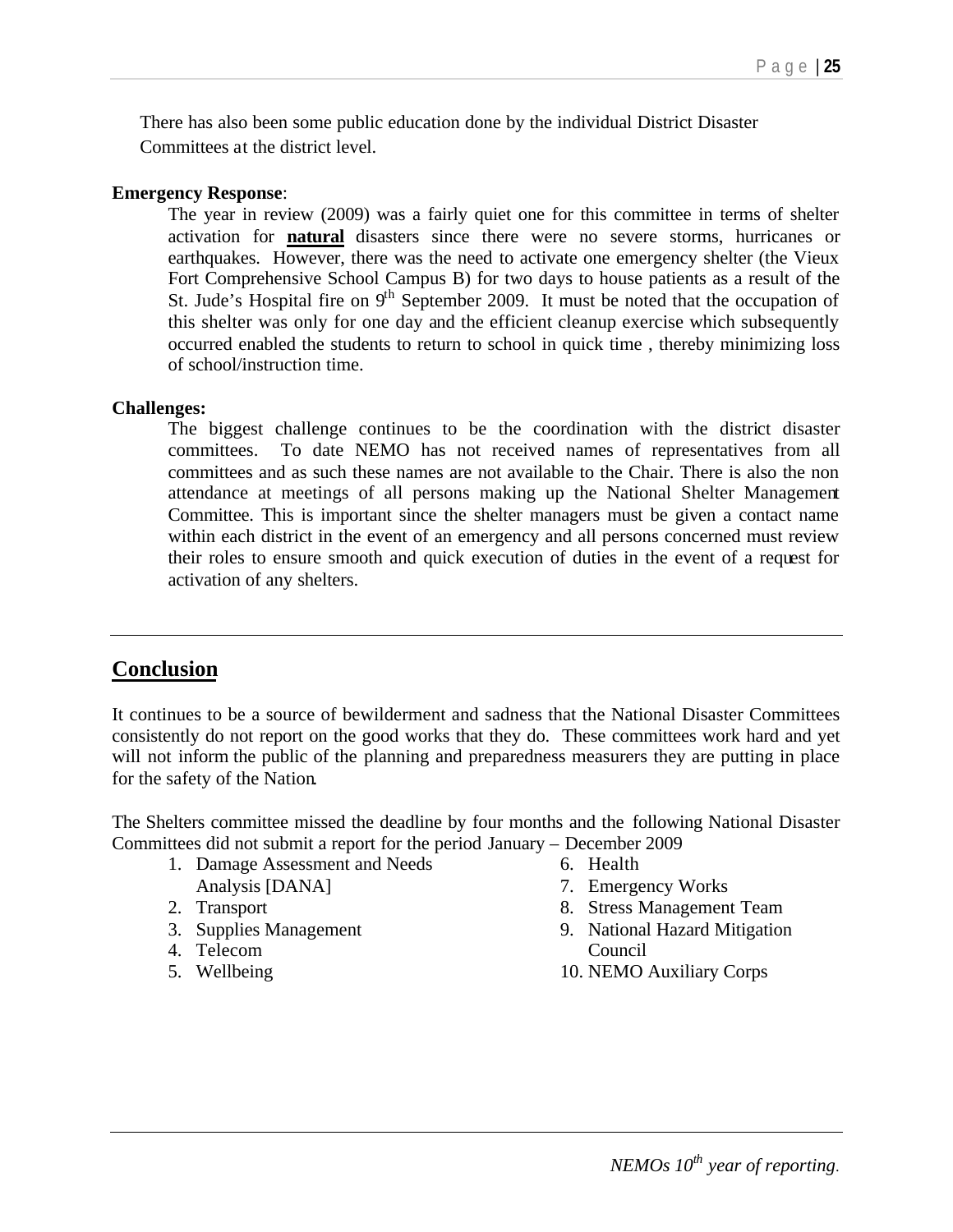# *4 – District Committees*

# **Babonneau Disaster Committee**

- **Name of Report Officers**: Sarah Jules Committee Chairperson Norma Herman – Social Transformation Officer
- **Training Exercises:** Warehouse Management Nine members participated. There were no simulation exercises
- **Public Education:** The Committee made presentations at the assembly of the S.D.A. churches in La Croix Chaubough and Boguis. About 150 persons were present. Talks were also given at the health clinics in Babonneau Health Centre. About 400 people from various communities were sensitized on disaster preparedness and their role as community. The Committee also gave talks on the H1N1 virus at two daycare Centres during Parents meeting and at the Health clinics. Mothers and Fathers groups were also sensitized as part of the Mothers' day celebrations. About 150 persons were in attendance.

At the end of the year the committee received a CD of 100 PowerPoint presentations from the NEMO Secretariat on Disaster Risk Reduction

- **Emergency Response:** The Committee responded to a fire in the Community of Fond Assau in the month of June. Six families were affected. Victims were referred to the National Community Foundation, Saint Lucia Red Cross and Caritas for assistance.
- **Challenges:** The number of radios given to the Committee is inadequate for such a wide community. Some Communities are still not represented on the local Committee. The Committee will try to meet communities who are not represented on its membership in effort to get them onboard.
- **Way Forward:** Late last year the Committee began work on its operations plan. This will be completed this year and hopefully will be endorsed by NEMO. The Committee will continue its sensitization programme focusing on communities that are not represented on the Local Committee as well as the schools. These community meetings will focus on:
	- 1. Educating the residents on disaster preparedness issues with special emphasis on their role as far as their families and property is concerned.
	- 2. Collecting pertinent information on the community so as to record all hazards identified by the residents.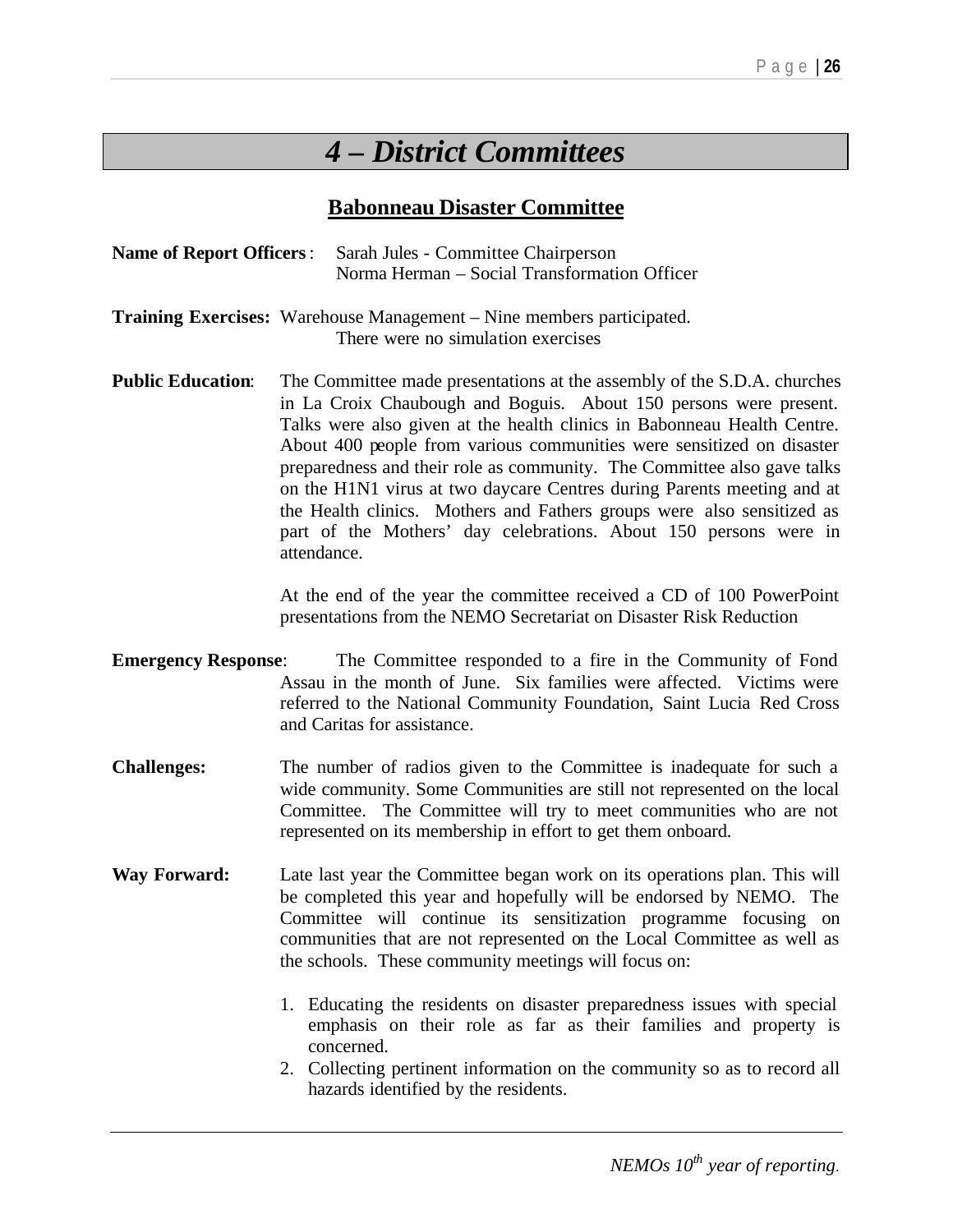- 3. Engaging residents in activities that will reduce their vulnerability
- 4. Preparing a list of old and challenged persons in the community.

Meetings of the Local Committee will commence March 2010. An election of a new executive is due to take place this year. This will be discussed at the meeting. NEMO will be informed of the results. The Committee is hoping to get training in the following areas: Stress Management and First Aid.

# **Canaries Disaster Committee**

# **Report for the period January – December, 2009**

**Name of Reporting Officer**:Ian Frederick - Deputy Chairman

# **Training Exercises:**

Selected Members received training in Initial Damage Assessment (IDA) Handoff and the School Safety Course. First Aid/CPR training was scheduled but not completed.

# **Public Education**:

The main public education initiatives took the form of the distribution of flyers on taking necessary precautions against contracting Swing Flu.

At the end of the year the committee received a CD of 100 PowerPoint presentations from the NEMO Secretariat on Disaster Risk Reduction

# **Emergency Response**:

There were no responses mainly due to a quiet hurricane season. However, the Organization provided standby emergency services for the International Country Women's Council Conference.

The Organization, in Canaries Health Aid compiled a list of elderly and persons with disabilities.

# **Challenges:**

- Institutional Strengthening and strategic planning
- Finding new recruits and volunteers

# **Way Forward:**

- Develop School Safety and Community Policing Programs.
- Conducting a hazard analysis and formulating necessary evacuation plans.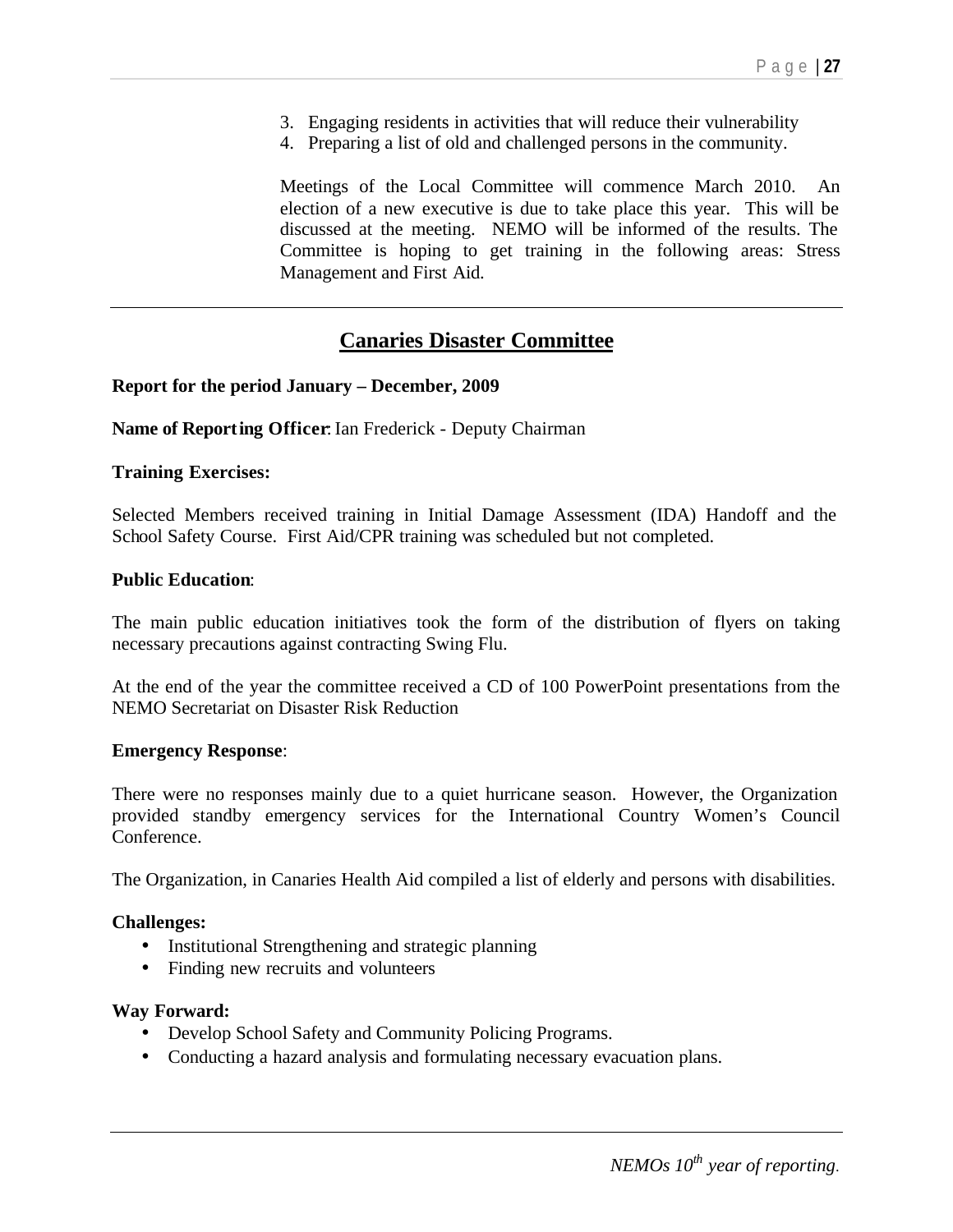• Work in collaboration with Saint Lucia Red Cross to have a local group to support the Red Cross Youth established at the Canaries Primary School.

The vision for the future is to continue to collaborate with the police, medical services and the wider public, to ensure that the community develops and sustains a culture of risk management and disaster mitigation through public education and planning, while meeting volunteers' needs.

# **Dennery South Disaster Committee**

Dennery South Committee is pleased to present its annual report from its thirty one (31) Man membership. The Committee holds its monthly general meeting every first Monday of the Month at the Dennery public library at 7:00 p.m.

# **PREPAREDNESS**

# **Training**

- **•** Drill Training Practice Every Sunday from  $7:30 \text{ am} 8:30 \text{ am}$
- **Special Training for Fire Prevention, Radio Telecommunications and First Aid, every** Mondays and Wednesdays at the Dennery Fire Service.

# PUBLIC EDUCATION

- Radio Announcements
- $\blacksquare$  Churches
- Notice Boards
- **•** Distribution of letters
- Community meeting
- CD of 100 PowerPoint presentations

# **CHALLENGES**

• Mobilization of general public to include schools

# ACTIVITY

- General Revision of Disaster Plan
- Village Tour to include La Caye
- Identifying Hazards
- $\n$  Public activities, Fund raising
- $\blacksquare$  Lectures
- $\blacksquare$  Meetings with the public
- Self Help

# WAY FORWARD

■ Self help Project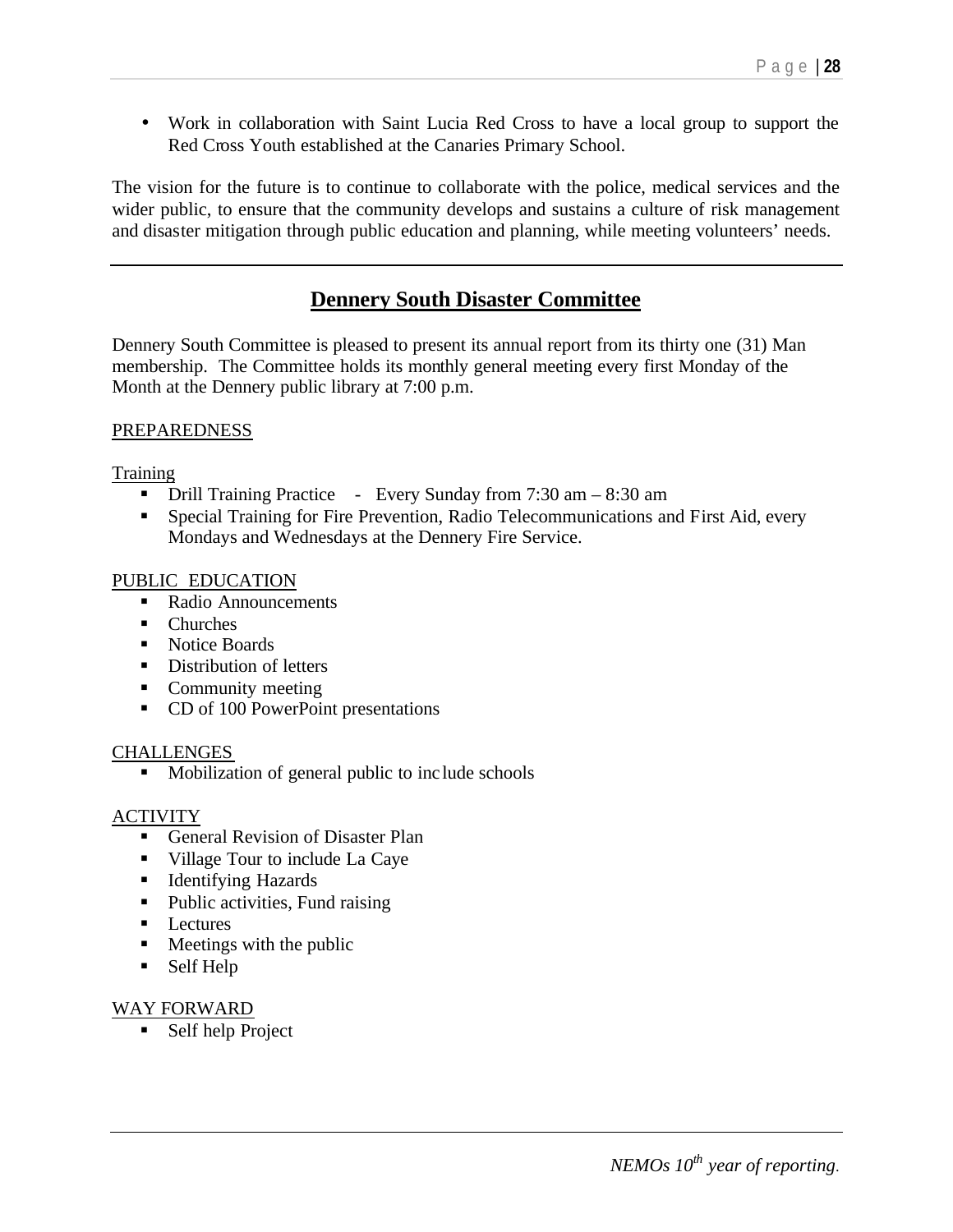# **Gros Islet Disaster Committee**

**Prepared by Miss Jennifer Gaston – Chairperson** 

#### **PREPARDNESS**

The Gros Islet Disaster Preparedness Committee participated in a number of training and meetings held by NEMO during the year 2009. The Committee was represented by its members in the following:

- Stress Management
- Damage Assessment
- Meeting with the JICA Consultant regarding the Flooding in the Corinth District
- Bird Flu
- Disaster Management
- Red Cross Training

The Gros Islet Disaster Preparedness Committee prepared Disaster Plans for Rodney Bay, Beausejour, Caye Mangé and Gros Islet Town

#### **Continuity of Operations**

The Committee is presently working with Ms. Garcia on the Corinth Flooding issues and putting together an Evacuation plan for the residents. Meetings with the Committee and the Residents are being organized for 2010. To date the committee has:

- Establish a memorandum of understanding with business houses/Gas Stations
- Available resources listing of supplies shelters listing
- Communication Ham Radios available at Fire Service
- Disaster Committee Headquarters Gros Islet Fire Services (during Emergencies)
- Adapt plan of Marisule to suit Corinth area, Rodney Bay, Cap Estate and Monchy
- Make presentations at town Hall meetings
- Attended relevant meetings with NEMO regarding Community preparations
- Sourcing of generator from NEMO/Fire Services
- Issuing of vehicle passes to members during a hurricane
- Working with the Gros Islet Town Council regarding preparations

# **PUBLIC EDUCATION**

#### **Town Meetings:**

The Committee conducted meetings in the different communities and fishermen within the Gros Islet Constituency (Monchy, Grand Reviere, Corinth, Gros Islet) to update and forward information on:

- Evacuation process
- Shelters
- Waves and effects
- Tree trimmings

#### **Shelters:**

Visits to all Shelters within the Districts where done to ensure all were in place to accommodate persons in the event of a Disaster as well as meetings with the Shelter Management Team. All School Principals and Church Administrators must be commended on their co-operation regarding the use of their facilities.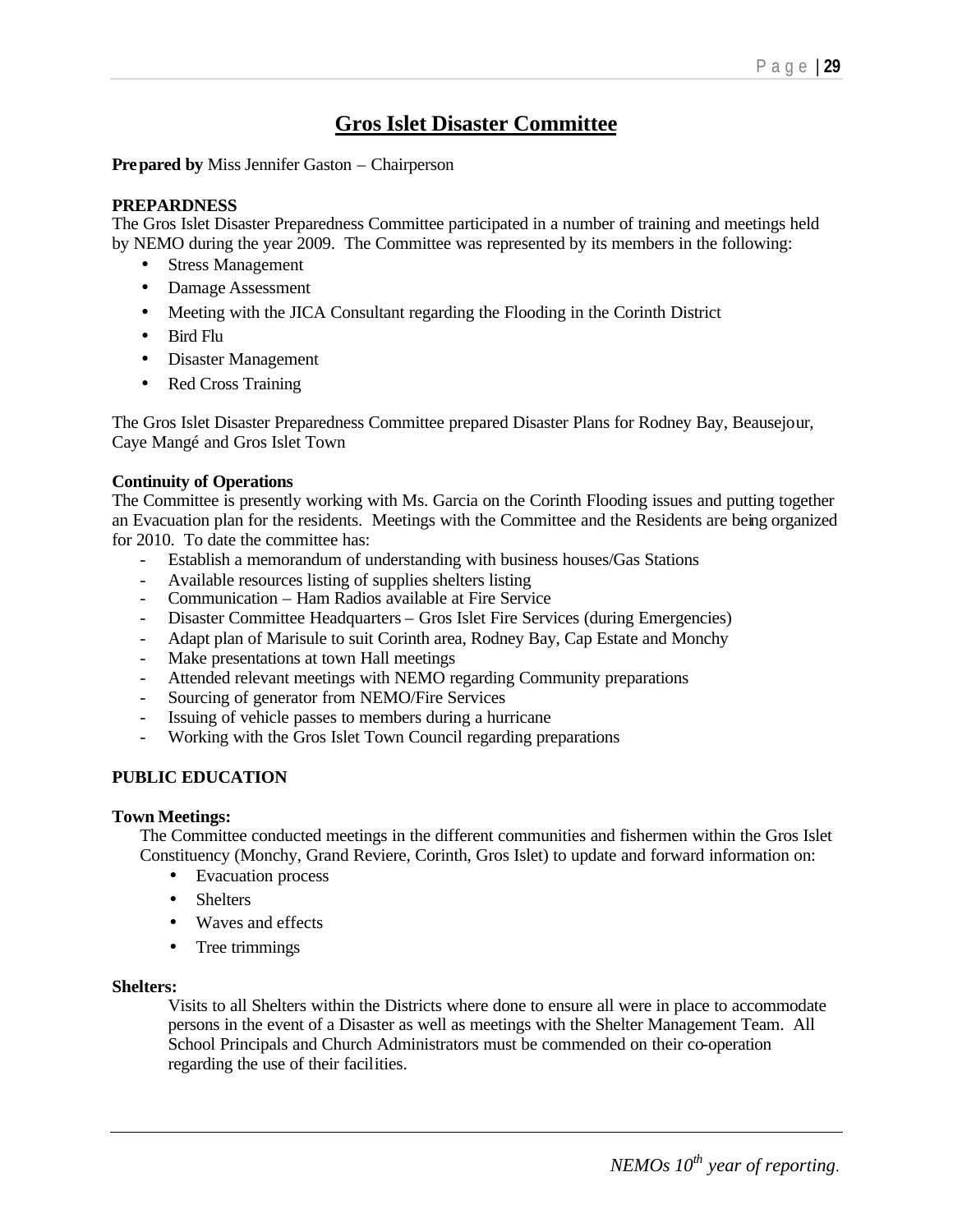#### **Office Meetings:**

The Committee continues to have its regular meetings every  $1<sup>st</sup>$  and  $3<sup>rd</sup>$  Wednesday of the month during the Hurricane Season and the  $1<sup>st</sup>$  Wednesday of the month outside of the Hurricane Season. Communications is done via emails and presentations to update members of plans and issues affecting the District.

#### **Other:**

At the end of the year the committee received a CD of 100 PowerPoint presentations from the NEMO Secretariat on Disaster Risk Reduction

# **EMERGENCY RESPONSES**

The Committee participated/assisted NEMO in the following:

- Commonwealth Finance Ministers Meeting Members were onsite to ensure assistance in the event of a Disaster.
- Public Events within the Gros Islet Area
- Flooding within the Gros Islet town (Marie Therese Street). Four residents were affected with one resident losing furniture and experiencing major damage to the house. Residents assisted in helping the individuals affected.

#### **CHALLENGES**

The Committee is still face with the following challenges:

- Flooding in the Gros Islet, Bois d'Orange and Corinth community. Due to the lack of drainage (cleaning of drains), residents in the areas of Beausejour continue to experience flooding with heavy rains.
- The lack of preparedness by residents are also an issue as some damages are done through lack of tree trimming, drain cleaning and ensuring that roofs are secured.
- The Committee recommends that the different Government Agencies/Ministry ensure that these issues are dealt with.

# **WAY FORWARD**

The Committee would like to focus on the major flooding which is presently affecting the residence of Bois d'Orange and Corinth with assistance from Government and other Agencies. The Committee will continue with its education programme to update and inform residents on plans and process.

# **Laborie Disaster Committee**

# **Name of Reporting Officer: Ulric Alphonse**

# **PREPAREDNESS**

- Chairperson attended refresher course for Instructors organized by USAID/OFDA
- Two members successfully completed a DANA Handoff
- Fifteen members participated in a PAHO organized pilot for Surviving a Flu Pandemic from July 27 to 31.
- All sub committees were reorganized with identified Chairpersons and other officers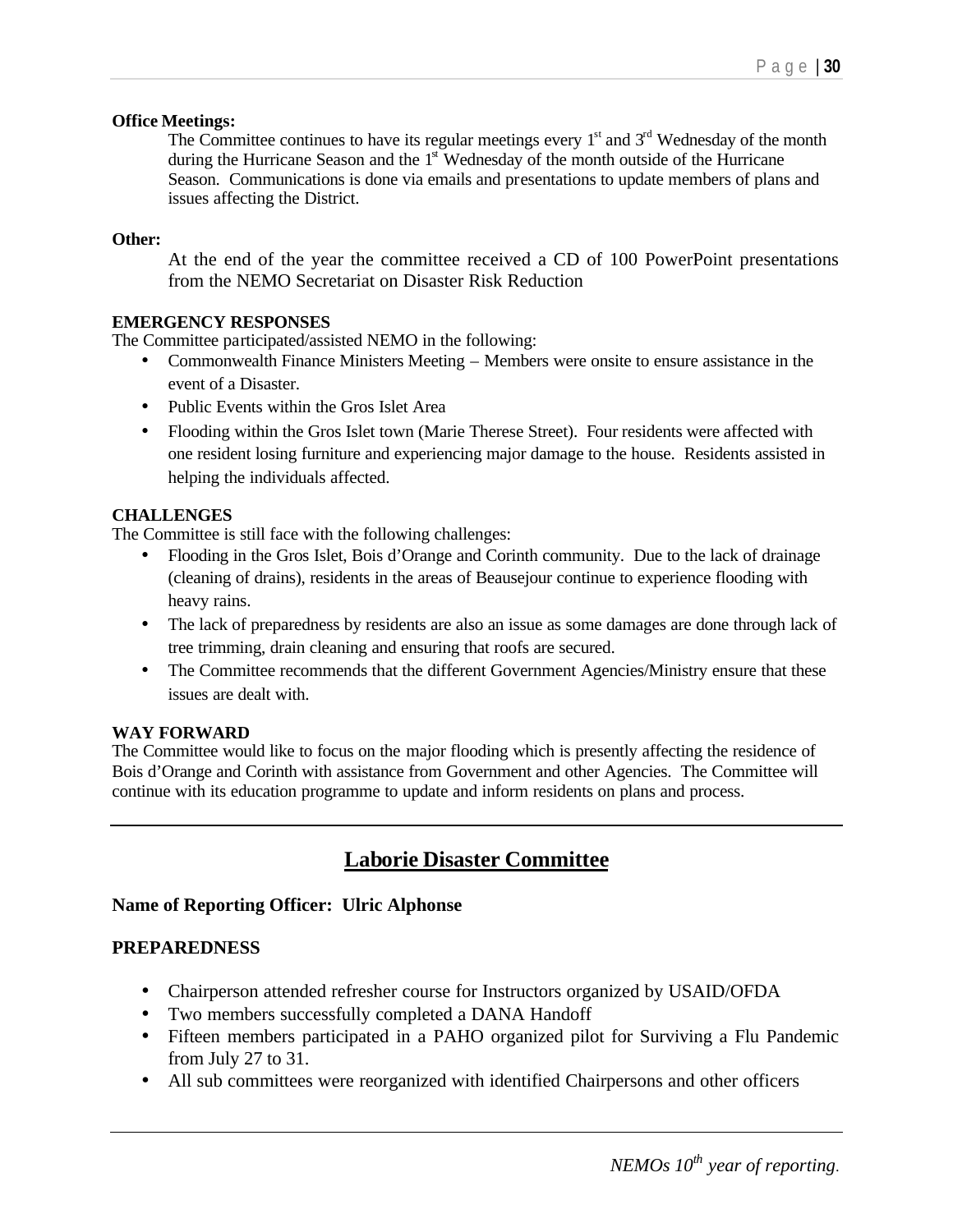# **PUBLIC EDUCATION**

- Committee meetings were held
- Community discussion on the North American Influenza was organized
- Chairperson assisted in the formulation of an emergency plan for the newly developed Laborie Tourism Program
- At the end of the year the committee received a CD of 100 PowerPoint presentations from the NEMO Secretariat on Disaster Risk Reduction

# **EMERGENCY RESPONSE**

• Assisted in the EOC at the CARIFTA Games, April 10 to 13

# **CHALLENGES**

Poor attendance at meetings and organized community activities. The absence of any major disaster in the community seems to have created a feeling of security among people, so a general feeling of apathy exists.

# **WAY FORWARD**

We need to create interest and awareness among the members of the community. With our revamped committees, we hope to address this.

# **Soufrière Disaster Committee**

Reporting Officer: Simone Mondesir - Chair

Preparedness:

Training undertook during the year.

- 1. The Chair attended the CDM Conference in Jamaica
- 2. Shelter Management
- 3. Relief Supplies and Warehouse Management
- 4. Logistic Support System (LSS)
- 5. Stress Management (SMID)

# Public Education

- 1. Executive Committee Meetings
- 2. Sub Committee Meetings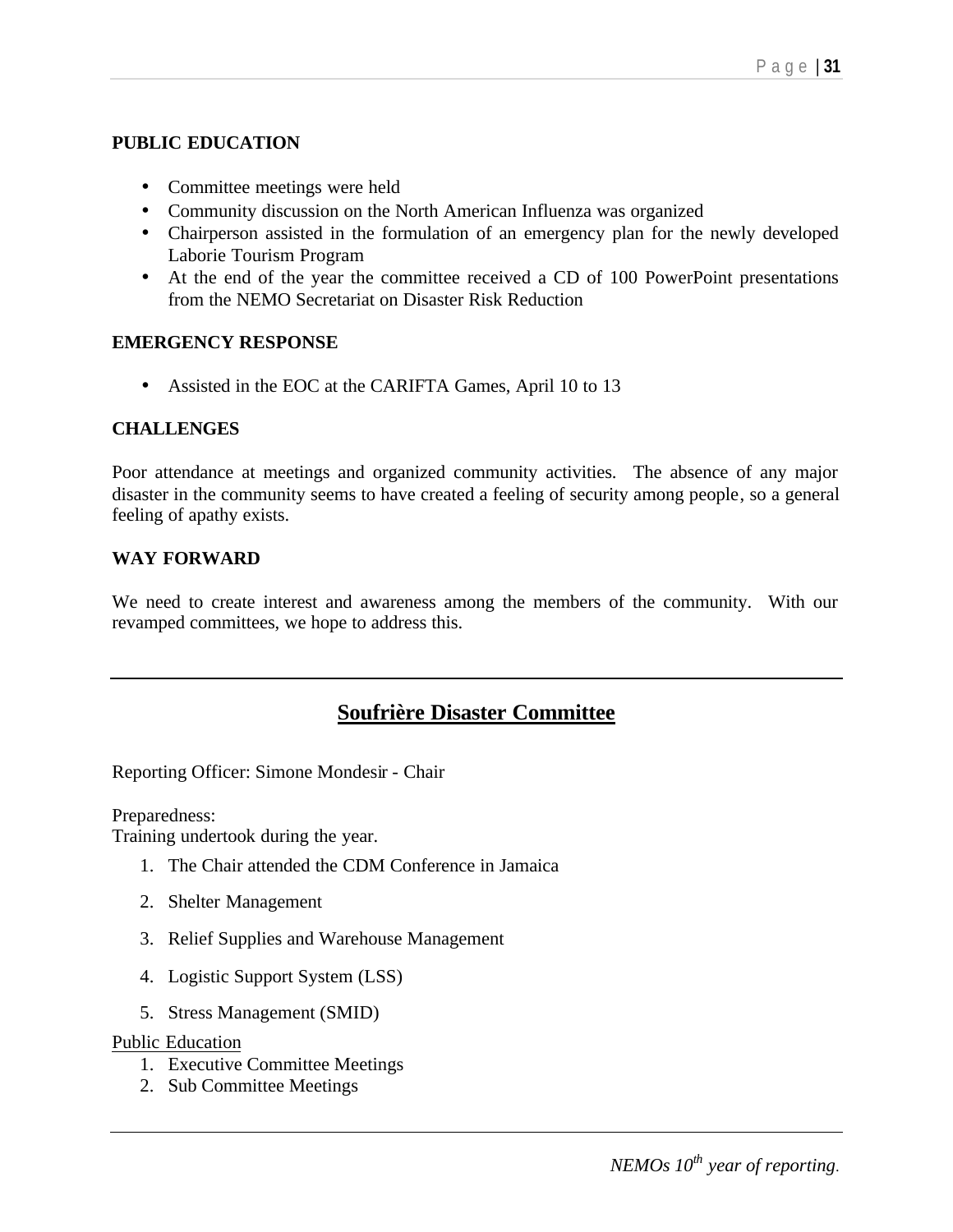- 3. Public and School Meetings
- 4. At the end of the year the committee received a CD of 100 PowerPoint presentations from the NEMO Secretariat on Disaster Risk Reduction

# Emergency Responses

Committee did not participate in any major activities, but was on alert for floods and land slides from heavy rains and waves from sea surge.

The Committee provided support to the 2009 Jazz Festival and Jounee Kwéyòl

# **Challenges**

- 1. Lack of response in dealing with oil and chemical spills from Saint Lucia Coconut Growers Association.
- 2. Issues regarding cutting trees and neighbor controversies.

# Way Forward

- 1. De silting of Soufrière River, during the dry season, to prevent flooding.
- 2. Simulation Exercise of an earthquake in Soufrière.
- 3. Hazard and oil spills response in Soufrière (SMMA Staff to be included)
- 4. Membership Drive
- 5. Public Education, Community only responds to emergencies after the fact need to nature a pro-active mind set in responding to emergencies/disasters.
- 6. Co-ordination with all response agencies.

# **Vieux Fort South Disaster Committee**

# **NAME OF REPORTING OFFICER:** Kizzie Joseph (Secretary)

# **PREPAREDNESS**

Committee members took part in four training exercises for 2009:

- 1. Warehouse and Relief Supplies Management
- 2. Simulation Training The committee members' were tested on their emergency preparedness skills. At the end of the training the members' gave feedback and their ratings of the exercise.
- 3. Telecommunications Training-This training aimed at developing the members' telecommunication skills in the use of hand held radios.
- 4. First Aid and CPR Training-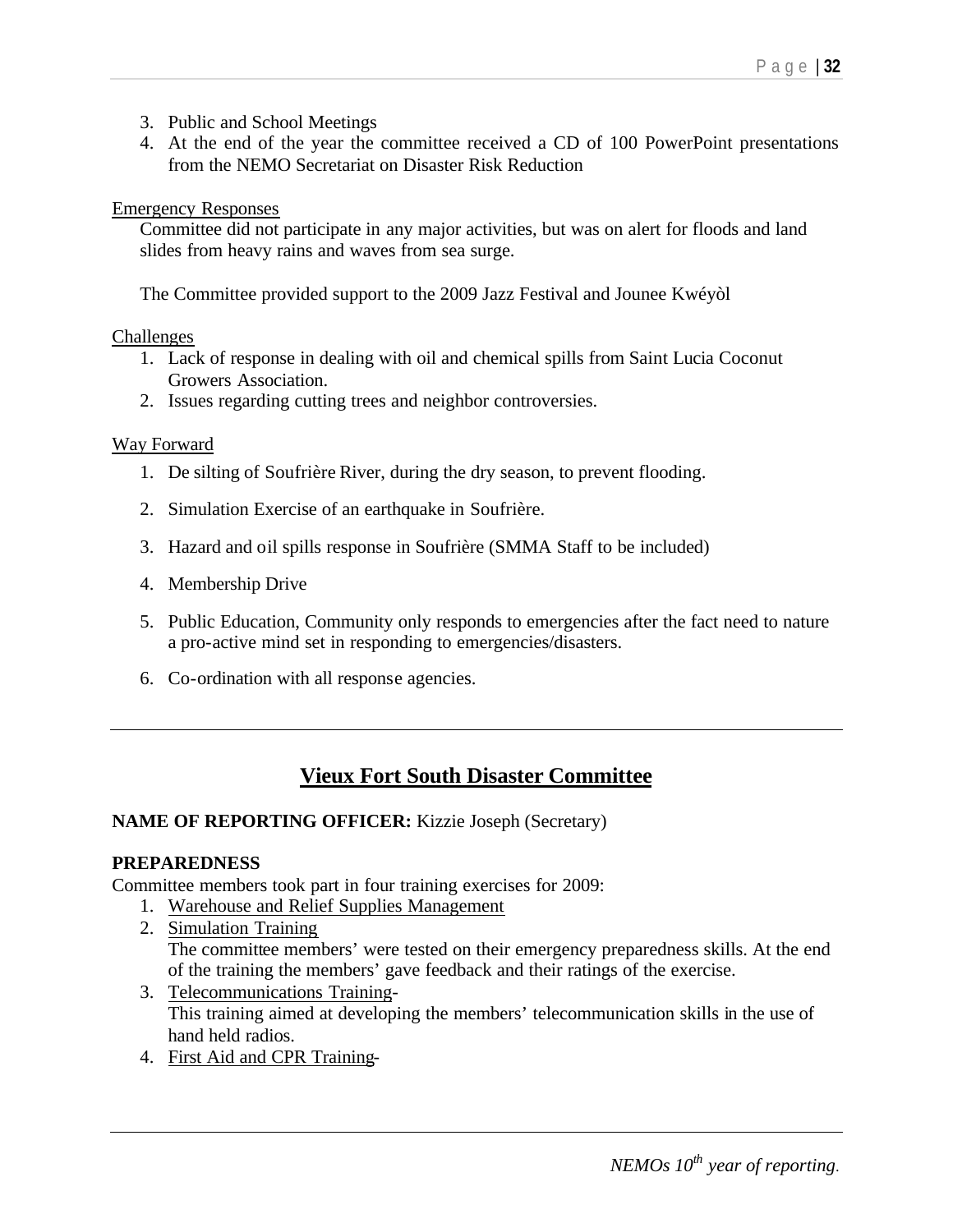Members participated in a refreshers course on First Aid and CPR to learn how to prevent injuries and to think, react and improvise in emergency situations.

# **PUBLIC EDUCATION**

- 1. Monthly committee meetings were held at the EOC.
- 2. Leaflets were distributed to schools and members of the community, on Disaster awareness and H1N1.
- 3. At the end of the year the committee received a CD of 100 PowerPoint presentations from the NEMO Secretariat on Disaster Risk Reduction

# **EMERGENCY RESPONSES**

Members responded to the fire at St. Jude's Hospital. They assisted in the transferring of supplies to the George Odlum Stadium where the hospital was re- located.

# **CHALLENGES**

(a) One of the major challenges the committee has faced and continues to face is the lack of participation by all the stake holders. They don't attend monthly meetings neither do they participate or support any of the activities for the annual calendar of activities.

Suggestion- Meet with the heads of the various organizations; e.g. churches, Police Force; to identify persons who could be utilized as their representative to serve on the committee.

(b) Hazard mapping forms an integral part of the committees' calendar of activities. Site visits of Disaster prone areas are done; recommendations are then sent to the various agencies that are responsible for solving these problems. In most instances, the committee never gets any responses after letters are sent out to the relevant authorities.

Suggestion- Members should agitate and seek the assistance of the NEMO secretariat and local government.

# **WAY FORWARD:**

For the year 2010, the Vieux Fort South Committee will be undertaking a simulation exercise targeting a particular school in the Vieux Fort basin. The exercise will seek the involvement of students, members of staff and parents as well as members of the public. The exercise will also aim at assisting that particular school in the formation/ enhancement of a disaster plan.

# **Conclusion**

It continues to be a source of bewilderment and sadness that certain District Disaster Committees consistently do not report on the good works that they do. These committees work hard and yet will not inform the public of the works that they do.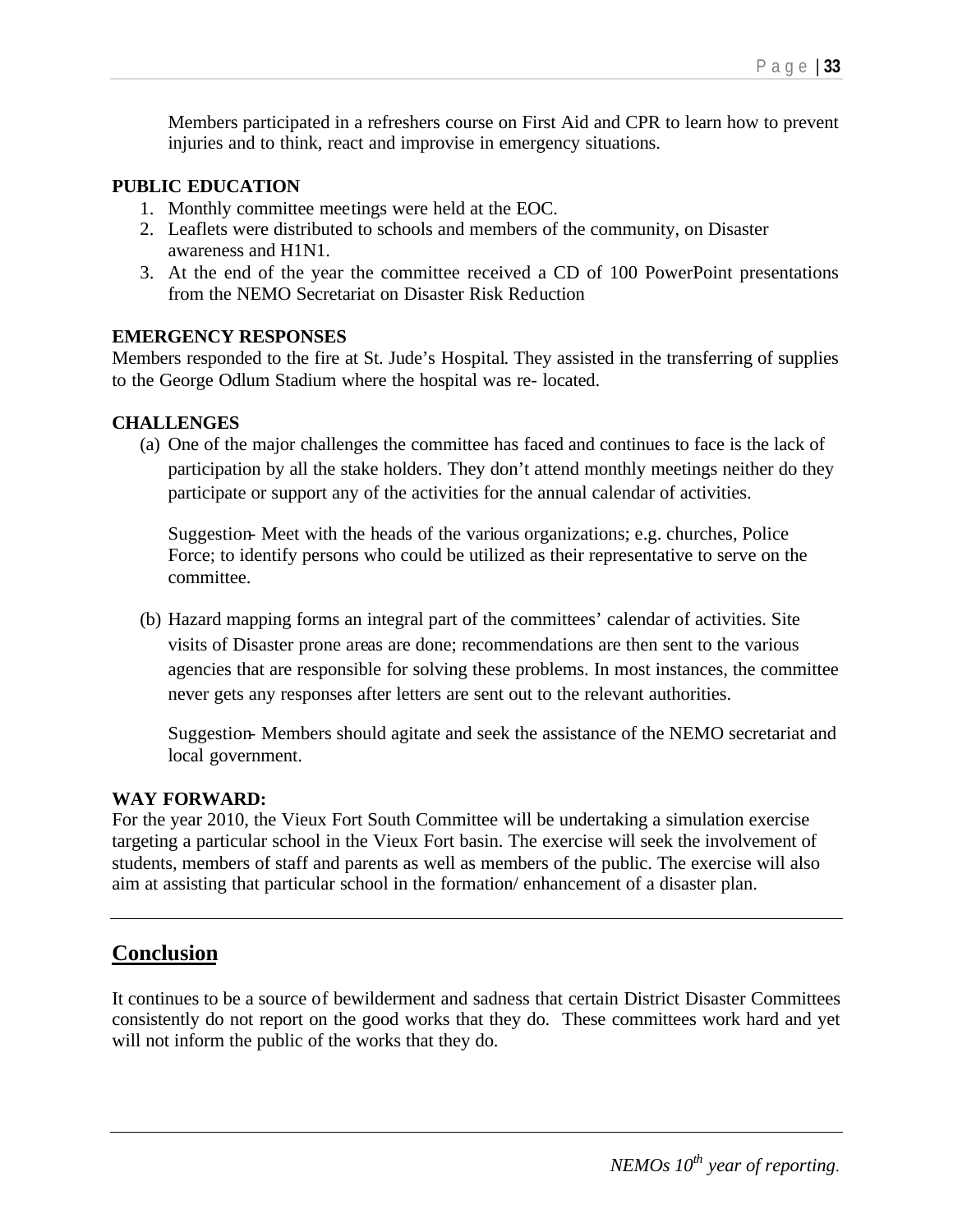The following District Disaster Committees did not submit a report for the period January – December 2009.

- 1. Castries North
- 2. Castries South
- 3. Castries South East
- 4. Castries East
- 5. Castries Central
- 6. Anse la Ray
- 7. Choiseul
- 8. Vieux Fort North
- 9. Micoud North
- 10. Dennery North

# *5 – Special Reports*

# **National Report Submitted to Inter-Governmental Oceanographic Commission 2009**

*National Reports will be posted to the ICG/CARIBE EWS IV web site without TWFP contact details*

# **BASIC INFORMATION**

# **1. ICG/CARIBE EWS Tsunami National Contact (TNC)**

*The person designated by a Member State to an Intergovernmental Coordination Group (ICG) to represent his/her country in the coordination of international tsunami warning and mitigation activities. The person is part of the main stakeholders of the national tsunami warning and mitigation system. The person may be the Tsunami Warning Focal Point, from the national disaster management organization, from a technical or scientific institution, or from another agency with tsunami warning and mitigation responsibilities.*

Name: A. L. Dawn French Title: Director Organization: National Emergency Management Organization Postal Address: PO Box 1517, Castries, Saint Lucia E-mail Address: eoc@candw.lc or slunemo@gmail.com. Telephone Number: Fax Number: (758) 453 2152 Cellular Telephone Number:

# **2. ICG/CARIBE EWS Tsunami Warning Focal Point (TWFP)**

*The 7x24 contact person, or other official point of contact or address, is available at the national level for rapidly receiving and issuing tsunami event information (such as warnings). The Tsunami Warning Focal Point either is the emergency authority (civil defense or other designated agency responsible for public safety), or has the responsibility of notifying the emergency authority of the event characteristics (earthquake and/or tsunami), in accordance with national standard operating procedures. The Tsunami Warning Focal Point receives international tsunami warnings from the PTWC, or other regional warning centres.*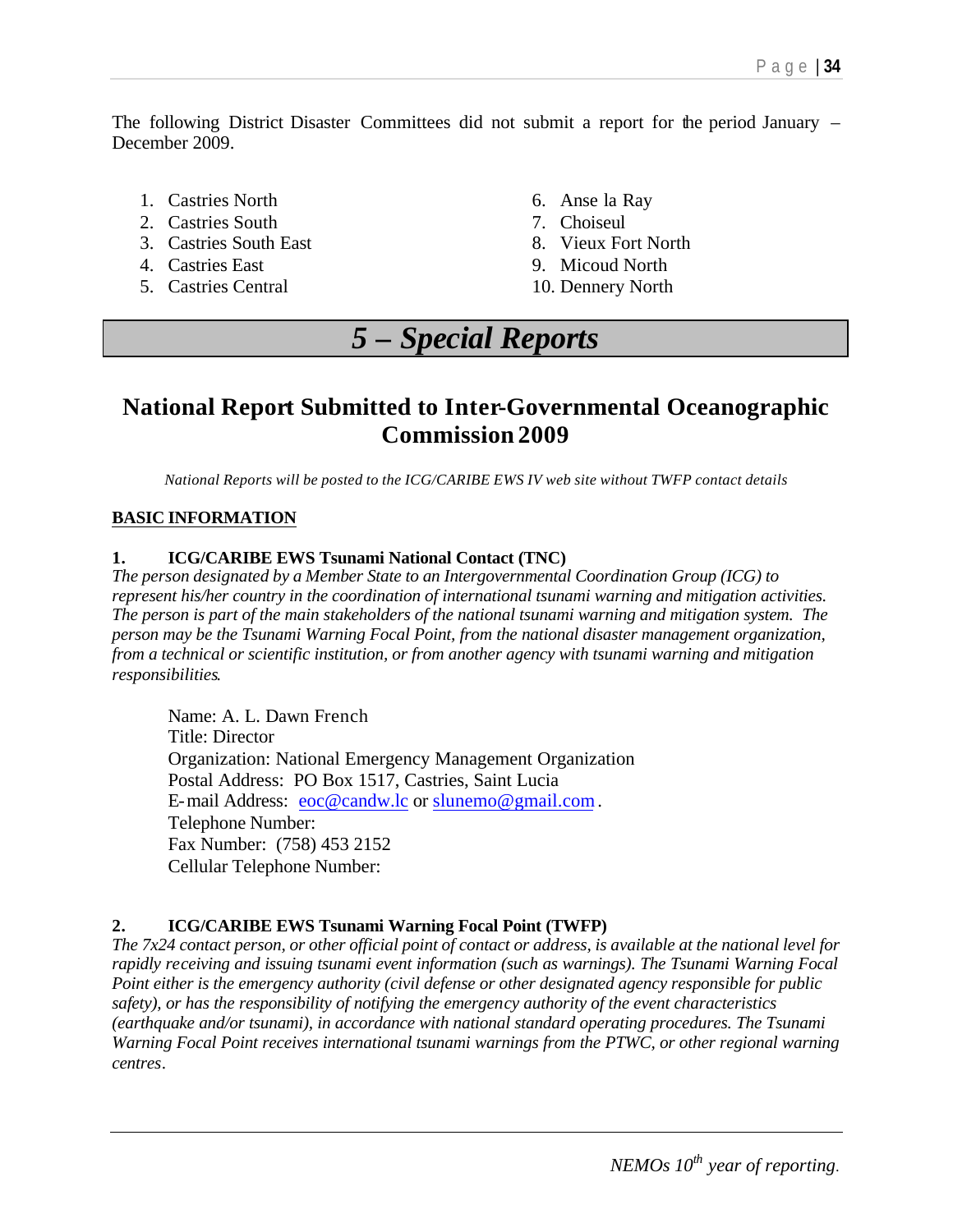Name: Thomas Auguste Title: Director Responsible Organization: Saint Lucia Meteorological Services Postal Address: c/o Ministry of Comms & Works, Union, Castries, Saint Lucia. E-mail Address: slumet@yahoo.com or director@slumet.gov.lc Emergency Telephone Number: Emergency Fax Number: (758) 454 9705 (24 hour) or (758) 453 2769 Emergency Cellular Telephone Number:

#### **National Tsunami Warning Centre (if different from the above)** N/A

# **3. Tsunami Advisor(s), if applicable**

*(Person, Committee or Agency managing Tsunami Mitigation in country)*  N/A

# **4. Tsunami Standard Operating Procedures for a Local Tsunami (when a local tsunami hazard exists)**

- The Pacific Tsunami Warning Centre (PWTC) is currently responsible for identifying and characterizing tsunamigenic events and disseminating warning/information messages on associated threats to the Focal Point (Saint Lucia Meteorological Services). The messages are sent simultaneously on the Global Telecommunications System (GTS) and to relevant SMS and e-mail recipients.
- A tsunami emergency will be declared when the PWTC advises that Saint Lucia falls within the threat area of a destructive tsunami. A destructive tsunami is initially defined, based on historical data for the Caribbean, as one which generates a maximum run-up height greater than 3.0 meters. This definition is subject to change with the availability of more in-depth information and analysis e.g. coastal hazard maps, local bathymetry, etc.
- The Saint Lucia Meteorological Services will act as the primary agency for disseminating/relaying information issued by the PWTC on tsunami threats and events. The Met Office shall be the agency to notify the public directly in the case of a Local Tsunami [i.e. 60min and less arrival time]. The Saint Lucia NEMO will coordinate all official local emergency actions in response to the tsunami threat and/or event.
- The preferred method of disseminating information to the public is through the local news media in order of priority via telephone, fax and e-mail. In addition to the above channels, information will also be disseminated e.g. to response agencies, etc, via SMS, two-way radio and visual and audible alerts.
- The information will be disseminated to the public, NEMO, response agencies and coastal and marine interests.
- An 'ALL CLEAR' will be declared on the advice of the PWTC, signifying the end of the emergency, through the same channels utilized in declaring the emergency.

# **5. Tsunami Standard Operating Procedures for a Distant Tsunami (when a distant tsunami hazard exists)**

• No actions were necessary for the warnings issued during the intercessional period.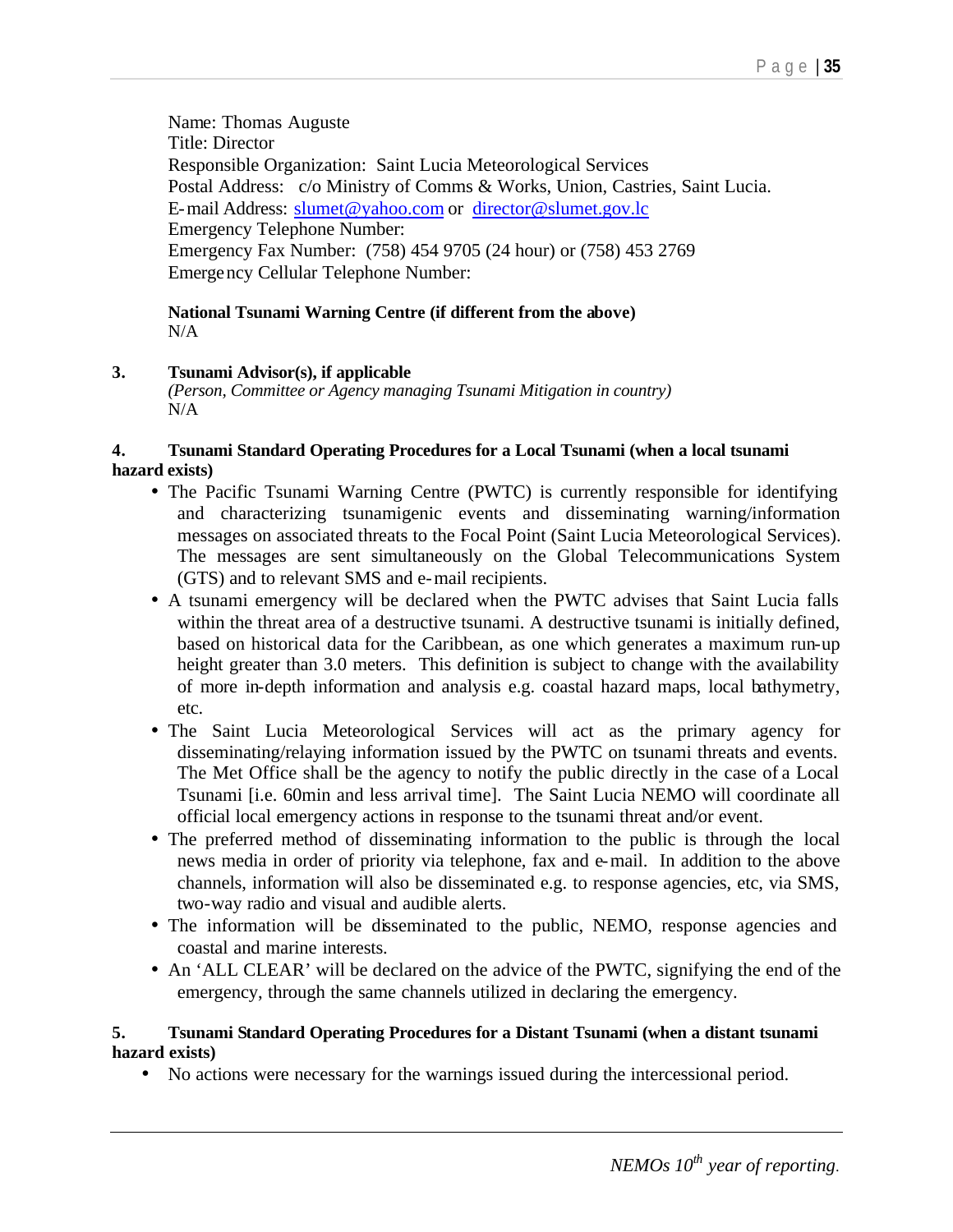# **6. National Sea Level Network**

*Please include a table with position and description of stations/sensors, and a map,*

| <b>STATION</b><br><b>NAME</b> | <b>LOCATION</b>     | LAT             | <b>LON</b>      | <b>SENSORS</b>                                                                             |
|-------------------------------|---------------------|-----------------|-----------------|--------------------------------------------------------------------------------------------|
| Ganter's Bay<br>(CPACC)       | Castries<br>Harbour | $14^{0}01.20$ N | $61^{0}00.06$ W | Tide gauge, Water<br>thermometer, Ord.<br>Thermometer, Barometer,<br>Rain gauge, Wind, RH. |

#### **7. Information on Tsunami occurrences**

*Please include sea level observations, pictures, wave arrival descriptions, public, media, or other responses to warnings, lessons learned, etc.*

*NONE*

- **8. Web sites (URLs) of national tsunami-related web sites** *NONE*
- **9. Summary plans of future tsunami warning and mitigation system improvements.** *This information will be used to aid the development of the CARIBE EWS Implementation Plan.*
	- *Establish network of visual/audio warning mechanisms (sirens, flashing lights) at vulnerable populated locations.*
	- *Schedule meetings of Technical Standing Committee on Coastal Hazards with a view to establishing a comprehensive Local Tsunami Warning Plan and Coastal Evacuation Plan.*
	- *Identify and train response personnel in vulnerable communities to drive local preparation and response to tsunamis.*
	- *Plan and execute evacuation and response simulation exercises.*
	- *Enhance education and public awareness drive through, lectures, school visits, PSAs, etc.*
	- *Encourage IOC Working Group members to remain active and participate in IOC-Caraibe programs during inter-sessional period.*

# **NATIONAL PROGRAMMES AND ACTIVITIES INFORMATION**

# **11. NARRATIVE**

*Detailed description of innovations or modifications to National tsunami warnings procedures or operations since last National Report, tsunami research projects, tsunami mitigation activities and best practices (especially in preparedness and emergency management), as well as public education programmes or other measures taken to heighten awareness of the tsunami hazard and risk.*

# *1. Signage*

At the ICG/Caribe EWS of 2009 held in Martinique the area of signage was discussed. The ISO in partnership with the IOC had agreed upon a standard for the warning signs for tsunamis.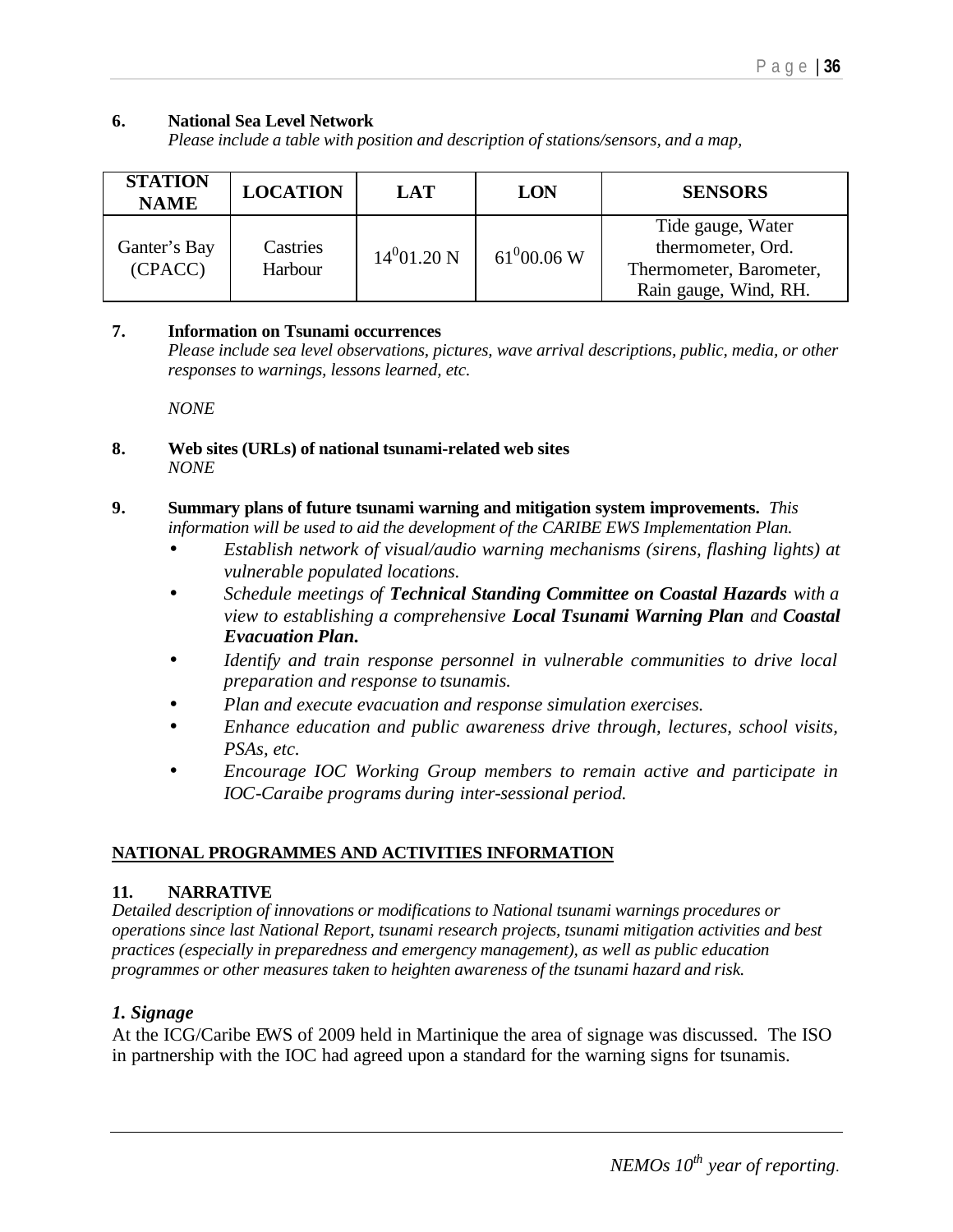At a meeting between the Bureau of Standards and the NEMO Secretariat a plan was developed to address the area adopting the ISO Standard. Saint Lucia shall develop a National Standard for all emergency signage in the series shall be areas such as evacuation, landslide, swimming danger and tsunami among others.

As a first step a list of stake holders was developed to form the Technical Committee. The Committee shall then conduct a literature review of

- Physical Planning Act [this act controls public signage]
- New Zealand Standard for tsunami signs
- ISO Standard for tsunami signs

The Bureau of Standard shall invite agencies to form the Committee and shall coordinate the work of the committee.

# *2. Tsunami and Other Coastal Hazards Warning System (TCHWS) Project Phase I*

In support of the region's efforts, the United States Agency for International Development/Office of Foreign Disaster Assistance (USAID/OFDA) has provided a grant of US\$475,200.00 to empower coastal communities in the Caribbean to prepare for and respond to tsunamis and coastal hazards. This two year initiative which commences in October 2007, is the first of its kind in the Caribbean and is expected to be the catalyst for benchmarking the standards and protocols for this type of hazard in the region. The intent is to harness the expertise and experiences from existing institutions, develop and adopt a regional and national system which will save lives as it seeks to educate and prepare the communities at risk making them less prone to tsunamis, storm surges, flash floods and other hydro meteorological hazards.

The primary objective of the Tsunami & Coastal Hazards Warning System – (TCHWS) Project is to support the establishment of an effective end-to-end Tsunami warning system at the regional and national levels, and to undertake public education and awareness campaigns to prepare coastal communities for actions to be taken when a warning is issued

Specific project results include:

- Increased public awareness within communities in CDEMA's Participating States
- Institutionalized tsunami and coastal hazards awareness and tools through the provision of teaching modules
- Improved access to web-based alert and warning information
- Improved notification to at-risk population in CDEMA's Participating States

In addition, the CDEMA CU will have developed a methodology for Tsunami Early Warning System.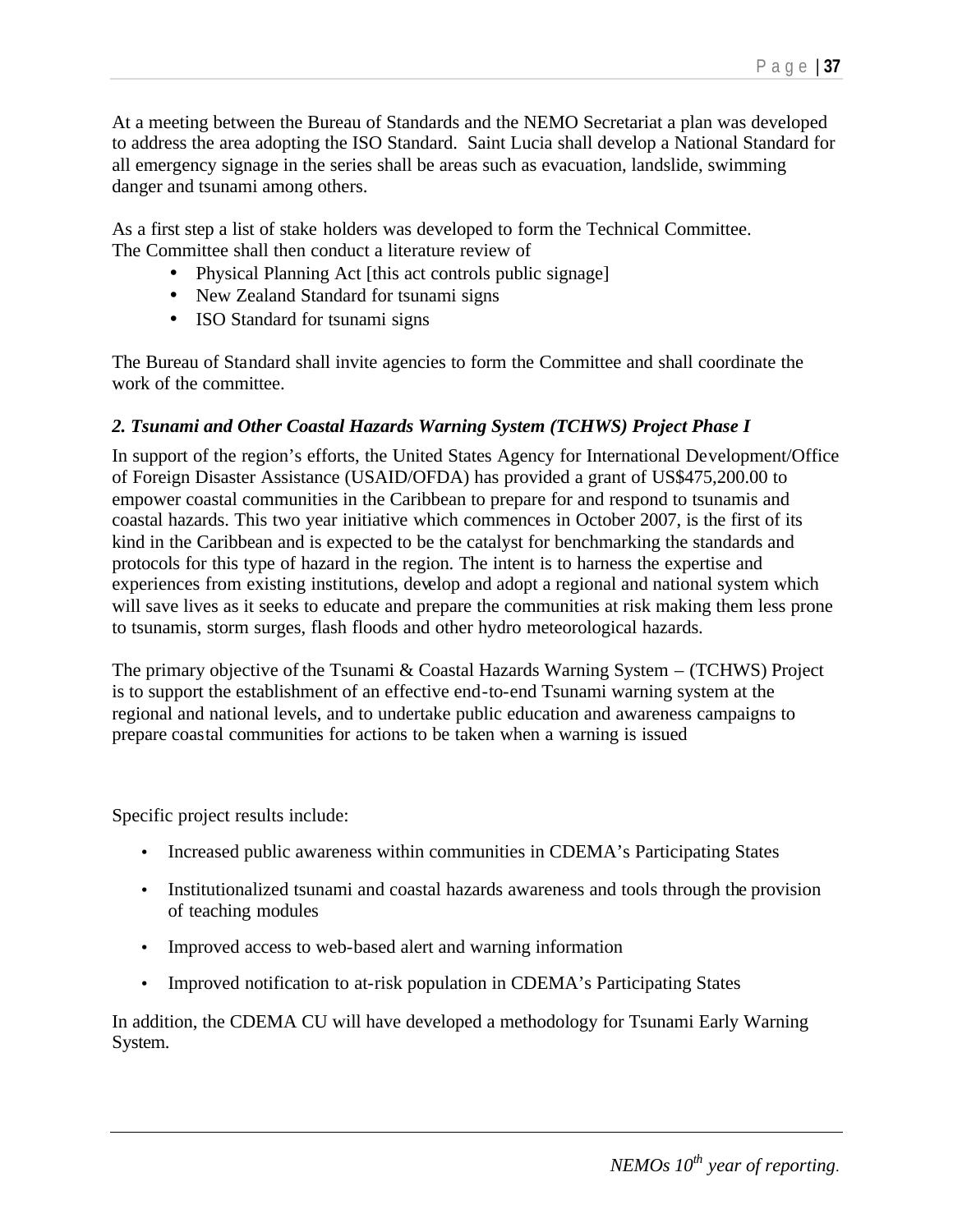The project will be executed by CDEMA, in conjunction with the Seismic Research Unit the University of the West Indies, the National Meteorological Offices and the Coastal Zone Management Agencies in CDEMA Participating States.

Each agency will bring to bear its respective institutional mandate, expertise, and regional constituencies to the execution of the project. The CDEMA will serve as the project's Executing Agency while the Seismic Research Unit/University of the West Indies and the other technical agencies will provide their expertise and experience to different aspects of the project, playing a direct role in the development of the warning and dissemination protocols and the public awareness programmes.

At the end of the project, the beneficiaries of the project will include:

- The general public: from media campaigns and awareness materials prepared for the same. Products will be available through TV, radio, web-accessed, print media.
- Teachers and students: from materials produced for classroom use.
- National authorities including disaster management, emergency and meteorological services – and at-risk communities will benefit from having clearly defined "to the last mile" warning dissemination protocols and procedures in place.

Saint Lucia is not a pilot country for this project, however the project has been monitored and attempts have been made to keep pace with the countries that are taking part.

Pilot Countries are Jamaica, Antigua/Barbuda, Barbados and Grenada.

The following are supplements to the project:

FA HUM 2009

FA HUM is a simulation exercise sponsored by the US Army Southern Command, coordinated by CDEMA and hosted by the Countries of Latin America and the Caribbean. In 2009 Grenada was chosen as the target country for a tsunami generated by Kick 'em Jenny. Saint Lucia was asked to function as an evaluator. The lessons and recommendations suggested to Grenada were applied to Saint Lucia.

# Standard Operating Procedures [SOPs]

Facilitated by CDEMA the SOPs developed by the Consultant were shared with the non pilot States. Saint Lucia has accepted the SOPs for use in the Tsunami Plan. With production of the SOPs it is apparent that bathymetric data is not the only resource required, there will be a need for the funding of an Early Warning Alarm System for Saint Lucia.

The SOPs address the following scenarios:

- Tsunami does not threaten Saint Lucia
- Tsunami threatens Saint Lucia in less than 30 minutes
- Tsunami threatens Saint Lucia in 30 minutes to three hours
- No potential for tsunami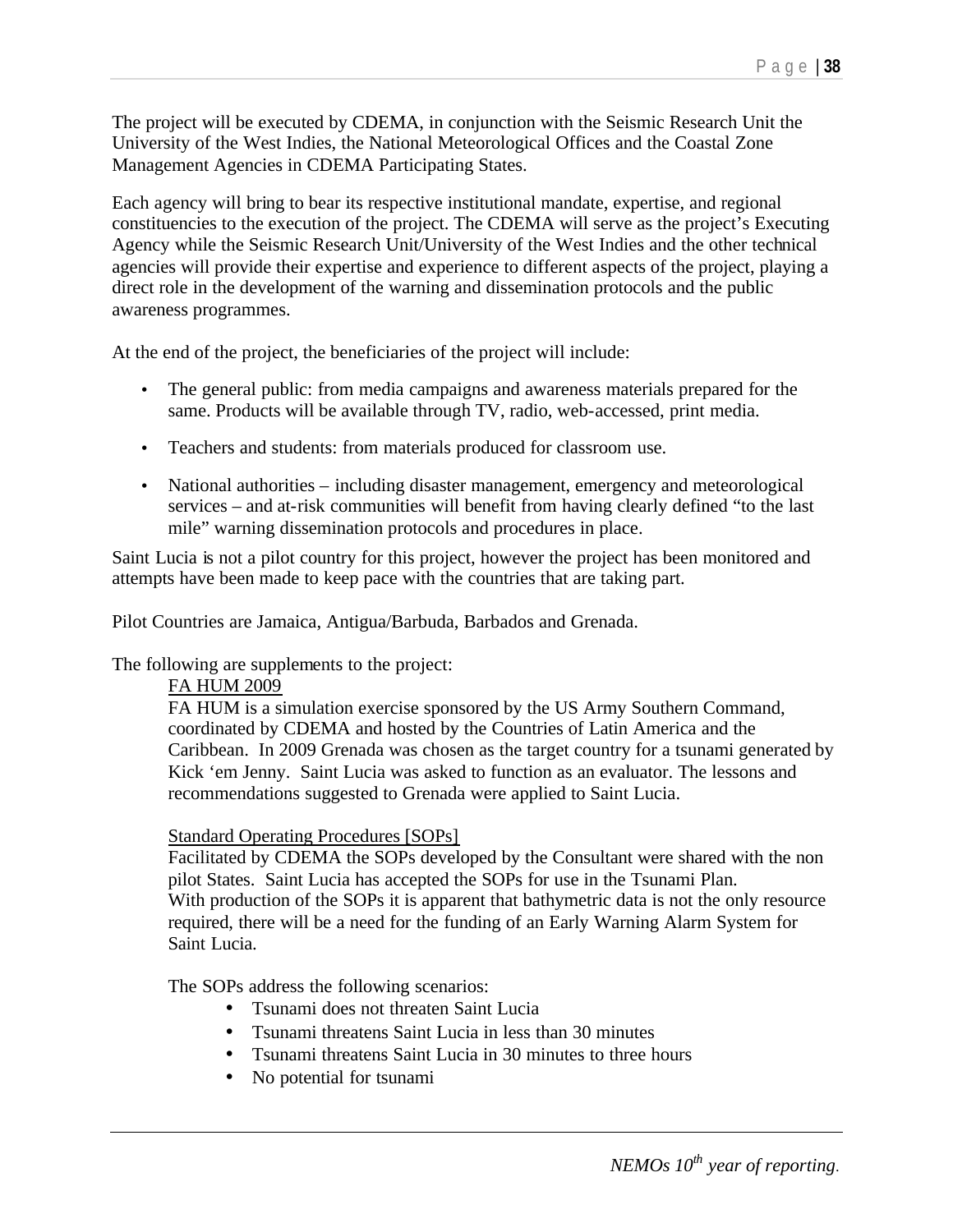- Cancellation
- Test message

Saint Lucia has no early warning systems in place as yet however this gap does not mean there are not areas that can be practiced and explored. As such the adoption of certain SOPs is recommended, namely:

- No potential for tsunami
- Cancellation
- Test message

# *3. Tsunami and Other Coastal Hazards Warning System (TCHWS) Project Phase II*

The Caribbean Disaster Emergency Management Agency (CDEMA) through the TCHWS Project is advancing activities to increase public awareness about tsunamis and other coastal hazards in its Participating States.

The material will be included in a suite of products being developed for the public awareness component of the project which is being rolled out later in 2009. Other products include educational material for the 12 to 15 age group will be developed and distributed to all Member States as part of the public awareness programme.

# *4. Response Plan*

With out the bathymetric data required for the modeling of the inundation levels and the production of maps the creation of a response plan remains limited. A partnership is being explored with the Sustainable Development Section of the Ministry of Planning for the accessing of Light Detection and Ranging [LiDAR] as a first step to accessing the bathometry.

In the meantime in collaboration with the Geographic Information Systems Unit a Simplified Hazard Estimation has been used to model vulnerable areas. By selecting a reasonable elevation and identifying all areas below that elevation to be tsunami hazard zones as an acceptable and useful way to create evacuation maps. There are a few possible approaches to selecting a reasonable elevation:

- (1) *Selection of 10 meters:* Most tsunamis have serious impacts only at elevations lower than ten meters above sea level, although it is possible for very large tsunamis to be destructive above this elevation.
- (2) *Selection of 3 kilometer inland*: The destructive power of a tsunami usually dissipates by three kilometers inland, even over flat ground. This method can be used for communities on flat coastal plains.

Work continues on a DRAFT Tsunami Plan and it will soon be ready for the review of the National Tsunami Committee.

# *5. Training*

Tsunami Warning Focal Point (TWFP) is the designated official or point of contact (primary and alternate) available twenty-four hours a day, seven days a week to receive tsunami and other coast hazard-related information bulletins and warning guidance. The Tsunami Warning Focal Point (TWFP) has the responsibility of notifying the NEMO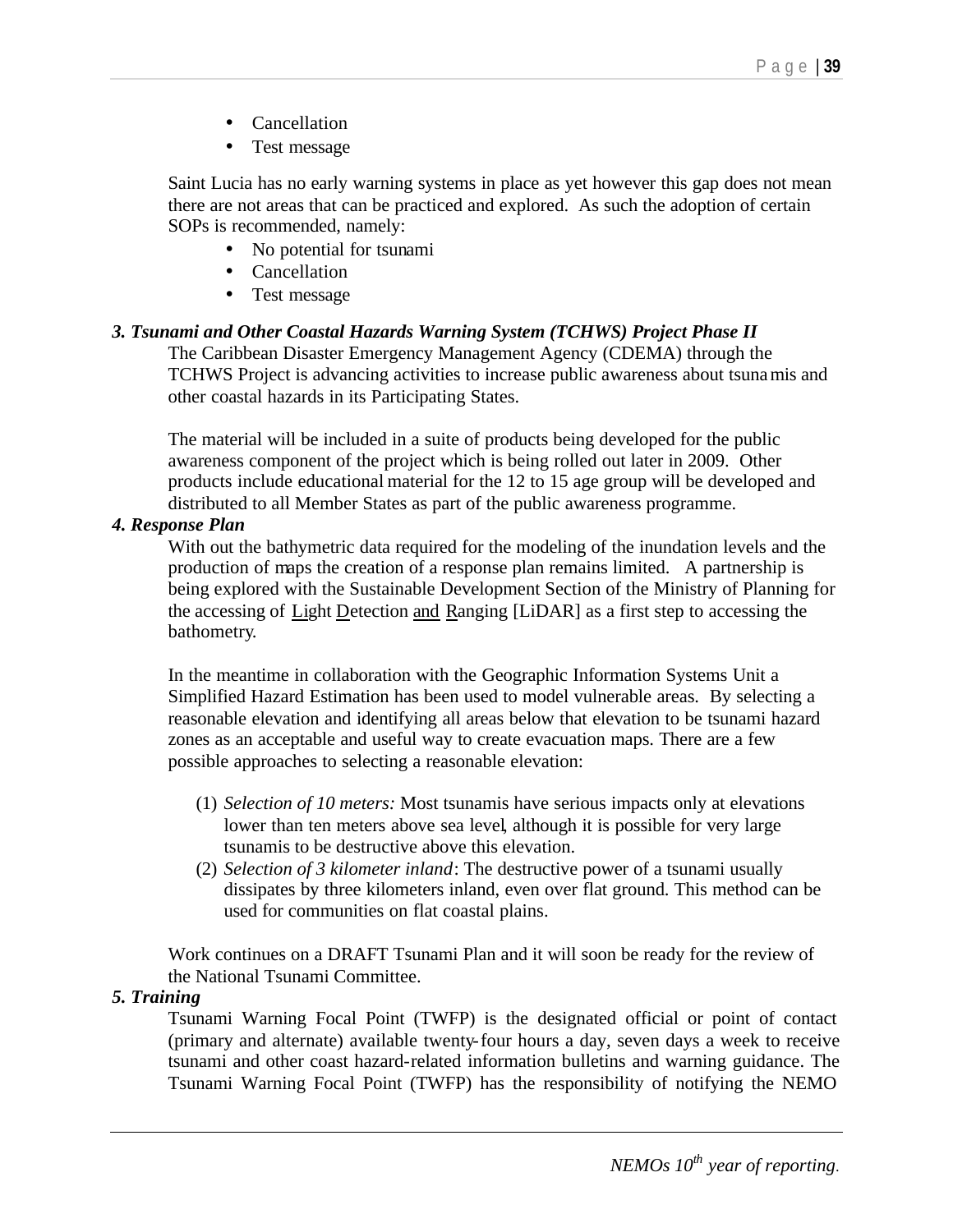Secretariat of the event characteristics (earthquake and/or tsunami), in accordance with the procedures of the Tsunami Response Plan. The TWFP receives tsunami information from the Tsunami Warning Centre, or other regional warning centers.

The Government of Saint Lucia has designed that the Saint Lucia Met Services be the Focal Point with the Saint Lucia Fire Service and the Royal Saint Lucia Police Force as alternates. With the recommendation that Saint Lucia adopt in the first instance the SOPs for

- No potential for tsunami
- Cancellation
- Test message

It has now become necessary for the Ops Offices of these three agencies be provided with the necessary skills set to understand the messages from the Tsunami Warning Centre and the resultant actions expected. As such a training package is proposed:

Unit 1 – National Response Mechanism

- NEMO
- NEMAC
- NEMP

Unit 5 – Tsunami SOPs

- Tsunami does not threaten Saint Lucia
- Tsunami threatens Saint Lucia in less than 30 minutes
- Tsunami threatens Saint Lucia in 30 minutes to three hours
- No potential for tsunami
	- **Cancellation**
	- Test message

Unit 2 – Regional Mechanisms

- ICG/Caribe
- SRC
- CDEMA
- RSS
- CDRU
- ECDG

Unit 6 - Crisis Communications

- Tsunami Signage
- Tsunami Warning Centre
- Decision Making Matrix
- Communication Chain
- Communication Types
- Communicating in a Crisis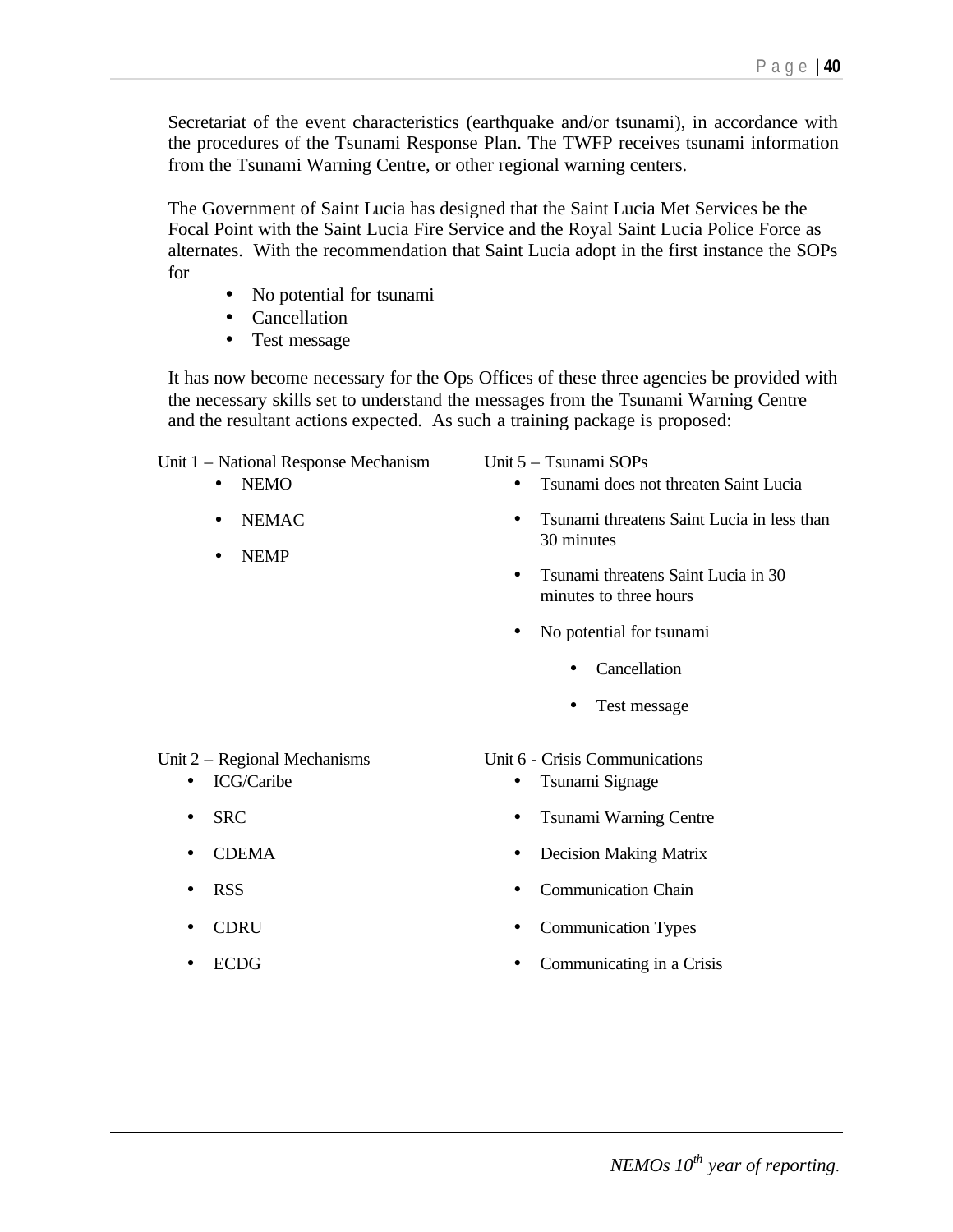Unit 3 - Geography 101

- **Tectonic Plates**
- Plotting
- Identifying vulnerable areas

Unit 4 – Tsunamis

- History in the Caribbean
- Triggers [earthquake, volcano, landslide]
- Types [Local, Regional, Distant]

# Partnerships

Technical Support is required for the development of a workbook to accompany the Units, however work continues on the PowerPoint Presentation. A number of partners have been approached to assist with the presentations:

- Unit 2: Regional Mechanisms CDEMA
- Unit 3: Geography Sir Arthur Lewis Committee College
- Unit 4: Tsunami Seismic Research Centre
- Unit 5: Tsunami SOPs CDEMA
- Unit 6: Crisis Communications Seismic Research Centre

# *6. Other*

The Tsunami Decision Matrix is expected to be printed before the end of November 2009 as the first step in preparing the Tsunami Focal Points.

# *7. Next Steps*

- 1. *Attorney General Chambers:* Under the Disaster Management Act the power for the deceleration of a mandatory evacuation lies in the Prime Minister. This legal responsibility must now be expanded to include the Tsunami Warning Focal Point.
- 2. *CDEMA Phase II:* Phase two of the CDEMA Tsunami Project addresses public education Saint Lucia has been invited to become a pilot state for Phase II of this project.
- 3. *UNDP:* The United Nations Development Fund has agreed to fund the publication of Tsunami Posters for circulation in the wider community.

# Unit 7 – Simulation Exercise

- Zulu Time explained
- Scenarios
- Decisions taken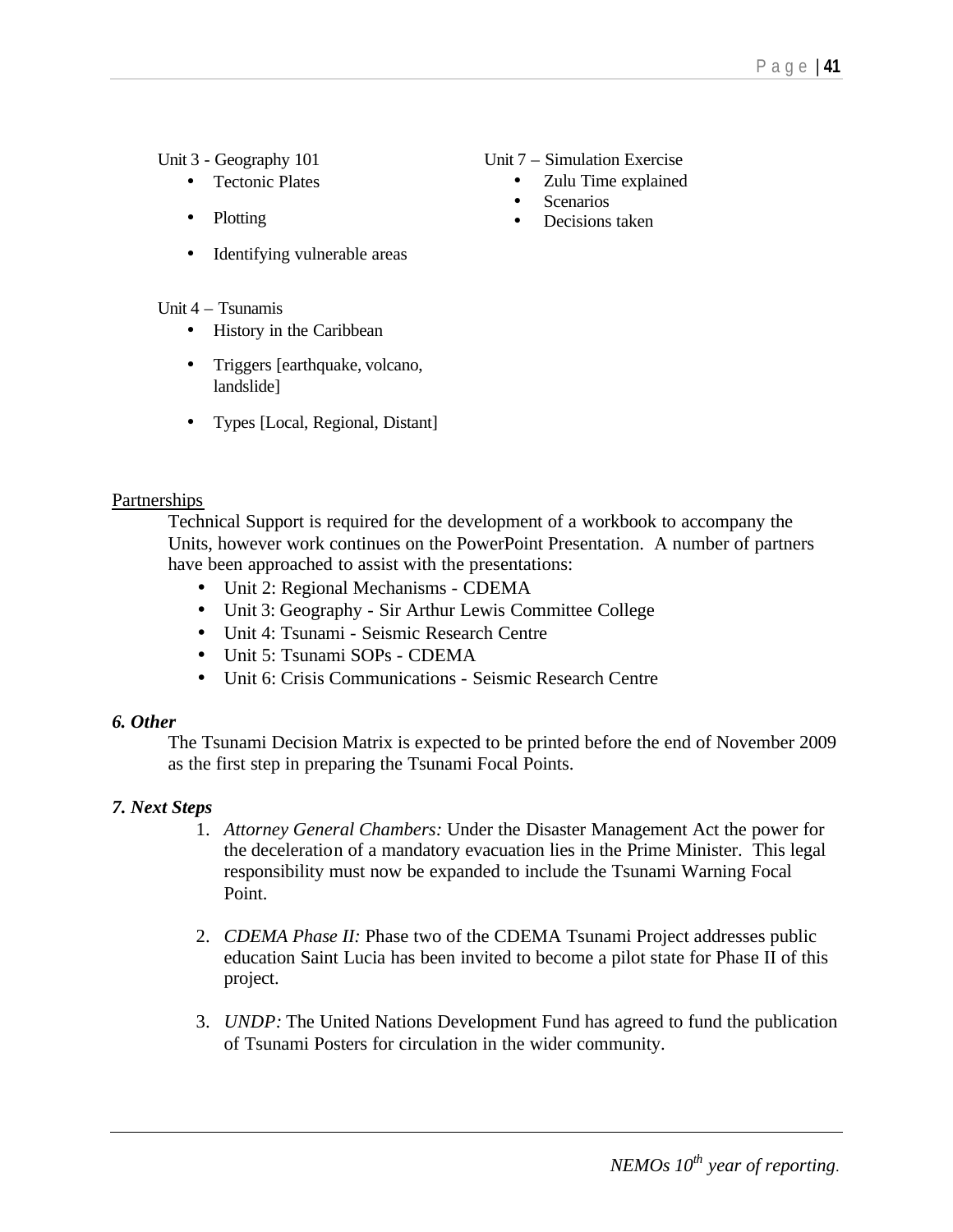- 4. *Curriculum Material Development Unit [CAMDU]:* Engage CAMDU with the aim of sourcing Technical Assistance for the Training Workbook.
- 5. *Pilot Training:* Once the training package is ready there will be the need to conduct a Pilot Training Session. In order to ensure success partner agencies will be invited be review and critic. Agencies to be invited are Red Cross, OFDA, CDEMA and SRC.
- 6. *Information production:* It shall be necessary for the following to be installed at the three Tsunami Focal Points [the Operations Rooms]
	- Tsunami Decision Matrix
	- Map for Plotting
	- Telephone Contact List
	- Zulu Time conversion chart

Submitted by

Name:

Thomas Auguste – National Tsunami Focal Point A. L. Dawn French – National Tsunami Contact point

Date: 14 May 2009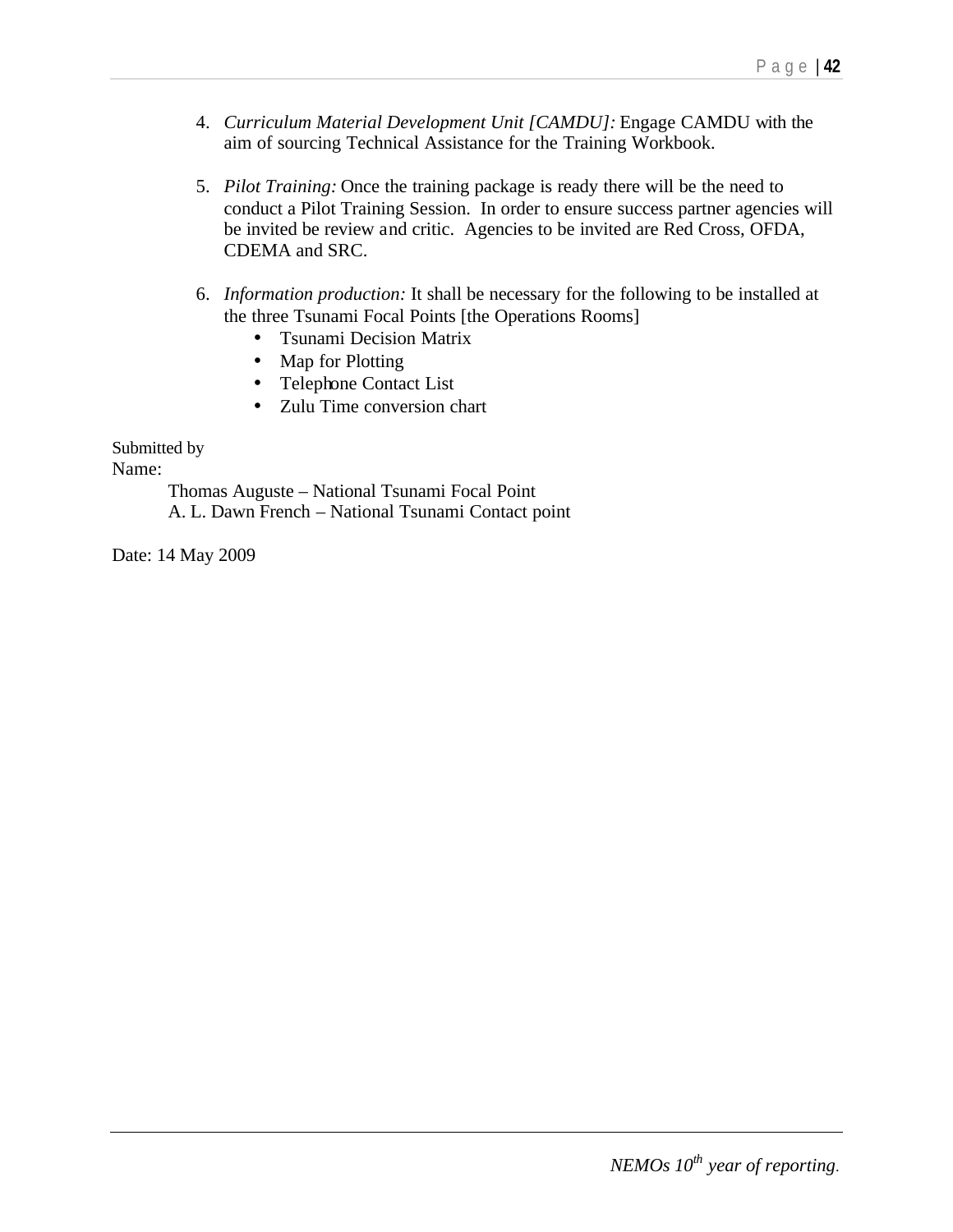# *6 – Appendices*

# **Appendix 1 - National Emergency Management Organisation of Saint Lucia**

Saint Lucia is exposed to natural and man-made hazards, which increasingly have the potential to cause significant loss of life and property, as well as serious damage to the environment and the economy. At the same time, the national and regional interdependencies resulting from globalization increase Saint Lucia's vulnerability to the impacts of events caused by natural and technological hazards both at home, and abroad. As globalization serves to create more economic opportunities in Saint Lucia and the region, key economic sectors, such as the tourism industry, could be severely disrupted, resulting in increased economic and social dislocation.

Disaster Management, though called by numerous names over the years [disaster preparedness, disaster management, disaster risk reduction, community resilience etc.] has manifested itself constantly in Saint Lucia. As far back as June  $10 - 20$ , 1979 Saint Lucia was host to the *Caribbean Disaster Preparedness Seminar*, [part of the International Disaster Seminar Series] where over one hundred and fifty delegates from the Caribbean, North and Latin America assembled to discuss the concerns of the day. The following year that Hurricane Allen devastated the island. In November 1984 with the memory of Hurricane Allen still fresh Saint Lucia hosted another important conference: *The International Conference on Natural Hazard Mitigation Program Implementation. Conferences* such conferences were critical to the formation of the disaster management program that was to evolve.

The actual date for the creation of the an office to deal with disasters is not clear, however research shows that soon after 1980 there was a desk set up to deal with disasters and by 1990 there was an established Office of Disaster Preparedness being run by a National Disaster Coordinator. History making events such as the 1854 Cholera Epidemic, the 1938 Ravine Poisson Landslide and the 1948 Castries Fire required that the [Colonial] Government of the day had to appoint persons to coordinate the response.

In 1991 Saint Lucia together with fifteen other Caribbean States signed the Articles that created the Caribbean Disaster Emergency Response Agency [CDERA]. Prior to that there had been the Pan Caribbean Disaster Preparedness and Prevention Project [PCDPP].

*The Pan-Caribbean Disaster Preparedness Project (PCDPP) was established in 1981 to improve national and regional Disaster Management in the Caribbean. With headquarters in Antigua, it was launched jointly by the United Nations Disaster Relief Organisation (UNDRO) now the United Nations Department of Humanitarian Affairs (DHA), CARICOM, Pan American Health Organisation/World Health Organisation (PAHO/WHO), and the League of Red Cross Societies (Red Cross). PCDPP was supported by bilateral donors from Canada, the United States, the United Kingdom, and the European Economic Community. Although it was conceived as a short-term, 18 month project, focused solely on disaster preparedness, the PCDPP operated for almost*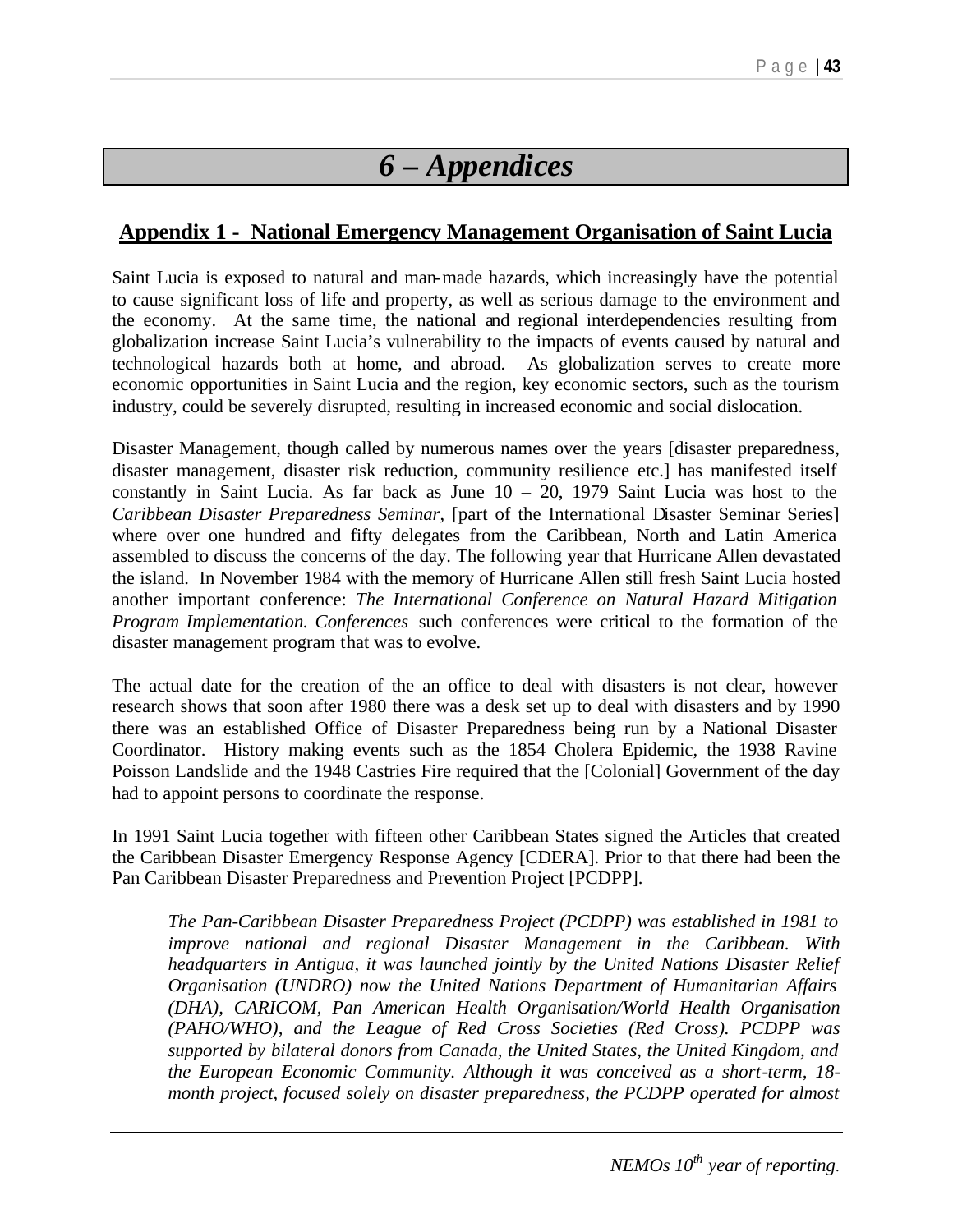*10 years. In 1989, when the project extended its work to the prevention of disasters, its acronym was lengthened to the Pan Caribbean Disaster Preparedness and Prevention Project (PCDPPP) to accommodate the term "prevention". PCDPPP has also led to the creation of disaster preparedness offices in several Borrowing Member States, e.g. the Central Emergency Relief Organisation [now the Department of Emergency Management] in Barbados, the National Emergency Management Agency [now the Office of Disaster Preparedness] and in Trinidad and Tobago the Office of Disaster Preparedness and Emergency Management in Jamaica*

*Recognising the need to institutionalise the work started by the PCDPPP, in 1991 the Heads of Government of CARICOM established a regional agency to coordinate disaster management activities. The Caribbean Disaster Emergency Response Agency (CDERA) was formally established in September 1991 with its headquarters in Barbados.* 

*Recognising the need for coordination of the response efforts in the aftermath of hurricane Hugo in 1989, which caused extensive damage to a number of islands in the Eastern Caribbean, the Eastern Caribbean Donor Group (ECDG) was formed. Donor agencies that are members of the group include BDDC, CIDA, CDB, EU, PAHO, United Nations Children's Fund (UNICEF), United Nations Development Programme (UNDP) and USAID. Two response organisations, CDERA and the Regional Security System (RSS), are members of ECDG while IDB and the Organisation of America States (OAS) are support organisations. UNDP is the lead organisation of ECDG. [SOURCE: Caribbean Development Bank: Strategy and Operational Guidelines – 1998]*

In February 1995 the Office of Disaster Preparedness of Saint Lucia had its staff increased from two to three when the post of Deputy Disaster Coordinator was created. The next major step in Disaster Management for Saint Lucia occurred when in March 2000 the Office of Disaster Preparedness [ODP] was renamed the National Emergency Management Office (NEMO) and the resident Disaster Coordinator and Deputy Disaster Coordinator became the Director and Deputy Director. Legislation followed in 2000 and again in 2006 changing the Office to Organisation and conferring on the Minister the power to declare an enforced evacuation.

For seventeen years the ODP/NEMO functioned out of the Saint Lucia Red Cross Headquarters [1989 - 2003]. In 2003 with support from the United States Army Soth [SouthCom ], NEMO moved to Biseé and new Headquarters. Three years later with a loan from the World Bank the NEMO Headquarters again relocated to a state of the art premises.

On 5th December, 2009 the National Response Centre at Biseé was formally opened and blessed. The building together with a five year Strategic Plan for Disaster Management set a new platform for Disaster Management in Saint Lucia.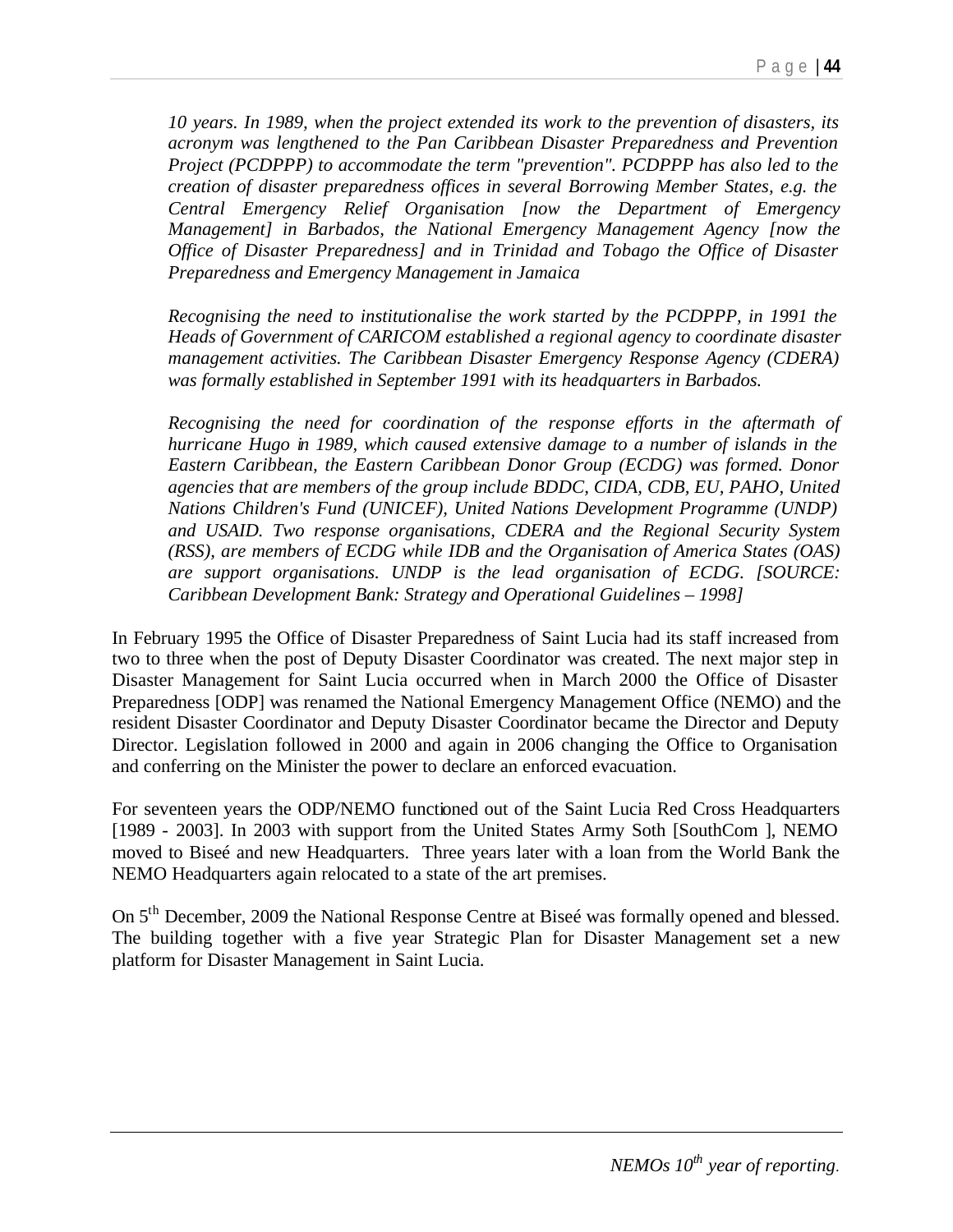# **Appendix 2 – NEMO Remembers 2009**

As part of an education campaign the NEMO Secretariat issues press releases highlighting the disasters that have occurred in Saint Lucia. Though many of the events are not metrological in nature, in 2009 the events remembered were storms.

Below are the events and press releases for 2009.

# NEMO Remembers… Tropical Storm Debby

September 9, 2009 marks fifteen years of Tropical Storm Debby.

Tropical Storm Debby, was the fourth named storm of the 1994 Atlantic hurricane season. Debby lasted only two days, reaching peak winds of 70 mph before being sheared apart on September 11. Despite the short duration, however, the heavy rains and gusty winds from Debby managed to cause nine deaths.

# **Impact**

In Saint Lucia, Debby's heavy rains caused several landslides that killed four people and injured more than 600 others. The landslides blocked main roads and closed an airport and flooding was reported in Anse La Raye. Debby's winds damaged much of the banana crop in Saint Lucia and Martinique. Debby then brought 38 knot winds to Puerto Rico, and caused coastal damage that amounted to \$50,000 dollars (1994 USD) and high seas left a ferry stranded.

In all, Debby killed nine people and left two missing. Five were unaccounted for and more than a hundred people had been left homeless. The damage total from Debby was \$230 million (1994 USD, \$294 million 2005 USD).

# **Lack of retirement**

Because damage was not extreme, the name Debby was not retired, and was reused in the 2000 season.

# NEMO Remembers… Hurricane Lenny

19 November, 2009 marks 10 years of Hurricane Lenny [1999]

*19 November, 2009* -- Hurricane Lenny was the 12th tropical storm, eighth hurricane, and fifth major hurricane in the 1999 Atlantic hurricane season. Lenny was the strongest Atlantic hurricane ever recorded in November.

The Hurricane became know for its unusual motion from west-to-east across the Caribbean, instead of the usual east-to-west across the Atlantic.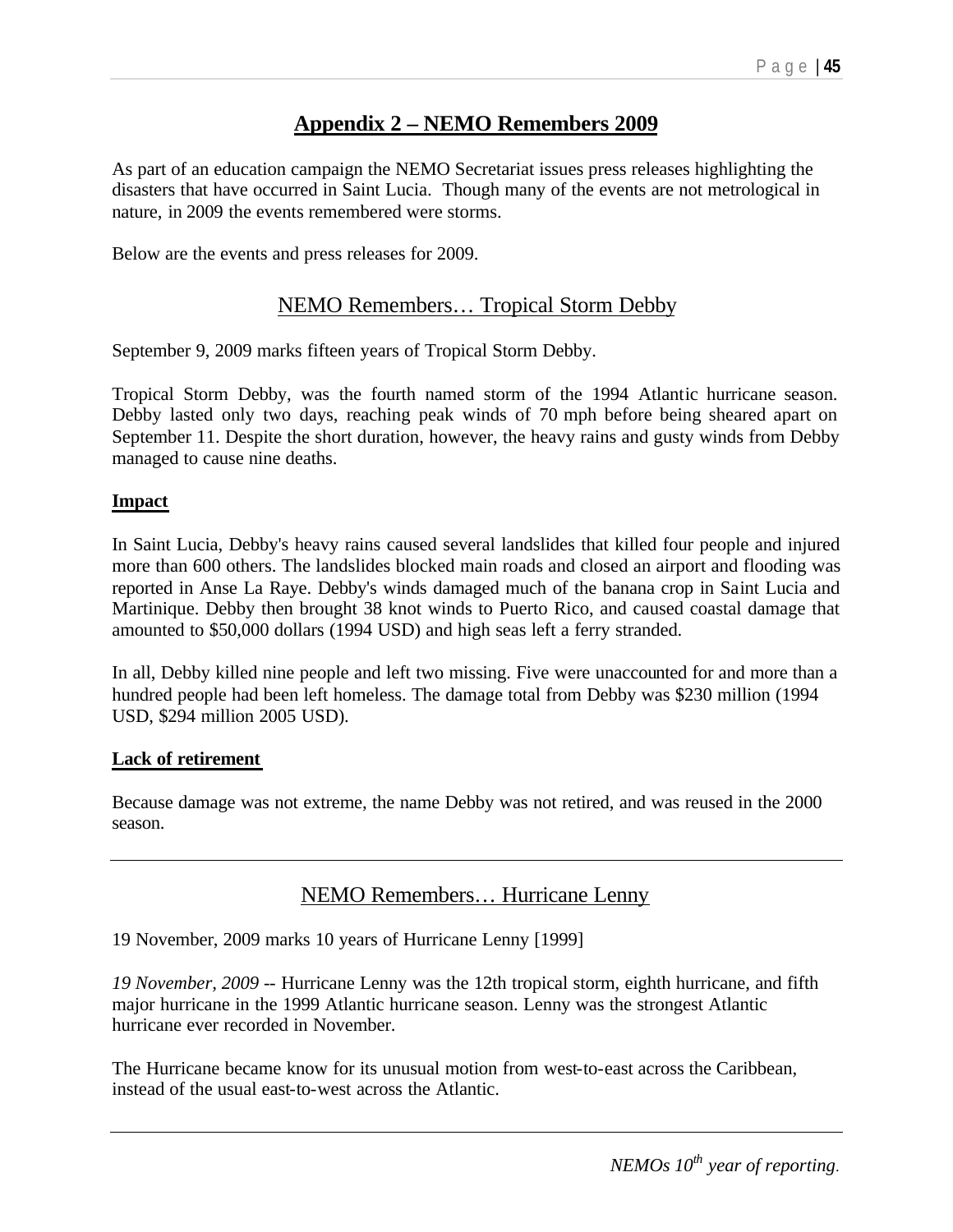Lenny brought damaging surf to western shores of the entire Eastern Caribbean island chain, resulting in significant damage on a number of the islands.

Many residents had to evacuate their homes as huge waves threatened — and in a number of cases, destroyed many buildings. Most development is on the usually calmer western shores. Soufriere took the brunt of Lenny's wrath but communities along the entire western coastline from Gros Islet to Laborie were affected.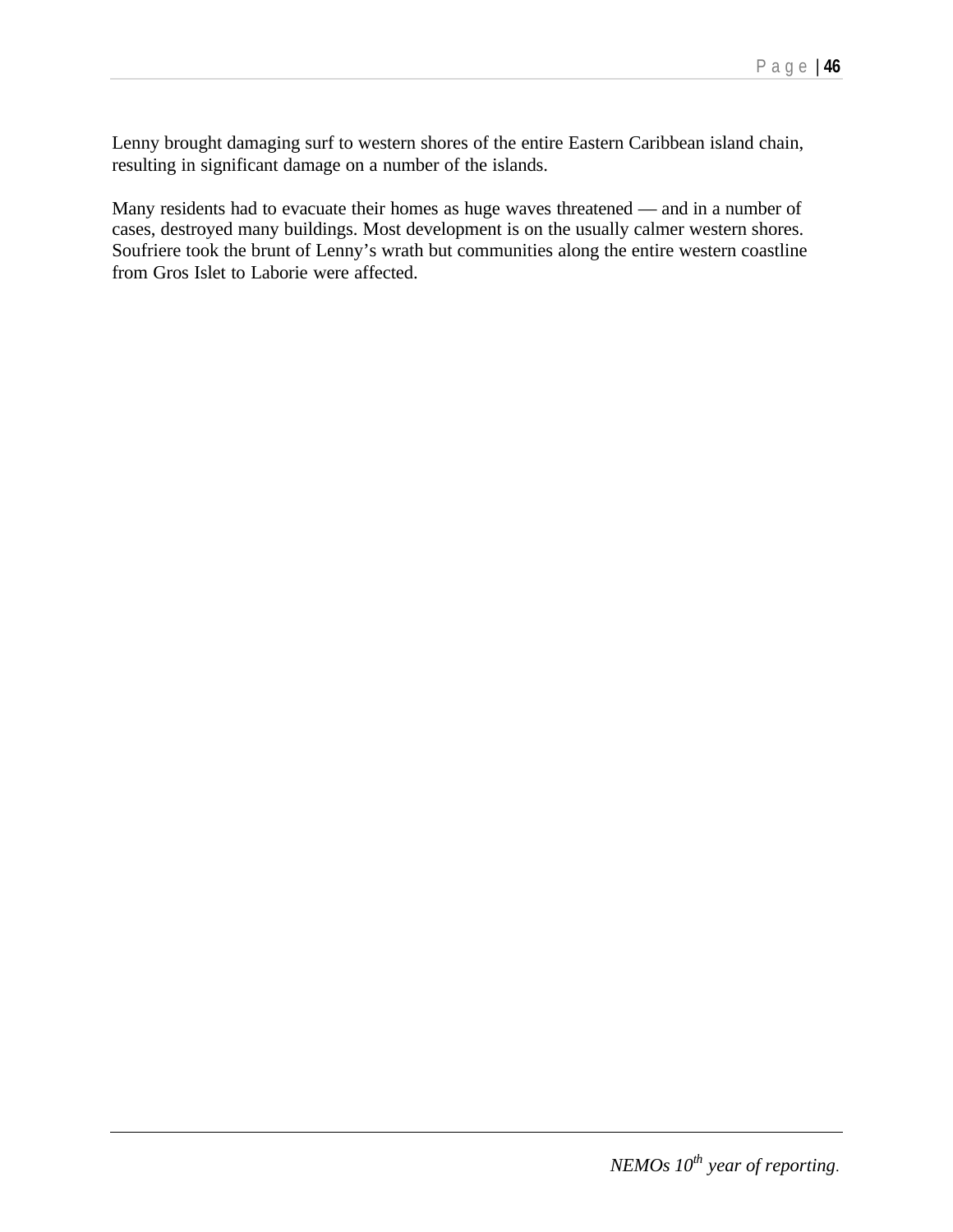# **Appendix 3 - 2010 Hurricane Names**



In 1953, women's names were substituted, and in 1979, the World Meteorological Organization (WMO) and the U.S. National Weather Service switched to a list of names that also included men's names. The current list of names recycles every six years, unless a hurricane gets its name retired. Any nation impacted by a severe hurricane can lobby the WMO to have the hurricane's name retired. From 1950 - 2004, 62 hurricanes had their names retired. The list includes one tropical storm, Allison of 2001 that caused billions in damage from its heavy rains.

Source:

http://www.wunderground.com/hurricane/retired.asp

Names are recycled every 6 years. The names of particularly strong and destructive storms are retired to avoid confusion in future years with storms having the same name.

Alex Bonnie Colin Danielle Earl Fiona Gaston Hermine Igor Julia Karl Lisa Matthew Nicole **Otto** Paula Richard Shary Tomas Virginie **Walter** 

Subscribe at slu\_weather-subscribe@yahoogroups.com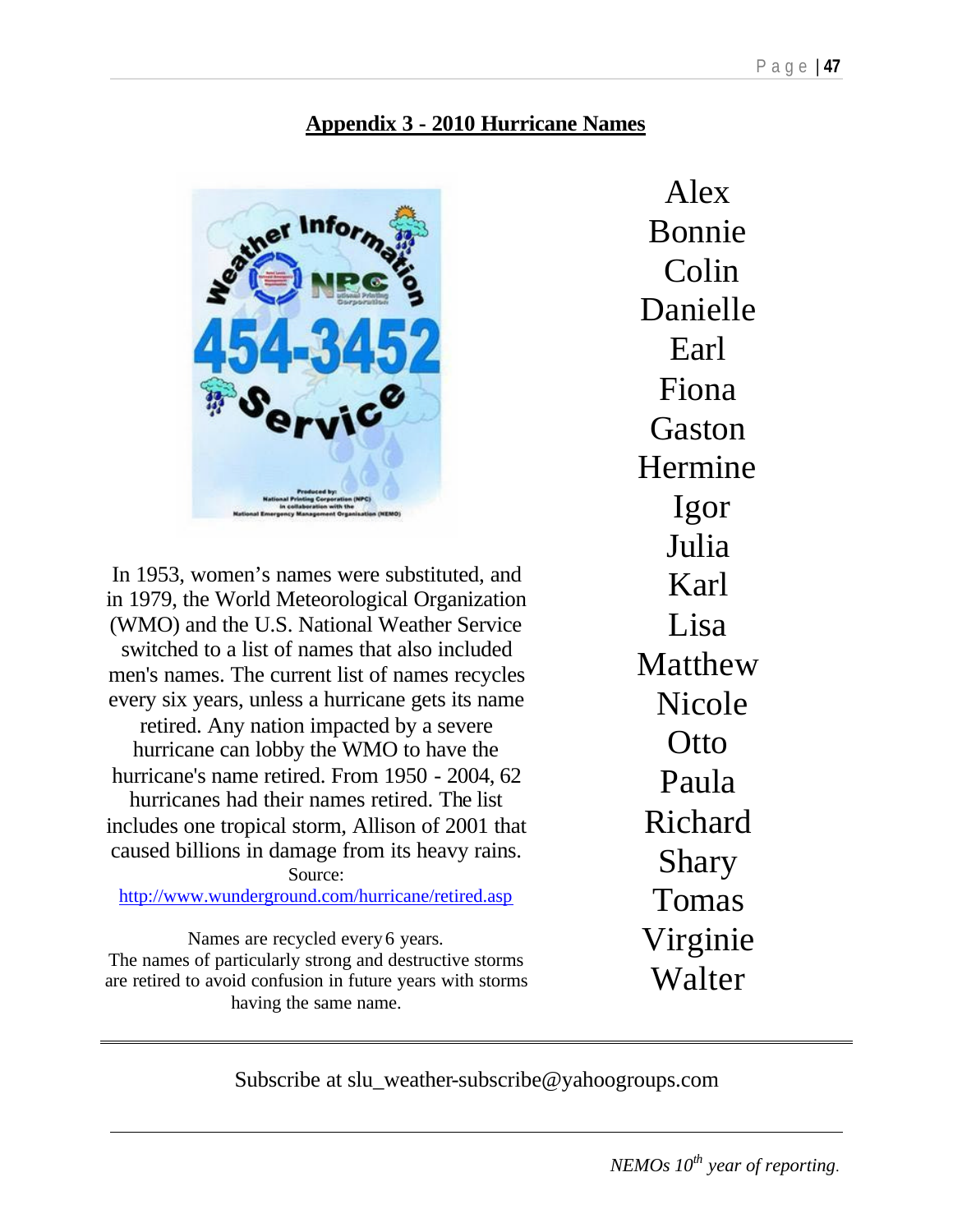# **National Emergency Management Organisation Chart**



*NEMOs 10th year of reporting*.